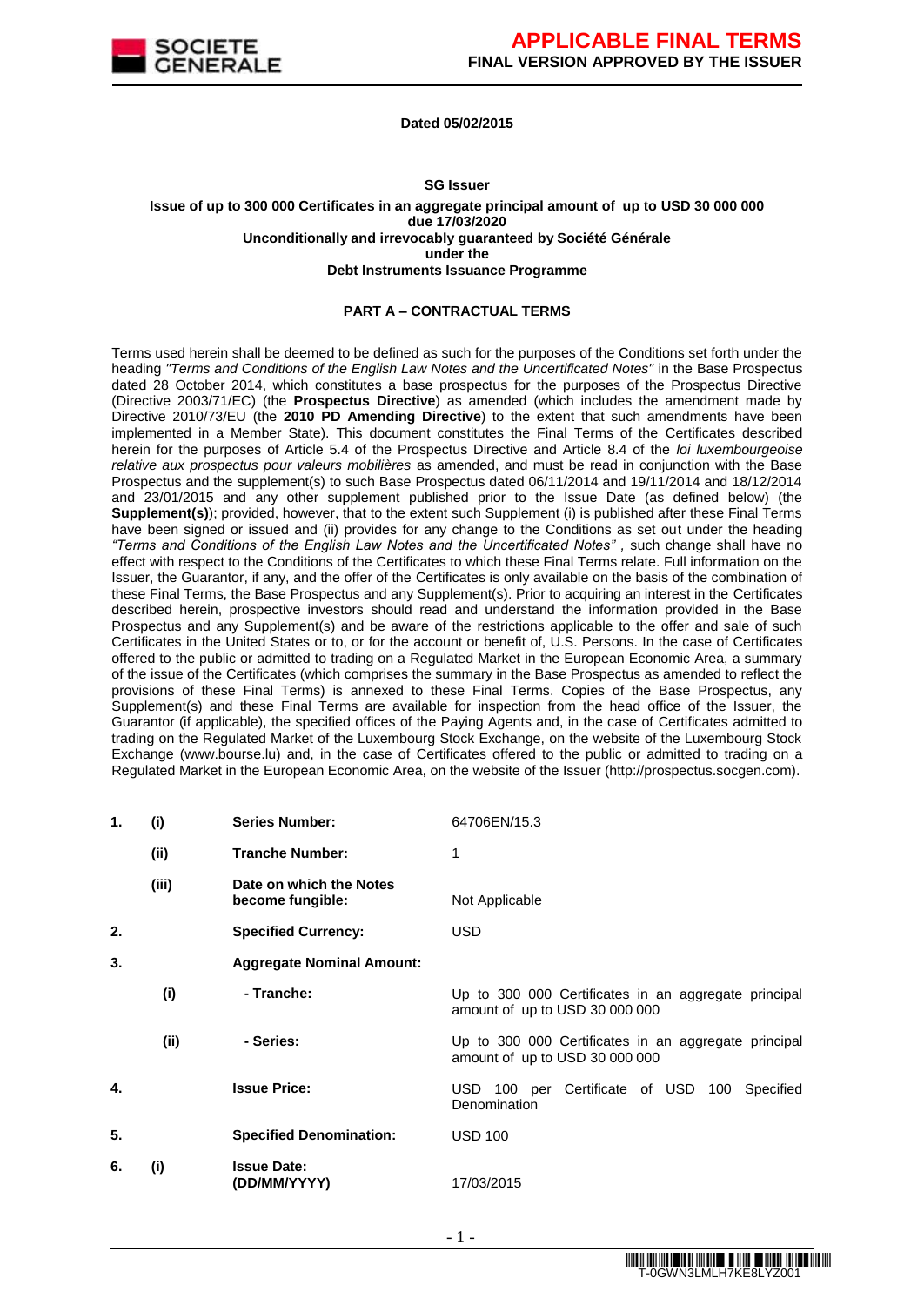

|     | (ii)  | <b>Interest Commencement</b><br>Date:                                     | Not Applicable                                                                                                                                                                                                                                                                     |
|-----|-------|---------------------------------------------------------------------------|------------------------------------------------------------------------------------------------------------------------------------------------------------------------------------------------------------------------------------------------------------------------------------|
| 7.  |       | <b>Final Exercise Date:</b><br>(DD/MM/YYYY)                               | 17/03/2020                                                                                                                                                                                                                                                                         |
| 8.  |       | <b>Governing law:</b>                                                     | English law                                                                                                                                                                                                                                                                        |
| 9.  | (i)   | <b>Status of the Notes:</b>                                               | Unsecured                                                                                                                                                                                                                                                                          |
|     | (ii)  | Date of corporate<br>authorisation obtained for<br>the issuance of Notes: | Not Applicable                                                                                                                                                                                                                                                                     |
|     | (iii) | <b>Type of Structured Notes:</b>                                          | <b>Share Linked Notes</b>                                                                                                                                                                                                                                                          |
|     |       |                                                                           | The provisions of the following Additional Terms and<br>Conditions apply:                                                                                                                                                                                                          |
|     |       |                                                                           | Additional Terms and Conditions for Share Linked Notes                                                                                                                                                                                                                             |
|     | (iv)  | <b>Reference of the Product:</b>                                          | 3.3.4 with Option 4 applicable as described in the<br>Additional Terms and Conditions relating to Formulae                                                                                                                                                                         |
| 10. |       | <b>Interest Basis:</b>                                                    | See section "PROVISIONS RELATING TO INTEREST<br>(IF ANY) PAYABLE" below.                                                                                                                                                                                                           |
| 11. |       | <b>Redemption/Payment Basis:</b>                                          | "PROVISIONS<br><b>RELATING</b><br>See<br>section<br>TO<br>REDEMPTION" below.                                                                                                                                                                                                       |
| 12. |       | Issuer's/Noteholders'<br>redemption option:                               | section<br><i><b>"PROVISIONS</b></i><br><b>RELATING</b><br>TO<br>See<br>REDEMPTION" below.                                                                                                                                                                                         |
|     |       | PROVISIONS RELATING TO INTEREST (IF ANY) PAYABLE                          |                                                                                                                                                                                                                                                                                    |
| 13. |       | <b>Fixed Rate Note Provisions:</b>                                        | Not Applicable                                                                                                                                                                                                                                                                     |
| 14. |       | <b>Floating Rate Note</b><br><b>Provisions:</b>                           | Not Applicable                                                                                                                                                                                                                                                                     |
| 15. |       | <b>Structured Interest Note</b><br><b>Provisions:</b>                     | Not Applicable                                                                                                                                                                                                                                                                     |
| 16. |       | <b>Zero Coupon Note</b><br><b>Provisions:</b>                             | Not Applicable                                                                                                                                                                                                                                                                     |
|     |       | <b>PROVISIONS RELATING TO REDEMPTION</b>                                  |                                                                                                                                                                                                                                                                                    |
| 17. |       | Redemption at the option of<br>the Issuer:                                | Not Applicable                                                                                                                                                                                                                                                                     |
| 18. |       | Redemption at the option of<br>the Noteholders:                           | Not Applicable                                                                                                                                                                                                                                                                     |
| 19. |       | <b>Automatic Early</b><br><b>Redemption:</b>                              | Applicable as per Condition 5.10 of the General Terms<br>and Conditions                                                                                                                                                                                                            |
|     | (i)   | <b>Automatic Early Redemption</b><br>Amount(s):                           | Unless previously redeemed, if an Automatic Early<br>Redemption Event has occurred, then the Issuer shall<br>redeem early the Certificates on Automatic Early<br>Redemption Date(i) (i from 1 to 4) in accordance with<br>the following provisions in respect of each Certificate: |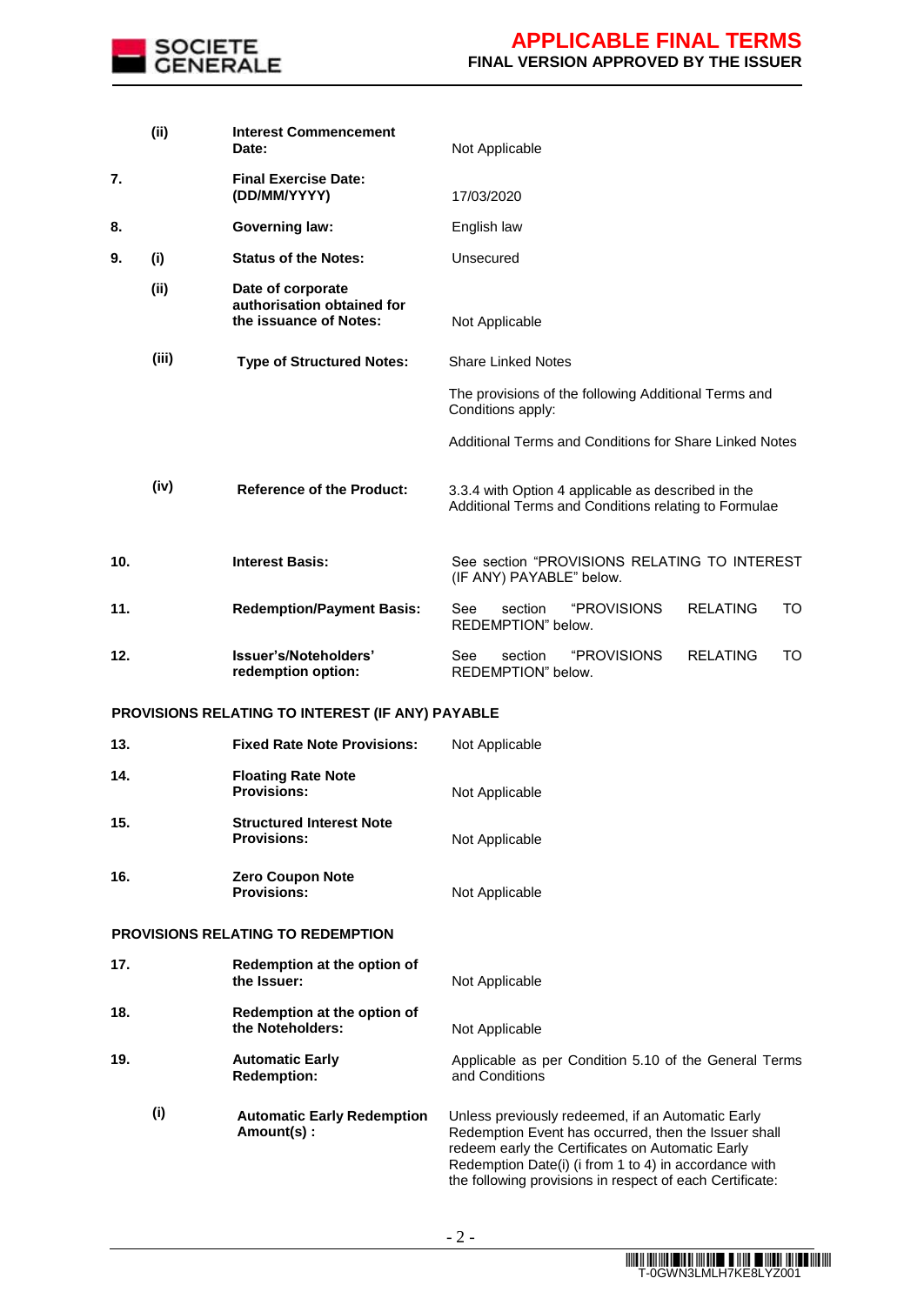

Automatic Early Redemption Amount(i) = Specified Denomination x  $(100% + (10% x i))$ 

Definitions relating to the Automatic Early Redemption Amount are set out in paragraph 27(ii) "Definitions relating to the Product".

**(ii) Automatic Early Redemption Date(s):** Automatic Early Redemption Date(i) (i from 1 to 4): 5 Business Days after Valuation Date(i)

**20. Final Exercise Amount:** Unless previously redeemed, the Issuer shall redeem the Certificates on the Final Exercise Date, in accordance with the following provisions in respect of each Certificate: **Scenario 1:**  If on Valuation Date(5), Performance(5) is higher than or equal to 0%, then:

Final Exercise Amount  $=$  Specified Denomination  $x$ 150% **Scenario 2:** 

If on Valuation Date(5), Performance(5) is lower than 0% and Performance(5) is higher than or equal to -30%, then: Final Exercise Amount = Specified Denomination  $x$ 100%

#### **Scenario 3:**

If on Valuation Date(5), Performance(5) is lower than - 30%, then: Final Exercise Amount = Specified Denomination  $x$  $[100\% +$  Performance(5) ]

Definitions relating to the Final Exercise Amount are set out in paragraph 27(ii) "Definitions relating to the Product".

| 21. | <b>Physical Delivery Note</b><br><b>Provisions:</b>                                                                                              | Not Applicable |
|-----|--------------------------------------------------------------------------------------------------------------------------------------------------|----------------|
| 22. | <b>Credit Linked Notes</b><br><b>Provisions:</b>                                                                                                 | Not Applicable |
| 23. | <b>Bond Linked Notes</b><br><b>Provisions:</b>                                                                                                   | Not Applicable |
| 24. | Trigger redemption at the<br>option of the Issuer:                                                                                               | Not Applicable |
| 25. | <b>Early Redemption Amount</b><br>payable on Event of Default<br>or, at the option of the<br>Issuer, on redemption for<br>taxation or regulatory |                |

**reasons:** Market Value

#### **PROVISIONS APPLICABLE TO THE UNDERLYING(S) IF ANY**

| 26.            | Underlying(s):          | The following Share as defined below: |                |
|----------------|-------------------------|---------------------------------------|----------------|
| <b>Company</b> | <b>Bloomberg Ticker</b> | <b>I</b> Exchange                     | <b>Website</b> |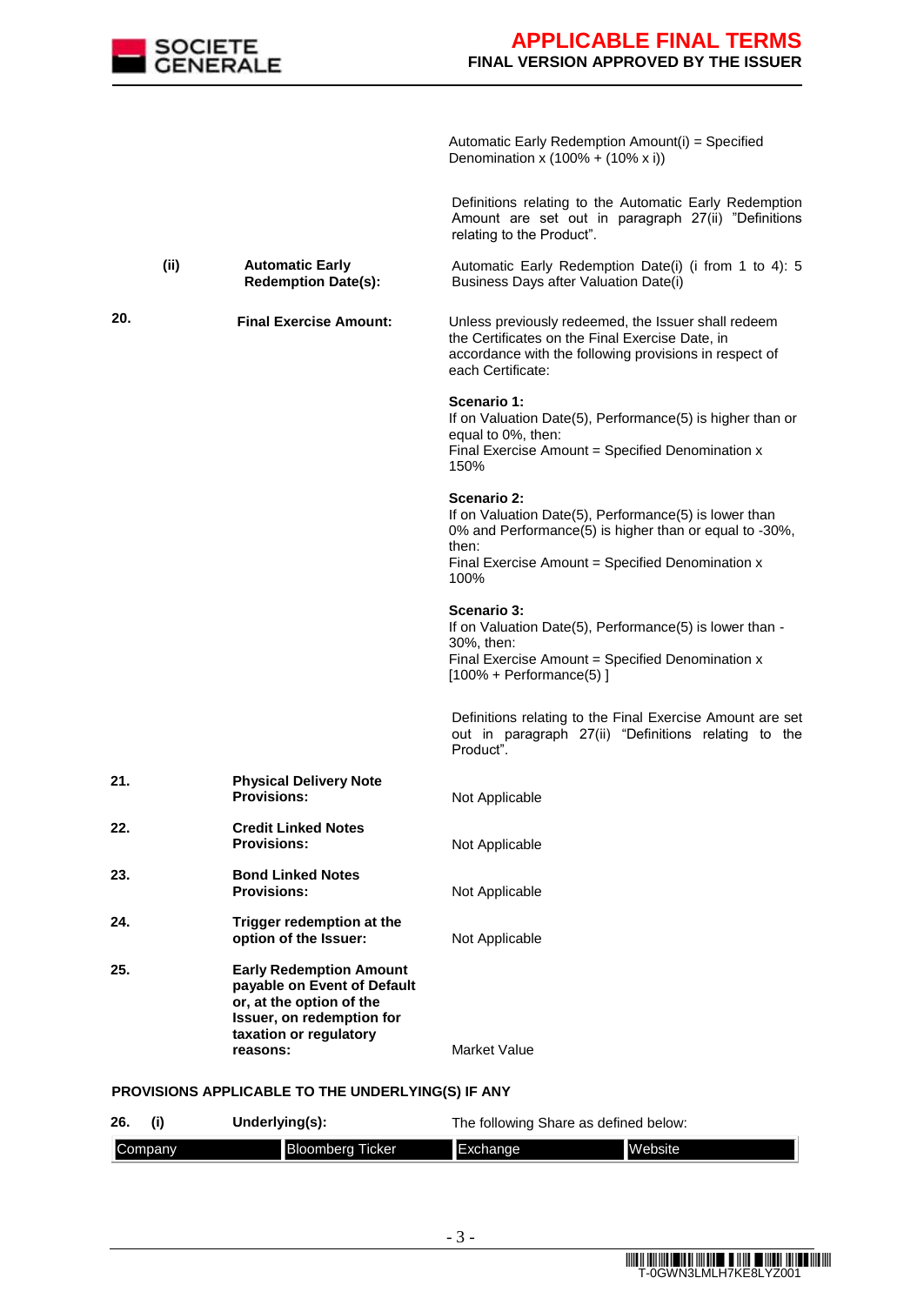

| Amazon.com Inc | <b>AMZN UW</b>                                                                                                                                                                                                                                                                                                                                        | NASDAQ STOCK<br><b>EXCHANGE</b>                                                                                                                                                                                                                | www.amazon.com/                                                                                                                                                                                                                                                                                                                                                                                                                                                                                                               |
|----------------|-------------------------------------------------------------------------------------------------------------------------------------------------------------------------------------------------------------------------------------------------------------------------------------------------------------------------------------------------------|------------------------------------------------------------------------------------------------------------------------------------------------------------------------------------------------------------------------------------------------|-------------------------------------------------------------------------------------------------------------------------------------------------------------------------------------------------------------------------------------------------------------------------------------------------------------------------------------------------------------------------------------------------------------------------------------------------------------------------------------------------------------------------------|
| (ii)           | Information relating to the<br>past and future<br>performances of the<br>Underlying(s) and volatility:                                                                                                                                                                                                                                                | Principal Swiss Paying Agent in Switzerland if any.                                                                                                                                                                                            | The information relating to the past and future<br>performances of the Underlying(s) and volatility are<br>available on the website, or Reuters or Bloomberg, as<br>the case may be, specified in the table above and the<br>volatility can be obtained, upon request, at the specified<br>office of Société Générale (see in address and contact<br>details of Société Générale for all administrative<br>communications relating to the Certificates), at the office<br>of the Agent in Luxembourg and at the office of the |
| (iii)          | <b>Provisions relating, amongst</b><br>others, to the Market<br><b>Disruption Event(s) and/or</b><br><b>Extraordinary Event(s) and/or</b><br><b>Monetisation until the Maturity</b><br>Date and/or any additional<br>disruption event(s) as<br>described in the relevant<br><b>Additional Terms and</b><br><b>Conditions for Structured</b><br>Notes: | The provisions of the following Additional Terms and<br>Conditions apply:<br>Additional Terms and Conditions for Share Linked Notes                                                                                                            |                                                                                                                                                                                                                                                                                                                                                                                                                                                                                                                               |
| (iv)           | Other information relating<br>to the Underlying(s):                                                                                                                                                                                                                                                                                                   | Information or summaries of information included herein<br>with respect to the Underlying(s), has been extracted<br>from general databases released publicly or by any<br>other available information.                                         |                                                                                                                                                                                                                                                                                                                                                                                                                                                                                                                               |
|                |                                                                                                                                                                                                                                                                                                                                                       | Each of the Issuer and the Guarantor confirms that such<br>far as it is aware and is able to ascertain from<br>information published, no facts have been omitted which<br>would render the reproduced information inaccurate or<br>misleading. | information has been accurately reproduced and that, so                                                                                                                                                                                                                                                                                                                                                                                                                                                                       |

### **DEFINITIONS APPLICABLE TO INTEREST (IF ANY), REDEMPTION AND THE UNDERLYING(S) IF ANY**

| 27.  | (i)                               | Definitions relating to<br>date(s):                          | Applicable                                                                                                                                                                   |
|------|-----------------------------------|--------------------------------------------------------------|------------------------------------------------------------------------------------------------------------------------------------------------------------------------------|
|      |                                   | <b>Valuation Date(0):</b><br>(DD/MM/YYYY)                    | 12/03/2015                                                                                                                                                                   |
|      |                                   | <b>Valuation Date(i);</b><br>(i from 1 to 5)<br>(DD/MM/YYYY) | 10/03/2016; 10/03/2017; 12/03/2018; 11/03/2019;<br>10/03/2020                                                                                                                |
|      | (ii)                              | Definitions relating to the<br><b>Product:</b>               | Applicable, subject to the provisions of the Additional<br>Terms and Conditions relating to Formulae                                                                         |
|      | Performance(i)<br>(i from 1 to 5) |                                                              | means $(S(i) / S(0))$ - 100%, as defined in Condition 4.1 of the<br>Additional Terms and Conditions relating to Formulae.                                                    |
| S(i) | (i from 0 to 5)                   |                                                              | means in respect of any Valuation Date(i) the Closing Price of the<br>Underlying, as defined in Condition 4.0 of the Additional Terms and<br>Conditions relating to Formulae |
|      |                                   | <b>Automatic Early Redemption Event</b>                      | is deemed to have occurred, as determined by the Calculation<br>Agent, if on a Valuation Date(i) (i from 1 to 4), Performance(i) is<br>higher than or equal to 0%            |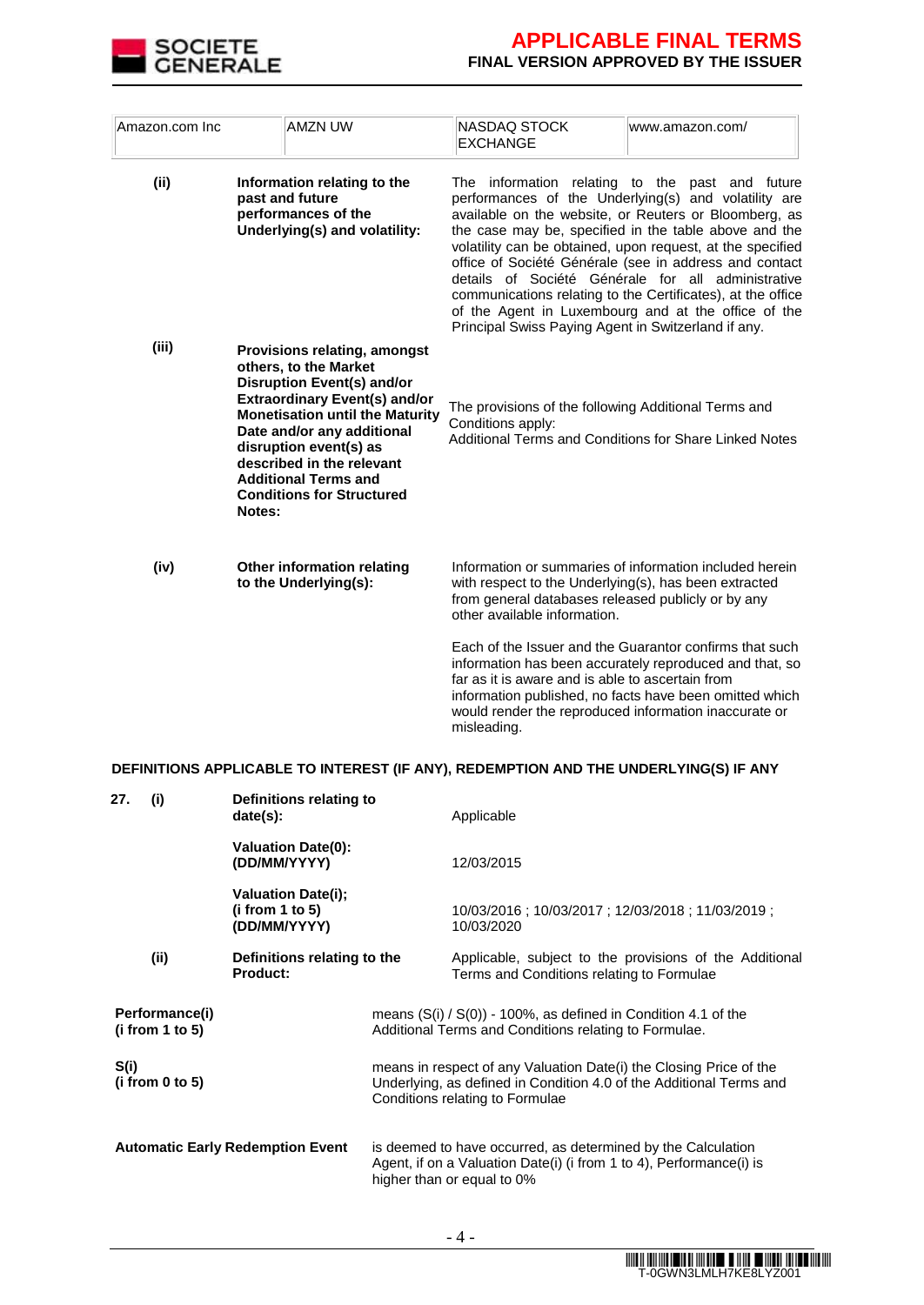

| <b>PROVISIONS RELATING TO SECURED NOTES</b> |  |                                                                                                            |                                                                                                                                           |
|---------------------------------------------|--|------------------------------------------------------------------------------------------------------------|-------------------------------------------------------------------------------------------------------------------------------------------|
| 28.<br><b>Secured Notes Provisions:</b>     |  |                                                                                                            | Not Applicable                                                                                                                            |
|                                             |  | <b>GENERAL PROVISIONS APPLICABLE TO THE NOTES</b>                                                          |                                                                                                                                           |
| 29.                                         |  | Provisions applicable to<br>payment date(s):                                                               |                                                                                                                                           |
|                                             |  | - Payment Business Day:                                                                                    | Following Payment Business Day                                                                                                            |
|                                             |  | - Financial Centre(s):                                                                                     | New York                                                                                                                                  |
| 30.                                         |  | Form of the Notes:                                                                                         |                                                                                                                                           |
| (i)                                         |  | Form:                                                                                                      | Non-US Registered Global Note registered in the name<br>of a nominee for a common depositary for Euroclear and<br>Clearstream, Luxembourg |
| (i)                                         |  | New Global Note (NGN -<br>bearer notes) / New<br><b>Safekeeping Structure</b><br>(NSS - registered notes): | N <sub>o</sub>                                                                                                                            |
| 31.                                         |  | <b>Redenomination:</b>                                                                                     | Not Applicable                                                                                                                            |
| 32.                                         |  | <b>Consolidation:</b>                                                                                      | Applicable as per Condition 14.2 of the General Terms<br>and Conditions                                                                   |
| 33.                                         |  | <b>Partly Paid Notes</b><br><b>Provisions:</b>                                                             | Not Applicable                                                                                                                            |
| 34.                                         |  | <b>Instalment Notes Provisions:</b>                                                                        | Not Applicable                                                                                                                            |
| 35.                                         |  | Masse:                                                                                                     | Not Applicable                                                                                                                            |
| 36.                                         |  | <b>Dual Currency Note</b><br><b>Provisions:</b>                                                            | Not Applicable                                                                                                                            |
| 37.                                         |  | <b>Additional Amount</b><br><b>Provisions for Italian</b><br><b>Certificates:</b>                          | Not Applicable                                                                                                                            |
| 38.                                         |  | Interest Amount and/or the<br><b>Redemption Amount switch</b><br>at the option of the Issuer:              | Not Applicable                                                                                                                            |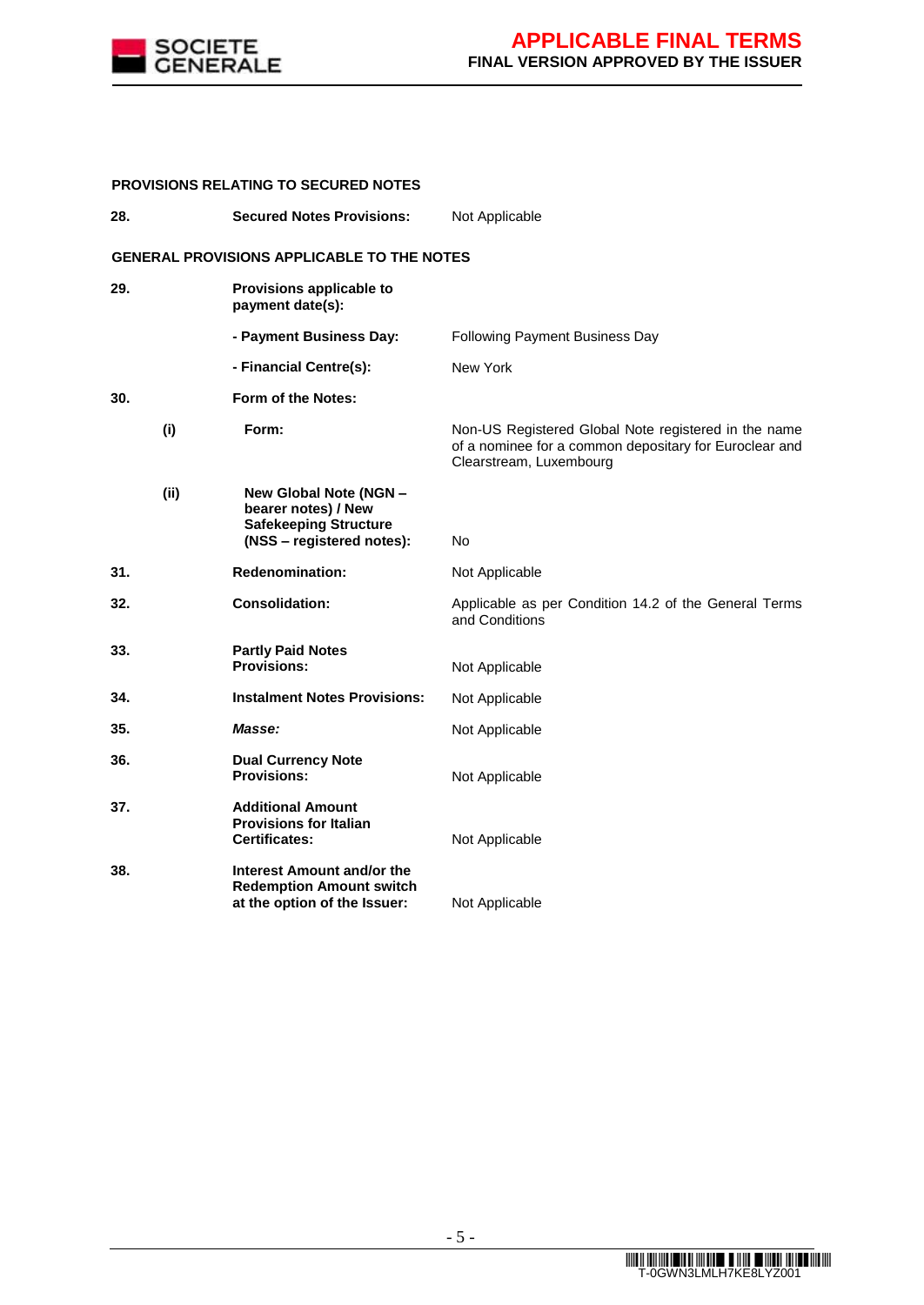

#### **PART B – OTHER INFORMATION**

#### **1. LISTING AND ADMISSION TO TRADING**

- **(i) Listing:** None
- **(ii) Admission to trading:** Application shall be made for the Certificates to be admitted to trading on the Multilateral Trading Facility ("MTF") named EuroTLX organized and managed by EuroTLX Sim S.p.A. with effect from or as soon as practicable after the Issue Date. Société Générale, directly or through a third party appointed by it, will act as specialist for the Certificates, in accordance with the rules and regulations of EuroTLX.

**There can be no assurance that the listing and trading of the Certificates will be approved with effect on the Issue Date or at all.**

- **(iii) Estimate of total expenses related to admission to Not Applicable**
- **(iv) Information required for Notes to be listed on SIX Swiss Exchange:** Not Applicable

#### **2. RATINGS**

The Certificates to be issued have not been rated.

#### **3. INTERESTS OF NATURAL AND LEGAL PERSONS INVOLVED IN THE ISSUE/OFFER**

Save for fees, if any, payable to the Dealer, and so far as the Issuer is aware, no person involved in the issue of the Certificates has an interest material to the offer.

The Issuer and Société Générale expect to enter into hedging transactions in order to hedge the Issuer's obligations under the Certificates. Should any conflicts of interest arise between (i) the responsibilities of Société Générale as Calculation Agent for the Certificates and (ii) the responsibilities of Société Générale as counterparty to the above mentioned hedging transactions, the Issuer and Société Générale hereby represent that such conflicts of interest will be resolved in a manner which respects the interests of the Certificateholders.

#### **4. REASONS FOR THE OFFER AND USE OF PROCEEDS, ESTIMATED NET PROCEEDS AND TOTAL EXPENSES**

| (i)   | <b>Reasons for the</b><br>offer and use of<br>proceeds: | The net proceeds from each issue of Certificates will be applied<br>for the general financing purposes of the Société Générale<br>Group, which include making a profit. |
|-------|---------------------------------------------------------|-------------------------------------------------------------------------------------------------------------------------------------------------------------------------|
| (ii)  | <b>Estimated net</b><br>proceeds:                       | Not Applicable                                                                                                                                                          |
| (iii) | <b>Estimated total</b><br>expenses:                     | Not Applicable                                                                                                                                                          |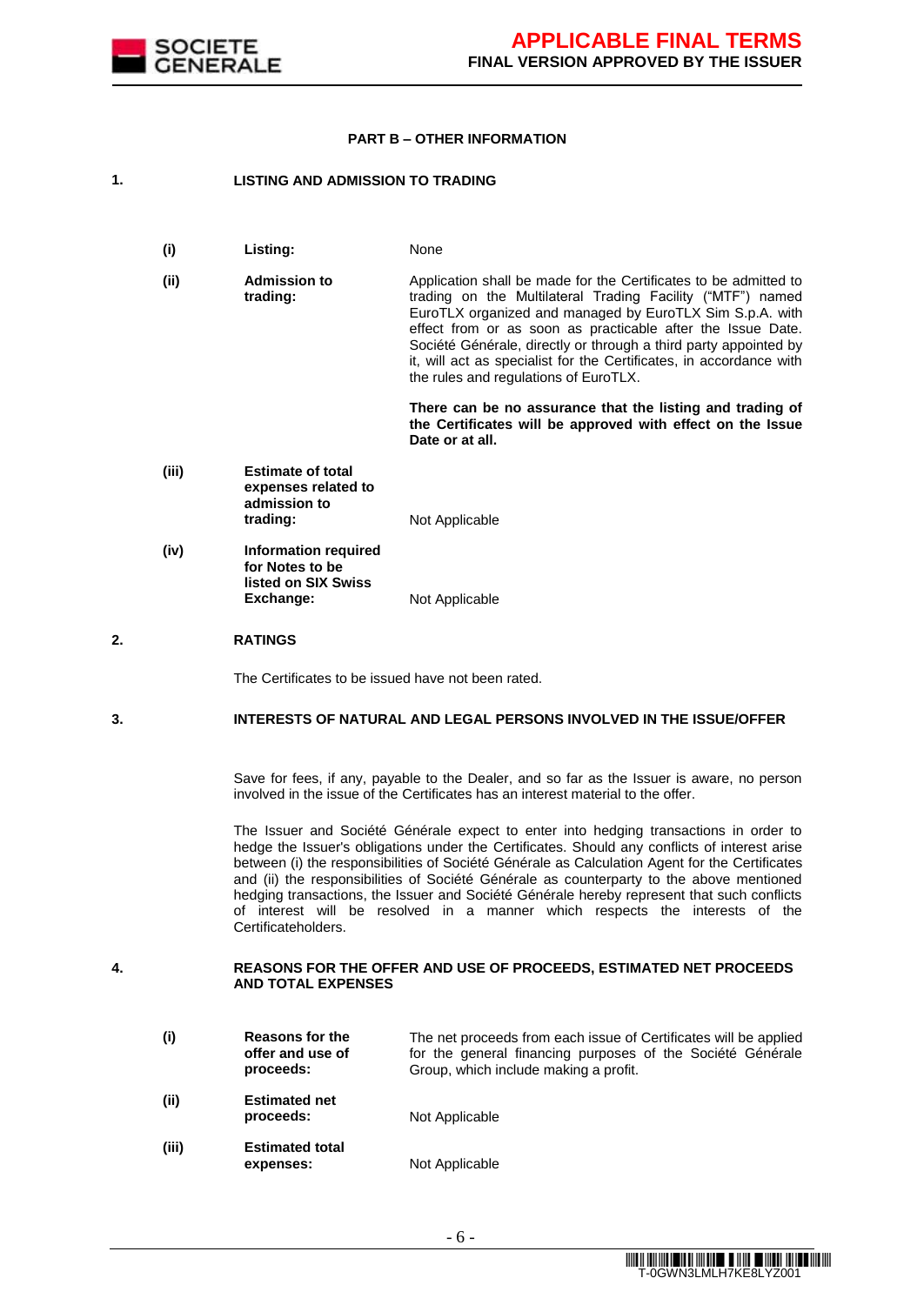

#### **5. INDICATION OF YIELD** *(Fixed Rate Notes only)*

Not Applicable

**6. HISTORIC INTEREST RATES** *(Floating Rate Notes only)*

Not Applicable

#### **7. PERFORMANCE AND EFFECT ON VALUE OF INVESTMENT**

#### **(i) PERFORMANCE OF FORMULA, EXPLANATION OF EFFECT ON VALUE OF INVESTMENT** *(Structured Notes only)*

The value of the Certificates*,* the payment of an automatic early redemption amount on a relevant automatic early redemption date and the payment of a redemption amount to a Certificateholder on the maturity date will depend on the performance of the underlying asset(s), on the relevant valuation date(s).

The value of the Certificates is linked to the positive or negative performance of the underlying instrument. The amount(s) to be paid is/are determined on the basis of the condition which is satisfied (or not) if the performance of the underlying instrument is higher than or equal to a predefined barrier performance.

The Certificates may provide for an automatic early redemption linked to a specific event. Therefore, this may prevent the Certificateholders from benefitting from the performance of the underlying instrument(s) over the whole period initially envisaged.

The terms and conditions of the Certificates may include provisions under which upon the occurrence of certain market disruptions delays in the settlement of the Certificates may be incurred or certain modifications be made. Moreover, in case of occurrence of events affecting the underlying instrument(s), the terms and conditions of the Certificates allow the Issuer to substitute the underlying instrument(s) by new underlying instrument(s), cease the exposure to the underlying asset(s) and apply a reference rate to the proceeds so obtained until the maturity date of the Certificates, postpone the maturity date of the Certificates, early redeem the Certificates on the basis of the market value of these Certificates, or deduct from any due amount the increase cost of hedging, and in each case without the consent of the Certificateholders.

Payments (whether in respect of principal and/or interest and whether at maturity or otherwise) on the Certificates are calculated by reference to certain underlying(s), the return of the Certificates is based on changes in the value of the underlying(s), which may fluctuate. Potential investors should be aware that these Certificates may be volatile and that they may receive no interest and may lose all or a substantial portion of their principal.

During the lifetime of the Certificates, the market value of these Certificates may be lower than the invested capital. Furthermore, an insolvency of the Issuer and/or the Guarantor may cause a total loss of the invested capital.

**The attention of the investors is drawn to the fact that they could sustain an entire or a partial loss of their investment.**

#### **(ii) PERFORMANCE OF RATE[S] OF EXCHANGE AND EXPLANATION OF EFFECT ON VALUE OF INVESTMENT** (*Dual Currency Notes only*)

Not Applicable

### **8. OPERATIONAL INFORMATION**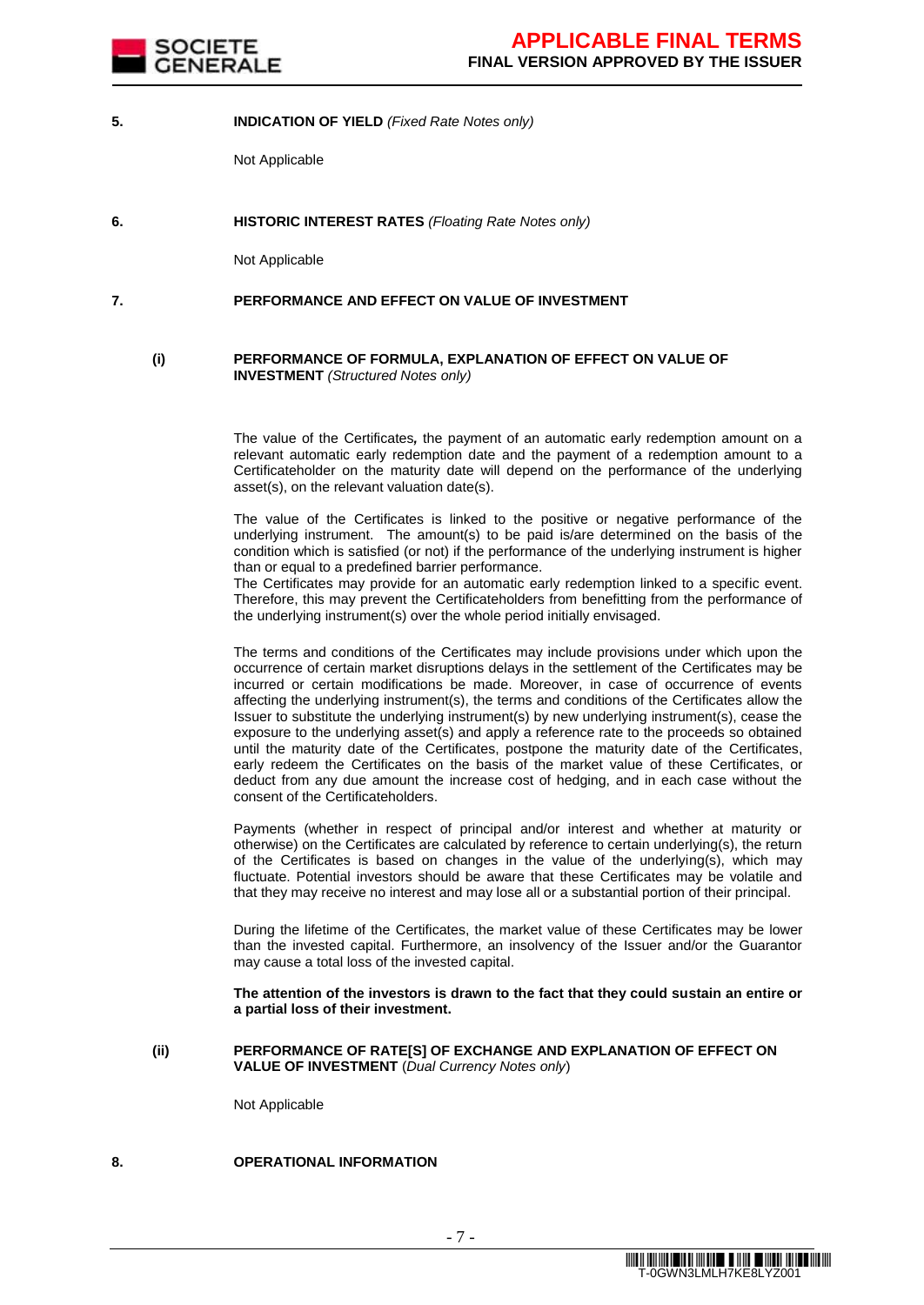

|    | (i)   | <b>Security</b><br>identification<br>code(s):                                                                                      |                                                                                                                                                                                                                                     |
|----|-------|------------------------------------------------------------------------------------------------------------------------------------|-------------------------------------------------------------------------------------------------------------------------------------------------------------------------------------------------------------------------------------|
|    |       | - ISIN Code:                                                                                                                       | XS1144001069                                                                                                                                                                                                                        |
|    |       | - Common Code:                                                                                                                     | 114400106                                                                                                                                                                                                                           |
|    | (ii)  | <b>Clearing System(s):</b>                                                                                                         | Euroclear Bank S.A/N.V. (Euroclear) / Clearstream Banking<br>société anonyme (Clearstream, Luxembourg)                                                                                                                              |
|    | (iii) | Delivery:                                                                                                                          | Delivery against payment                                                                                                                                                                                                            |
|    | (iv)  | <b>Calculation Agent:</b>                                                                                                          | Société Générale<br>Tour Société Générale<br>17 Cours Valmy<br>92987 Paris La Défense Cedex<br>France                                                                                                                               |
|    | (v)   | Paying Agent(s):                                                                                                                   | Société Générale Bank&Trust<br>11, avenue Emile Reuter<br>2420 Luxembourg<br>Luxembourg                                                                                                                                             |
|    | (vi)  | <b>Eurosystem eligibility</b><br>of the Notes:                                                                                     | No                                                                                                                                                                                                                                  |
|    | (vii) | <b>Address and contact</b><br>details of Société<br>Générale for all<br>administrative<br>communications<br>relating to the Notes: | Société Générale<br>Tour Société Générale<br>17 Cours Valmy<br>92987 Paris La Défense Cedex<br>France<br>Name: Sales Support Services - Derivatives<br>Tel: +33 1 57 29 12 12 (Hotline)                                             |
| 9. |       | <b>DISTRIBUTION</b>                                                                                                                | Email: clientsupport-deai@sgcib.com                                                                                                                                                                                                 |
|    | (i)   | <b>Method of</b><br>distribution:                                                                                                  | Non-syndicated                                                                                                                                                                                                                      |
|    |       | - Dealer(s):                                                                                                                       | Société Générale<br>Tour Société Générale<br>17 Cours Valmy<br>92987 Paris La Défense Cedex<br>France                                                                                                                               |
|    | (ii)  | <b>Total commission and</b><br>concession:                                                                                         | There is no commission and/or concession paid by the Issuer<br>to the Dealer or the Managers.                                                                                                                                       |
|    |       |                                                                                                                                    | Société Générale shall pay to the person(s) mentioned below<br>(each an "Interested Party") the following remunerations for<br>the services provided by such Interested Party to Société<br>Générale in the capacity set out below: |
|    |       |                                                                                                                                    | to Deutsche Bank S.p.A and Finanza & Futuro Banca S.p.A.,<br>an upfront remuneration of up to 4.00% of the nominal amount<br>of the Certificates effectively placed on the Issue Date.                                              |
|    | (iii) | <b>TEFRA rules:</b>                                                                                                                | Not Applicable                                                                                                                                                                                                                      |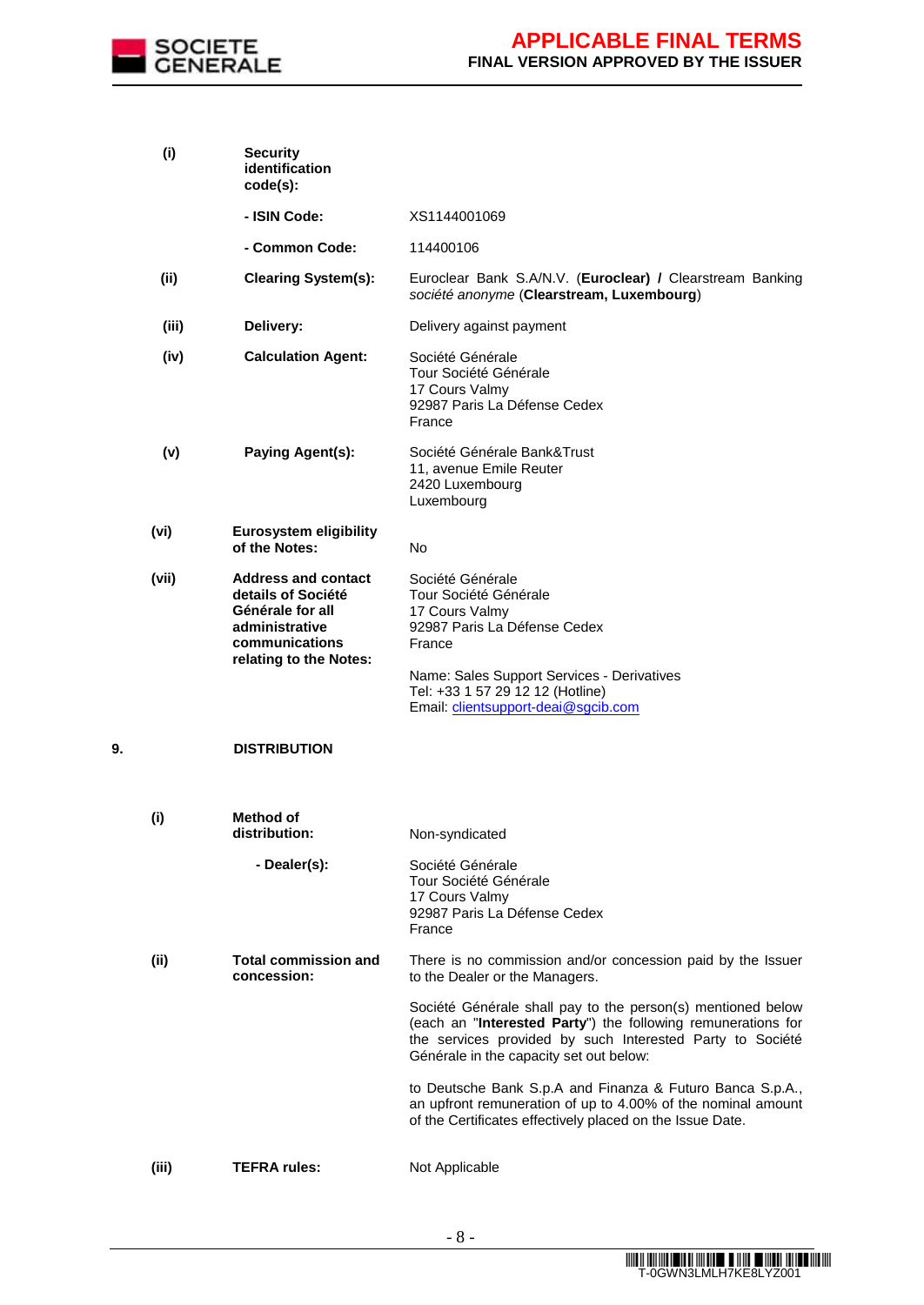

- **(iv) Permanently Restricted Notes:** Yes **(v) Non-exempt Offer:** A Non-exempt offer of the Certificates may be made by the Dealer and any **Initial Authorised Offeror** below mentioned, any **Additional Authorised Offeror**, the name and address of whom will be published on the website of the Issuer (http://prospectus.socgen.com) in the public offer jurisdiction(s) (**Public Offer Jurisdiction(s)**) during the offer period (**Offer Period**) as specified in the paragraph "Public Offers in European Economic Area" below. **- Individual Consent / Name(s) and addresse(s) of any Initial Authorised Offeror:** Applicable / Deutsche Bank S.p.A, Piazza del Calendario, 3 20126 Milano Finanza & Futuro Banca S.p.A., Piazza del Calendario, 1 20126 Milano **- General Consent/ Other conditions to consent:** Not Applicable **10. PUBLIC OFFERS IN EUROPEAN ECONOMIC AREA - Public Offer Jurisdiction(s):** Italy **- Offer Period:** From 09/02/2015 to 10/03/2015, save in case of early termination. The Offer Period for the Certificates placed in Italy through "door-to-door selling" (pursuant to Article 30 of the Legislative Decree n. 58 dated 24.02.1998, as amended, the "Italian Financial Service Act") shall be from and including 09/02/2015 to and including 03/03/2015, save in case of early termination. Pursuant to Article 30, paragraph 6, of the Italian Financial Act, the validity and enforceability of the subscriptions through "door-to-door selling" are suspended for a period of seven days from the date of the subscription. During such period, investors have the right to withdraw from the subscription without any charge or commissions, by means of communication to the distributor. **- Offer Price:** The Certificates will be offered at the Issue Price of which up to
	- a maximum of 4.00% is represented by distribution fee payable upfront by the Issuer to the Distributor. The Issue Price is also increased by fees, if any, as mentioned below.
	- **- Conditions to which the offer is subject:** Offers of the Certificates are conditional on their issue and, on any additional conditions set out in the standard terms of business of the financial intermediaries, notified to investors by such relevant financial intermediaries.

The Issuer reserves the right to close the Offer Period prior to its stated expiry for any reason.

The Issuer reserves the right to withdraw the offer and cancel the issuance of the Certificates for any reason at any time on or prior to the Issue Date. For the avoidance of doubt, if any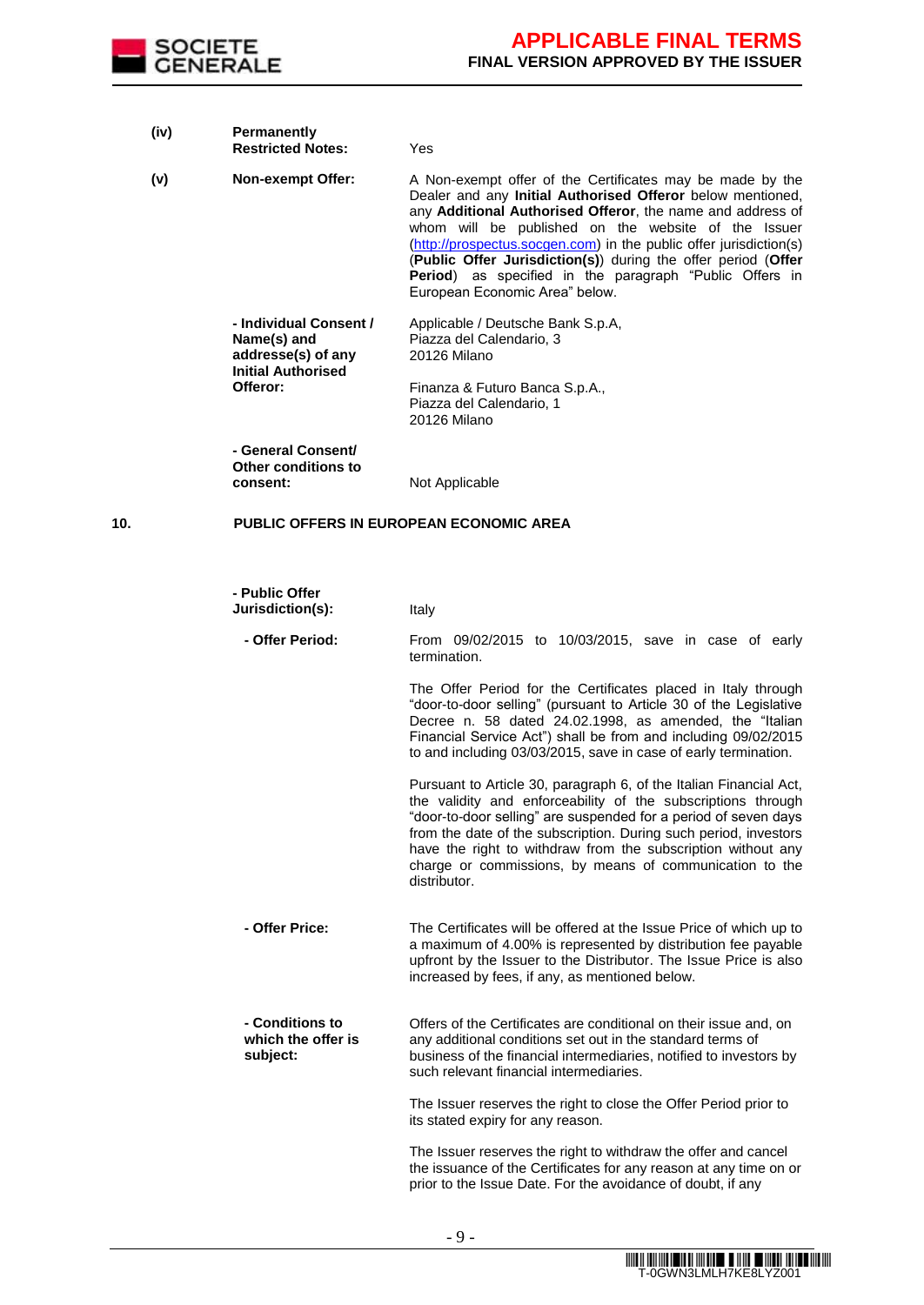

application has been made by a potential investor and the Issuer exercises such right, no potential investor shall be entitled to subscribe or otherwise acquire the Certificates.

In each case, a notice to the investors on the early termination or the withdrawal, as applicable, will be published on the website of the Issuer (http://prospectus.socgen.com)

**- Description of the application process:** The distribution activity will be carried out in accordance with the financial intermediary's usual procedures. Prospective investors will not be required to enter into any contractual arrangements directly with the Issuer in relation to the subscription of the Certificates.

**- Description of possibility to reduce subscriptions and manner for refunding excess amount paid by applicants:** Not Applicable

**- Details of the minimum and/or maximum amount of** 

**- Details of the method and time limits for paying up and delivering the Notes:**

**application:** Minimum amount of application : USD 100 (i.e. 1 Certificate)

The Certificates will be issued on the Issue Date against payment to the Issuer of the net subscription moneys. However, the settlement and delivery of the Certificates will be executed through the Dealer mentioned above. Investors will be notified by the relevant financial intermediary of their allocations of Certificates and the settlement arrangements in respect thereof.

The settlement and the delivery of the securities will be executed through the Dealer mentioned above only for technical reasons. However, the Issuer will be the only offeror and as such will assume all the responsibilities in connection with the information contained in the Final Terms together with the Base Prospectus.

**- Manner and date in which results of the offer are to be made**  Publication on the website of the Issuer (http://prospectus.socgen.com) and in a daily newspaper of general circulation in the relevant place(s) of listing and/or public offer at the end of the subscription period if required by local regulation.

**- Procedure for exercise of any right of pre-emption, negotiability of subscription rights and treatment of subscription rights not exercised:** Not Applicable

**public:**

**- Whether tranche(s) has/have been reserved for certain**  countries: Not Applicable

**- Process for notification to applicants of the amount allotted and the indication Not Applicable**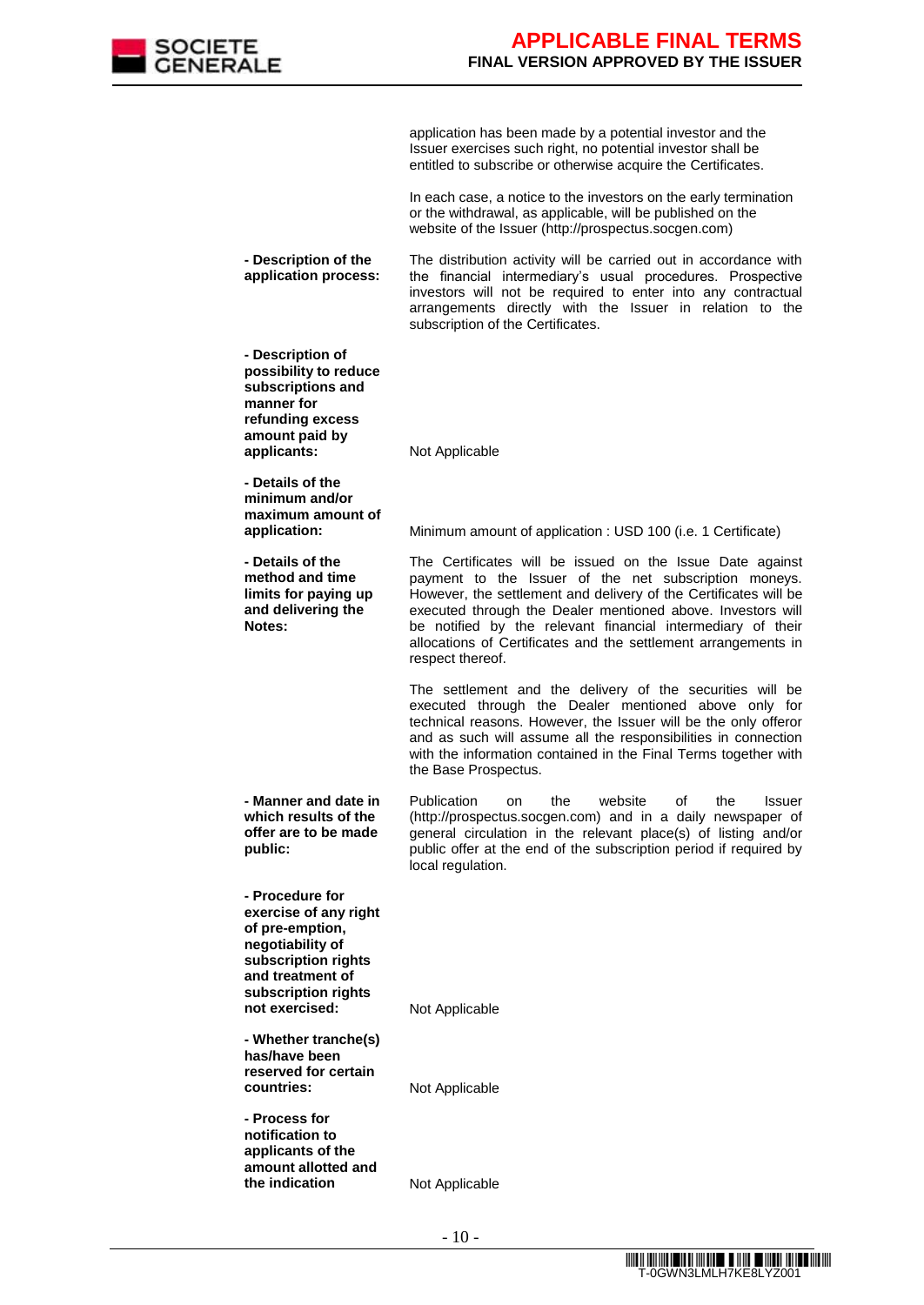

**whether dealing may begin before notification is made:**

**- Amount of any expenses and taxes specifically charged to the subscriber or purchaser:**

Taxes charged in connection with the subscription, transfer, purchase or holding of the Certificates must be paid by the Certificateholders and neither the Issuer nor the Guarantor shall have any obligation in relation thereto; in that respect, Certificateholders shall consult professional tax advisers to determine the tax regime applicable to their own situation. The Certificateholders shall also consult the Taxation section in the Base Prospectus.

Subscription fees or purchases fees: None.

### **11. ADDITIONAL INFORMATION**

| - Minimum Investment<br>in the Notes:                                                        | USD 100 (i.e. 1 Certificate)                     |
|----------------------------------------------------------------------------------------------|--------------------------------------------------|
| - Minimum Trading:                                                                           | USD 100 (i.e. 1 Certificate)                     |
| - Location where the<br>Prospectus, any<br><b>Supplements thereto</b><br>and the Final Terms |                                                  |
| can be collected or<br>inspected free of                                                     | Société Générale,<br>Via Olona n.2, 20123 Milano |
| charge in Italy:                                                                             | Italy                                            |

#### **12. PUBLIC OFFERS IN OR FROM SWITZERLAND**

Not Applicable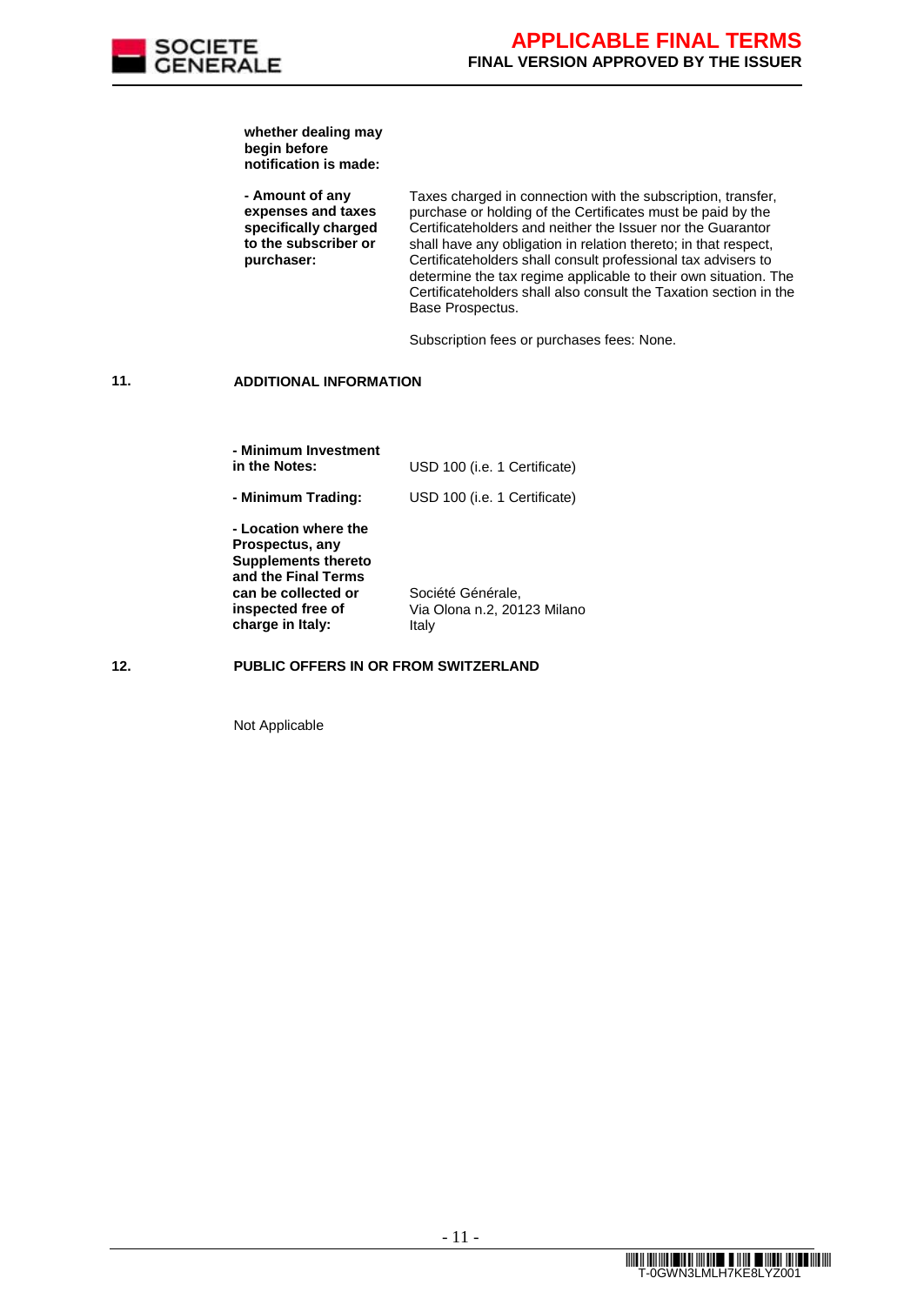

#### **ISSUE SPECIFIC SUMMARY**

|     | Section A - Introduction and warnings                         |                                                                                                                                                                                                                                                                                                                                                                                                                                                                                                                                                                                                                                              |  |
|-----|---------------------------------------------------------------|----------------------------------------------------------------------------------------------------------------------------------------------------------------------------------------------------------------------------------------------------------------------------------------------------------------------------------------------------------------------------------------------------------------------------------------------------------------------------------------------------------------------------------------------------------------------------------------------------------------------------------------------|--|
| A.1 | Warning                                                       | This summary must be read as an introduction to the Base Prospectus.                                                                                                                                                                                                                                                                                                                                                                                                                                                                                                                                                                         |  |
|     |                                                               | Any decision to invest in the Certificates should be based on a consideration<br>of the Base Prospectus.                                                                                                                                                                                                                                                                                                                                                                                                                                                                                                                                     |  |
|     |                                                               | Where a claim relating to the information contained in the Base Prospectus<br>is brought before a court, the plaintiff investor might, under the national<br>legislation of the Member States, have to bear the costs of translating the<br>Base Prospectus before the legal proceedings are initiated.                                                                                                                                                                                                                                                                                                                                      |  |
|     |                                                               | Civil liability attaches only to those persons who have tabled this summary,<br>including any translation thereof, but only if the summary is misleading,<br>inaccurate or inconsistent when read together with the other parts of the<br>Base Prospectus or it does not provide, when read together with the other<br>parts of this Base Prospectus, key information in order to aid investors when<br>considering whether to invest in the Certificates.                                                                                                                                                                                   |  |
| A.2 | <b>Consent to the use</b><br>of the Base<br><b>Prospectus</b> | The Issuer consents to the use of this Base Prospectus in connection with a<br>resale or placement of Certificates in circumstances where a prospectus is<br>required to be published under the Prospectus Directive (a Non-exempt<br>Offer) subject to the following conditions:                                                                                                                                                                                                                                                                                                                                                            |  |
|     |                                                               | - the consent is only valid during the offer period from 09/02/2015 to<br>10/03/2015 and, in respect of Certificates placed in Italy through "door-to-<br>door selling", from 09/02/2015 to 03/03/2015 (the Offer Period);                                                                                                                                                                                                                                                                                                                                                                                                                   |  |
|     |                                                               | - the consent given by the Issuer for the use of the Base Prospectus to<br>make the Non-exempt Offer is an individual consent (an Individual<br>Consent) in respect of Deutsche Bank S.p.A, Piazza del Calendario, 3<br>20126 Milano and Finanza & Futuro Banca S.p.A., Piazza del Calendario, 1<br>20126 Milano (each an Initial Authorised Offeror) and if the Issuer<br>appoints any additional financial intermediaries after 05/02/2015 and<br>publishes details of them on its website http://.prospectus.socgen.com, each<br>financial intermediary whose details are so published (each an Additional<br><b>Authorised Offeror);</b> |  |
|     |                                                               | - the consent only extends to the use of this Base Prospectus to make Non-<br>exempt Offers of the Certificates in Italy.                                                                                                                                                                                                                                                                                                                                                                                                                                                                                                                    |  |
|     |                                                               | The information relating to the conditions of the Non-exempt Offer<br>shall be provided to the investors by any Initial Authorised Offeror<br>where the offer will be made.                                                                                                                                                                                                                                                                                                                                                                                                                                                                  |  |

|     | Section B - Issuer and Guarantor                                              |                                                                                                                                                                                                                                                  |  |  |
|-----|-------------------------------------------------------------------------------|--------------------------------------------------------------------------------------------------------------------------------------------------------------------------------------------------------------------------------------------------|--|--|
| B.1 | Legal and<br>commercial<br>name of the<br>issuer                              | SG Issuer (or the Issuer)                                                                                                                                                                                                                        |  |  |
| B.2 | Domicile,<br>legal form,<br>legislation<br>and country<br>οf<br>incorporation | Domicile: 33, boulevard Prince Henri, L-1724 Luxembourg, Luxembourg.<br>Legal form: Public limited liability company (société anonyme).<br>Legislation under which the Issuer operates: Luxembourg law.<br>Country of incorporation: Luxembourg. |  |  |
|     | <b>B.4b Known</b><br>trends                                                   | The Issuer expects to continue its activity in accordance with its corporate objects over the course of<br>2015.                                                                                                                                 |  |  |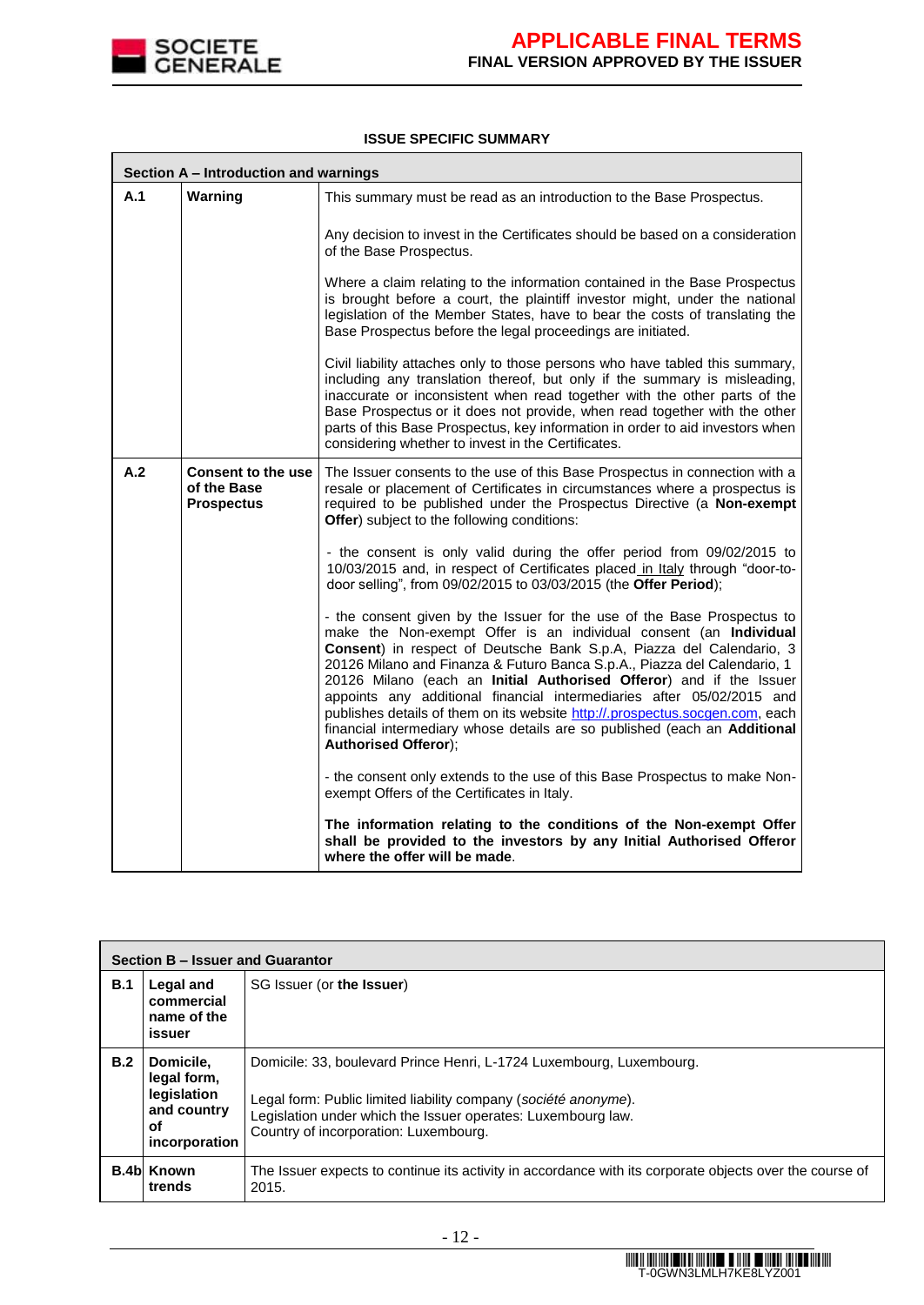

|            | affecting the<br>issuer and<br>the<br>industries in<br>which it<br>operates                                                                                                |                                                                                                                                                                                                                                                                                                                                                                                                                                                                                                                                   |                                                                                                                                         |                 |                     |                     |
|------------|----------------------------------------------------------------------------------------------------------------------------------------------------------------------------|-----------------------------------------------------------------------------------------------------------------------------------------------------------------------------------------------------------------------------------------------------------------------------------------------------------------------------------------------------------------------------------------------------------------------------------------------------------------------------------------------------------------------------------|-----------------------------------------------------------------------------------------------------------------------------------------|-----------------|---------------------|---------------------|
| B.5        | <b>Description</b><br>of the<br>Issuer's<br>group and<br>the issuer's<br>position<br>within the<br>group                                                                   | The Group offers a wide range of advisory services and tailored financial solutions to individual<br>customers, large corporate and institutional investors. The Group relies on three complementary core<br>businesses:<br>• French Retail Banking;<br>• International Retail Banking, Financial Services and Insurance and<br>• Corporate and Investment Banking, Private Banking, Asset and Wealth Management and Securities<br>Services.<br>The Issuer is a subsidiary of the Société Générale Group and has no subsidiaries. |                                                                                                                                         |                 |                     |                     |
| <b>B.9</b> | <b>Figure of</b><br>profit<br>forecast or<br>estimate of<br>the issuer                                                                                                     | Not applicable. The Issuer does not make any figure of profit forecast or estimate.                                                                                                                                                                                                                                                                                                                                                                                                                                               |                                                                                                                                         |                 |                     |                     |
|            | <b>B.10 Nature of any</b><br>qualifications<br>in the audit<br>report on the<br>historical<br>financial<br>information                                                     | Not applicable. The audit reports do not include any qualification.                                                                                                                                                                                                                                                                                                                                                                                                                                                               |                                                                                                                                         |                 |                     |                     |
|            | <b>B.12 Selected</b><br>historical key                                                                                                                                     |                                                                                                                                                                                                                                                                                                                                                                                                                                                                                                                                   |                                                                                                                                         |                 |                     |                     |
|            | financial<br>information<br>regarding the                                                                                                                                  | (in $K \in \mathbb{R}$ )                                                                                                                                                                                                                                                                                                                                                                                                                                                                                                          | 30 June<br>2014                                                                                                                         | 30 June<br>2013 | 31 December<br>2013 | 31 December<br>2012 |
|            | issuer                                                                                                                                                                     | <b>Operating Revenues</b>                                                                                                                                                                                                                                                                                                                                                                                                                                                                                                         | 60 795                                                                                                                                  | 31 483          | 109 588             | 6805                |
|            |                                                                                                                                                                            | Profit<br>from<br>operations                                                                                                                                                                                                                                                                                                                                                                                                                                                                                                      | 193                                                                                                                                     | 212             | 482                 | 5 2 3 3             |
|            |                                                                                                                                                                            | <b>Profit</b><br>from<br>continuing<br>operations                                                                                                                                                                                                                                                                                                                                                                                                                                                                                 | 193                                                                                                                                     | 212             | 482                 | 5 2 3 3             |
|            |                                                                                                                                                                            | <b>Total Assets</b>                                                                                                                                                                                                                                                                                                                                                                                                                                                                                                               | 33 747 468                                                                                                                              | 10 048 495      | 21 349 619          | 447 087             |
|            | <b>No Material</b><br>adverse<br>change in the<br>prospects of<br>the issuer<br>since the<br>date of its<br>last<br>published<br>audited<br>financial<br><b>statements</b> | There has been no material adverse change in the prospects of the Issuer since 31 December 2013.                                                                                                                                                                                                                                                                                                                                                                                                                                  |                                                                                                                                         |                 |                     |                     |
|            | <b>Significant</b><br>changes in<br>the financial<br>or trading<br>position<br>subsequent                                                                                  |                                                                                                                                                                                                                                                                                                                                                                                                                                                                                                                                   | Not Applicable. There has been no significant change in the Issuer's financial or trading position of<br>the Issuer since 30 June 2014. |                 |                     |                     |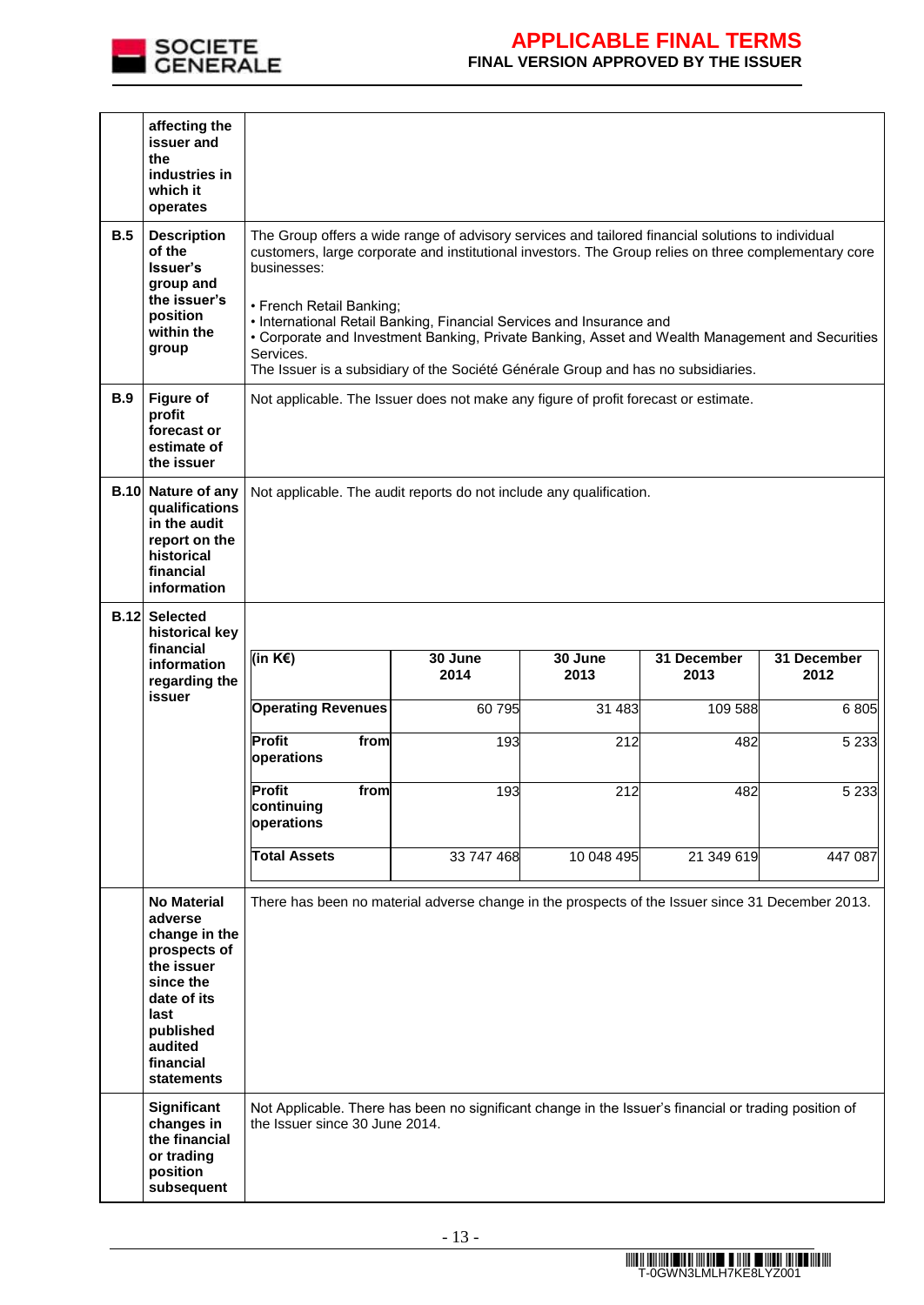

|             | to the period<br>covered by<br>the historical<br>financial<br>information                                                                                                                   |                                                                                                                                                                                                                                                                                                                                                                                                                                                                                                                                                                                                                                       |
|-------------|---------------------------------------------------------------------------------------------------------------------------------------------------------------------------------------------|---------------------------------------------------------------------------------------------------------------------------------------------------------------------------------------------------------------------------------------------------------------------------------------------------------------------------------------------------------------------------------------------------------------------------------------------------------------------------------------------------------------------------------------------------------------------------------------------------------------------------------------|
|             | <b>B.13 Recent</b><br>events<br>particular to<br>the issuer<br>which are to<br>a material<br>extent<br>relevant to<br>the<br>evaluation of<br>the Issuer's<br>solvency                      | Not Applicable. There has been no recent event particular to the Issuer which is to a material extent<br>relevant to the evaluation of the Issuer's solvency.                                                                                                                                                                                                                                                                                                                                                                                                                                                                         |
| <b>B.14</b> | <b>Statement as</b><br>to whether                                                                                                                                                           | See Element B.5 above for the Issuers' position within the Group.                                                                                                                                                                                                                                                                                                                                                                                                                                                                                                                                                                     |
|             | the issuer is<br>dependent<br>upon other<br>entities<br>within the<br>group                                                                                                                 | SG Issuer is dependent upon Société Générale Bank & Trust within the Group.                                                                                                                                                                                                                                                                                                                                                                                                                                                                                                                                                           |
|             | <b>B.15</b> Description<br>of the<br>issuer's<br>principal<br>activities                                                                                                                    | The principal activity of SG Issuer is raising finance by the issuance of debt securities designed to be<br>placed to institutional customers or retail customers through the distributors associated with Société<br>Générale. The financing obtained through the issuance of such debt securities is then lent to Société<br>Générale and to other members of the Group.                                                                                                                                                                                                                                                            |
|             | <b>B.16</b> To the extent<br>known to the<br>issuer,<br>whether the<br>issuer is<br>directly or<br>indirectly<br>owned or<br>controlled<br>and by<br>whom, and<br>nature of<br>such control | SG Issuer is a 100 per cent. owned subsidiary of Société Générale Bank & Trust S.A. which is itself a<br>100 per cent. owned subsidiary of Société Générale and is a fully consolidated company.                                                                                                                                                                                                                                                                                                                                                                                                                                      |
|             | <b>B.18 Nature and</b><br>scope of the<br>guarantee                                                                                                                                         | The Certificates are unconditionally and irrevocably guaranteed by Société Générale (the Guarantor)<br>pursuant to the Guarantee dated 28 October 2014.                                                                                                                                                                                                                                                                                                                                                                                                                                                                               |
|             |                                                                                                                                                                                             | The Guarantee constitutes a direct, unconditional, unsecured and general obligation of the Guarantor<br>and ranks and will rank pari passu with all other existing and future direct, unconditional, unsecured<br>and general obligations of the Guarantor, including those in respect of deposits.                                                                                                                                                                                                                                                                                                                                   |
|             | <b>B.19 Information</b><br>about the<br>guarantor as<br>if it were the<br>issuer of the<br>same type of<br>security that<br>is subject of<br>the<br>guarantee                               | The information about Société Générale as if it were the Issuer of the same type of Certificates that is<br>subject of the Guarantee is set out in accordance with Elements B.19 / B.1, B.19 / B.2, B.19 / B.4b,<br>B.19 / B.5, B.19 / B.9, B.19 / B.10, B.19 / B.12, B.19 / B.13, B.19 / B.14, B.19 / B.15, B.19 / B.16<br>below, respectively:<br>B.19/ B.1: Société Générale<br>B.19/ B.2: Domicile: 29, boulevard Haussmann, 75009 Paris, France. Legal form: Public limited<br>liability company (société anonyme). Legislation under which the Issuer operates: French law.<br>Country of incorporation: France.<br>B.19/ B.4b: |
|             |                                                                                                                                                                                             | The euro zone and, in particular France are very gradually moving towards recovery. Furthermore,                                                                                                                                                                                                                                                                                                                                                                                                                                                                                                                                      |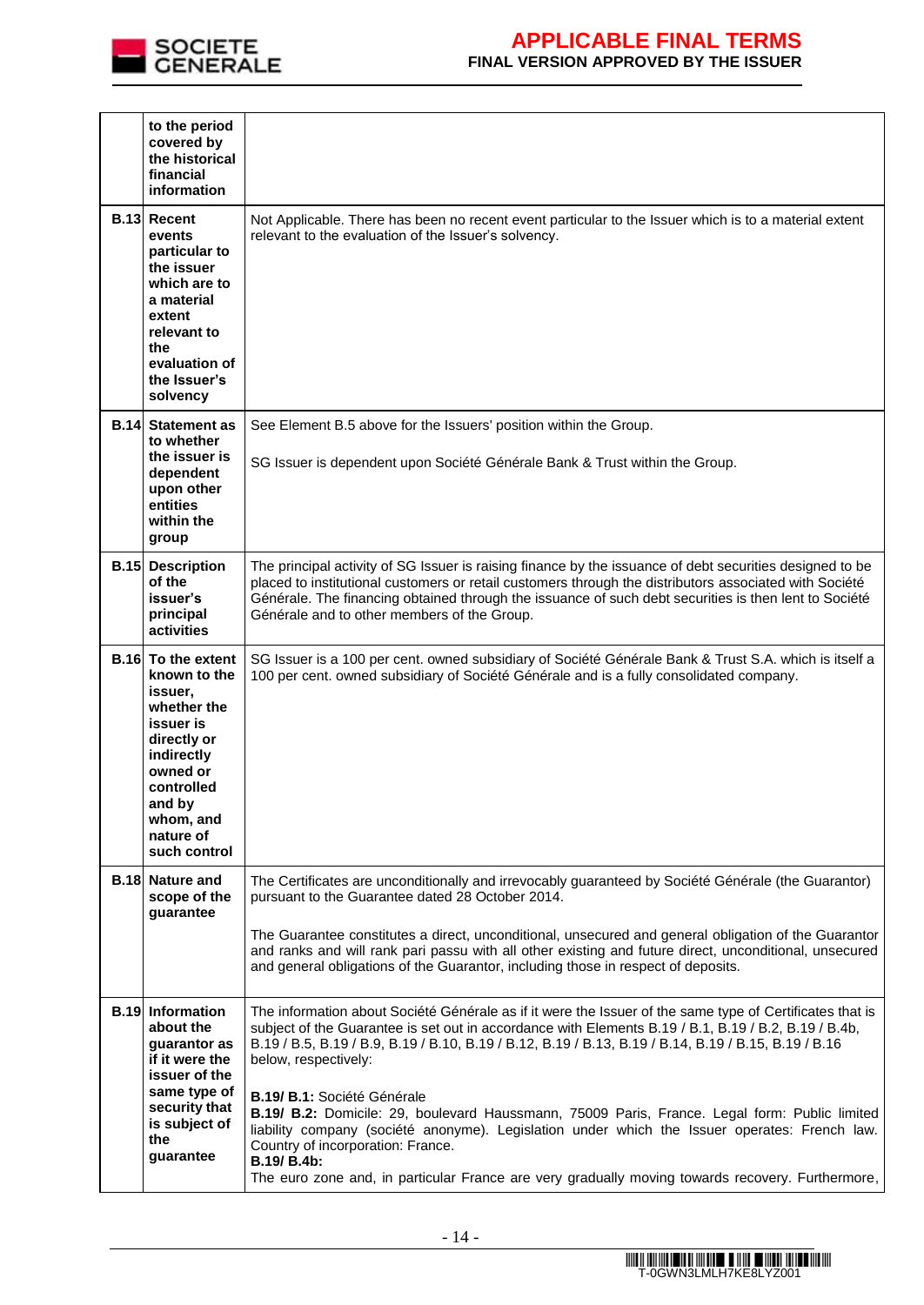

|  | the improved economic climate in the United States remains contingent on how the country will make<br>an exit from its quantitative and fiscal monetary policies.<br>In the emerging countries, markets are contending with a surge in capital flight. Current developments<br>could weigh on emerging country growth, but not to the extent of triggering systemic financial crises<br>akin to those observed in the 1990s.<br>Several regulations on market activity operations are continuing to come into effect in Europe and the                                                                                                                                                                                                                                                                                                                                                                                                                                                                                                                                                                                                                                                                                                                                                                                                                                         |                  |                                               |                         |                                             |                          |                        |
|--|--------------------------------------------------------------------------------------------------------------------------------------------------------------------------------------------------------------------------------------------------------------------------------------------------------------------------------------------------------------------------------------------------------------------------------------------------------------------------------------------------------------------------------------------------------------------------------------------------------------------------------------------------------------------------------------------------------------------------------------------------------------------------------------------------------------------------------------------------------------------------------------------------------------------------------------------------------------------------------------------------------------------------------------------------------------------------------------------------------------------------------------------------------------------------------------------------------------------------------------------------------------------------------------------------------------------------------------------------------------------------------|------------------|-----------------------------------------------|-------------------------|---------------------------------------------|--------------------------|------------------------|
|  | United States.<br>New fundamental developments in retail banking are also expected.<br>In a restrictive macro-economic environment, the major goal of market place discussions is to<br>produce a sustainable growth model for the financial sector which maintains banks' ability to finance<br>the economy amid more restrictive budget policies. However, it is clear that the addition of new<br>regulatory constraints, compounded by potential competitive bias between countries, will weigh<br>significantly on the profitability of some activities. They may therefore influence the development<br>model of certain players in the banking sector.<br>The Société Générale Group continues to adapt the structure of its business lines and embarked on<br>the second step of its transformation plan to refocus its structure on three pillars of excellence:<br>• French Retail Banking;<br>• International retail Banking and Financial Services (IBFS);<br>• Global Banking and Investor Solutions (GBIS).<br><b>B.19/ B.5:</b><br>The Group offers a wide range of advisory services and tailored financial solutions to individual<br>customers, large corporate and institutional investors. The Group relies on three complementary core<br>businesses:<br>• French Retail Banking;<br>• International Retail Banking, Financial Services and Insurance and |                  |                                               |                         |                                             |                          |                        |
|  | • Corporate and Investment Banking, Private Banking, Asset and Wealth Management and Securities<br>Services.<br>Société Générale is the parent company of the Société Générale Group.<br><b>B.19/ B.9:</b><br>Not Applicable. The Issuer does not make any figure of profit forecast or estimate.<br><b>B.19/B.10:</b><br>Not applicable. The audit report does not include any qualification.                                                                                                                                                                                                                                                                                                                                                                                                                                                                                                                                                                                                                                                                                                                                                                                                                                                                                                                                                                                 |                  |                                               |                         |                                             |                          |                        |
|  | B.19/B.12:                                                                                                                                                                                                                                                                                                                                                                                                                                                                                                                                                                                                                                                                                                                                                                                                                                                                                                                                                                                                                                                                                                                                                                                                                                                                                                                                                                     | 9 Months<br>2014 | Half Year-<br>2014<br>(Unaudited) (Unaudited) | Year<br>ended<br>2013   | 9 Months<br>2013<br>(Unaudited) (Unaudited) | Half Year-<br>2013       | Year ended<br>2012 (*) |
|  | Results (in EUR<br>M)                                                                                                                                                                                                                                                                                                                                                                                                                                                                                                                                                                                                                                                                                                                                                                                                                                                                                                                                                                                                                                                                                                                                                                                                                                                                                                                                                          |                  |                                               |                         |                                             |                          |                        |
|  | Net<br><b>Banking</b><br>Income                                                                                                                                                                                                                                                                                                                                                                                                                                                                                                                                                                                                                                                                                                                                                                                                                                                                                                                                                                                                                                                                                                                                                                                                                                                                                                                                                | 17,438           |                                               | 11,569 22,433(**)       | 16,737                                      | $11,101$ <sup>**</sup> ) | 23,110                 |
|  | Operating income                                                                                                                                                                                                                                                                                                                                                                                                                                                                                                                                                                                                                                                                                                                                                                                                                                                                                                                                                                                                                                                                                                                                                                                                                                                                                                                                                               | 3,624            | 2,378                                         | $2,336$ <sup>**</sup> ) | 1,778                                       | $1,405$ (**)             | 2,757                  |
|  | Net income                                                                                                                                                                                                                                                                                                                                                                                                                                                                                                                                                                                                                                                                                                                                                                                                                                                                                                                                                                                                                                                                                                                                                                                                                                                                                                                                                                     | 2,408            | 1,504                                         | $2,394$ <sup>**</sup> ) | 2,162                                       | $1,532$ (**)             | 1,224                  |
|  | Group Net income                                                                                                                                                                                                                                                                                                                                                                                                                                                                                                                                                                                                                                                                                                                                                                                                                                                                                                                                                                                                                                                                                                                                                                                                                                                                                                                                                               | 2,181            | 1,345                                         | $2,044$ <sup>**</sup> ) | 1,853                                       | $1,319$ <sup>**</sup> )  | 790                    |
|  | French<br>retail<br>Banking                                                                                                                                                                                                                                                                                                                                                                                                                                                                                                                                                                                                                                                                                                                                                                                                                                                                                                                                                                                                                                                                                                                                                                                                                                                                                                                                                    | 6,158            | 659                                           | $1,196$ <sup>**</sup> ) | 6,276                                       | $597$ <sup>**</sup> )    | 1,291                  |
|  | International Retail<br>Banking<br><b>Financial Services</b>                                                                                                                                                                                                                                                                                                                                                                                                                                                                                                                                                                                                                                                                                                                                                                                                                                                                                                                                                                                                                                                                                                                                                                                                                                                                                                                   | 5,607            | 34                                            | $983$ <sup>**</sup> )   | 5,772                                       | $498$ (**)               | 617                    |
|  | Global<br>Banking<br>Investor<br>and<br><b>Solutions</b>                                                                                                                                                                                                                                                                                                                                                                                                                                                                                                                                                                                                                                                                                                                                                                                                                                                                                                                                                                                                                                                                                                                                                                                                                                                                                                                       | 6,537            | 1,066                                         | $1,206$ <sup>**</sup> ) | 6,435                                       | $1,024$ <sup>**</sup> )  | 761                    |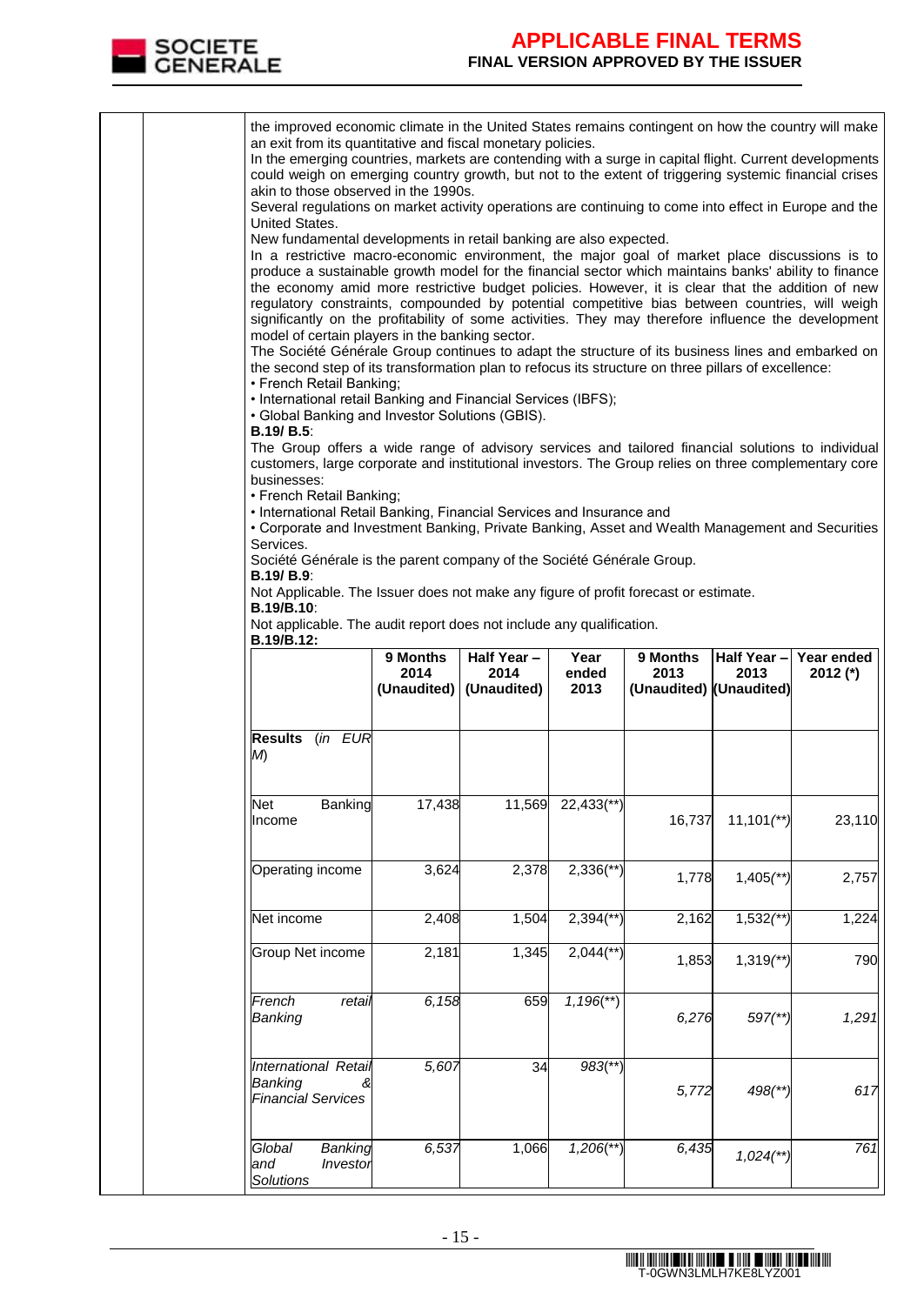

| Corporate Centre                                                                                                                                                                                                                                                                                                                            | (864)     |           | $(414)$ $(1,341)$ $(**)$ | (1, 745)  | $(800)'$ **) | (1, 879) |
|---------------------------------------------------------------------------------------------------------------------------------------------------------------------------------------------------------------------------------------------------------------------------------------------------------------------------------------------|-----------|-----------|--------------------------|-----------|--------------|----------|
|                                                                                                                                                                                                                                                                                                                                             |           |           |                          |           |              |          |
| Activity (in EUR<br>bn)                                                                                                                                                                                                                                                                                                                     |           |           |                          |           |              |          |
| Total assets and<br>liabilities                                                                                                                                                                                                                                                                                                             | 1,291.7   |           | 1,322.6 1,214.2 (**)     | 1,254.4   | 1,254.1      | 1,250.9  |
| <b>Customer loans</b>                                                                                                                                                                                                                                                                                                                       | 348       | 336.2     | 332.7 $(*)$              | 337.8     | 341.2        | 350.2    |
| Customer deposits                                                                                                                                                                                                                                                                                                                           | 340       | 341.8     | $334.2$ <sup>**</sup> )  | 350.4     | 350.0        | 337.2    |
| Equity (in billions<br>of euros)                                                                                                                                                                                                                                                                                                            |           |           |                          |           |              |          |
| Group<br>shareholders'<br>equity                                                                                                                                                                                                                                                                                                            | 55        | 53.3      | $50.9$ <sup>**</sup> )   | 50.9      | 49.4         | 49.3     |
| Total consolidated<br>equity                                                                                                                                                                                                                                                                                                                | 57.7      | 56.0      | $54.0$ <sup>**</sup> )   | 54.9      | 53.3         | 53.6     |
| flow<br>Cash<br><b>statements</b><br>(in<br>billions of euros)                                                                                                                                                                                                                                                                              |           |           |                          |           |              |          |
| Net inflow (outflow)<br>in cash and cash<br>equivalent                                                                                                                                                                                                                                                                                      | <b>NC</b> | <b>NC</b> | $(1.0)^{**}$             | <b>NC</b> | <b>NC</b>    | 23.7     |
| (*) Items relating to the results for 2012 have been restated due to the implementation of IAS<br>(International Accounting Standard) 19: the change in accounting method involves the adjustment of<br>data for the previous year.<br>(**) 2013 data adjusted following the retrospective implementation of IFRS 10 and 11 on January 1st, |           |           |                          |           |              |          |
| 2014.<br>There has been no material adverse change in the prospects of the Issuer since 31 December 2013.<br>Not Applicable. There has been no significant change in the Issuer's financial or trading position of<br>the Issuer since 30 September 2014.                                                                                   |           |           |                          |           |              |          |
| B.19/B.13:<br>Not Applicable. There has been no recent events particular to the Issuer which is to a material extent<br>relevant to the evaluation of the Issuer's solvency.                                                                                                                                                                |           |           |                          |           |              |          |
| B.19/ B.14:<br>See Element B.5 above for the Issuer's position within the Group.<br>Société Générale is the ultimate holding company of the Group. However, Société Générale operates<br>its own business; it does not act as a simple holding company vis-à-vis its subsidiaries.<br>B.19/ B.15:                                           |           |           |                          |           |              |          |
| See Element B.19/ B.5 above.<br>B.19/ B.16:<br>Not Applicable. To its knowledge, Société Générale is not owned or controlled, directly or indirectly<br>(under French law) by another entity.                                                                                                                                               |           |           |                          |           |              |          |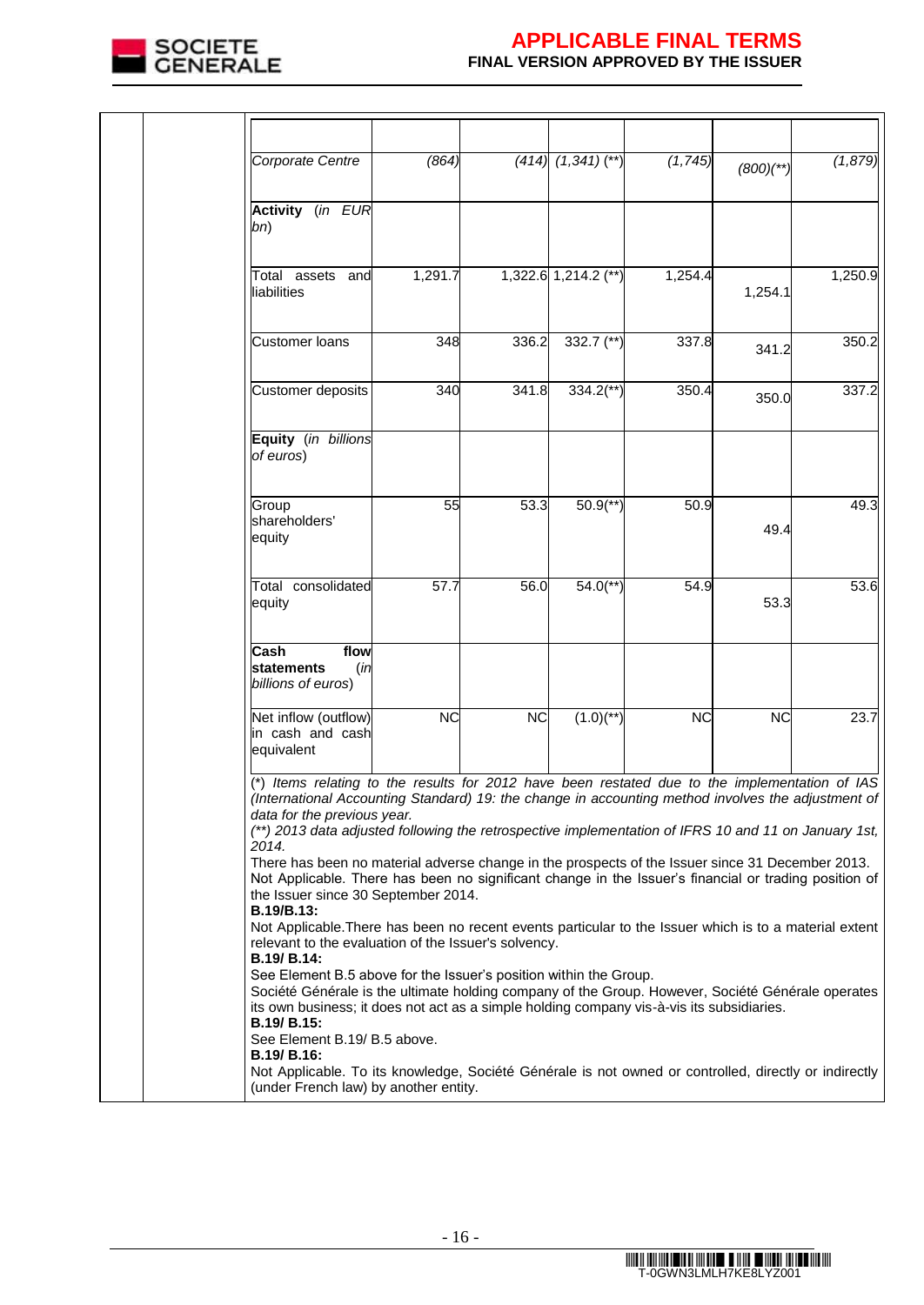

|     | <b>Section C - Securities</b>                                                                                                                                    |                                                                                                                                                                                                                                                                                                                                                                                                                                                                                                                                                                                                                         |
|-----|------------------------------------------------------------------------------------------------------------------------------------------------------------------|-------------------------------------------------------------------------------------------------------------------------------------------------------------------------------------------------------------------------------------------------------------------------------------------------------------------------------------------------------------------------------------------------------------------------------------------------------------------------------------------------------------------------------------------------------------------------------------------------------------------------|
| C.1 | Type and the class<br>of the securities<br>being offered<br>and/or admitted to<br>trading, including<br>any security<br>identification<br>number                 | The Certificates are derivative instruments indexed on share.<br>ISIN code: XS1144001069<br>Common Code: 114400106                                                                                                                                                                                                                                                                                                                                                                                                                                                                                                      |
| C.2 | <b>Currency of the</b><br>securities issue                                                                                                                       | <b>USD</b>                                                                                                                                                                                                                                                                                                                                                                                                                                                                                                                                                                                                              |
| C.5 | <b>Description of any</b><br>restrictions on the<br>free transferability<br>of the securities                                                                    | There is no restriction on the free transferability of the Certificates, subject to<br>selling and transfer restrictions which may apply in certain jurisdictions.                                                                                                                                                                                                                                                                                                                                                                                                                                                      |
| C.8 | <b>Rights attached to</b><br>the securities,<br>including ranking<br>and limitations to<br>those rights and<br>procedures for the<br>exercise of those<br>rights | Rights attached to the securities:                                                                                                                                                                                                                                                                                                                                                                                                                                                                                                                                                                                      |
|     |                                                                                                                                                                  | Unless the Certificates are previously redeemed, the Certificates will entitle<br>each holder of the Certificates (a Certificateholder) to receive a redemption<br>amount which may be lower than, equal to or higher than the amount initially<br>invested (see Element C.18).                                                                                                                                                                                                                                                                                                                                         |
|     |                                                                                                                                                                  | A Certificateholder will be entitled to claim the immediate and due payment of<br>any sum in case:                                                                                                                                                                                                                                                                                                                                                                                                                                                                                                                      |
|     |                                                                                                                                                                  | - the Issuer fails to pay or to perform its other obligations under the<br>Certificates<br>- the Guarantor fails to perform its obligations under the Guarantee or in the<br>event that the guarantee of Société Générale stops being valid;<br>- of insolvency or bankruptcy proceeding(s) affecting the Issuer.                                                                                                                                                                                                                                                                                                       |
|     |                                                                                                                                                                  | The Certificateholders' consent shall have to be obtained to amend the<br>contractual terms of the Certificates pursuant to the provisions of an agency<br>agreement, made available to a Certificateholder upon request to the Issuer.                                                                                                                                                                                                                                                                                                                                                                                 |
|     |                                                                                                                                                                  | - The Issuer accepts the exclusive competence of the courts of England in<br>benefit of the Certificateholders in relation to any dispute against the Issuer but<br>accepts that such Certificateholders may bring their action before any other<br>competent court.                                                                                                                                                                                                                                                                                                                                                    |
|     |                                                                                                                                                                  | Ranking:                                                                                                                                                                                                                                                                                                                                                                                                                                                                                                                                                                                                                |
|     |                                                                                                                                                                  | The Certificates will be direct, unconditional, unsecured and unsubordinated<br>obligations of the Issuer and will rank equally with all other outstanding direct,<br>unconditional, unsecured and unsubordinated obligations of the Issuer,<br>present and future.                                                                                                                                                                                                                                                                                                                                                     |
|     |                                                                                                                                                                  | Limitations to rights attached to the securities:<br>- in the case of adjustments affecting the underlying instrument(s), the Issuer<br>may amend the terms and conditions or in the case of the occurrence of<br>extraordinary events affecting the underlying instrument(s), the Issuer may<br>substitute the underlying instrument(s) by new underlying instrument(s),<br>monetise all or part of the due amounts until the maturity date of the<br>Certificates, postpone the maturity date of the Certificates, redeem early the<br>Certificates on the basis of the market value of these Certificates, or deduct |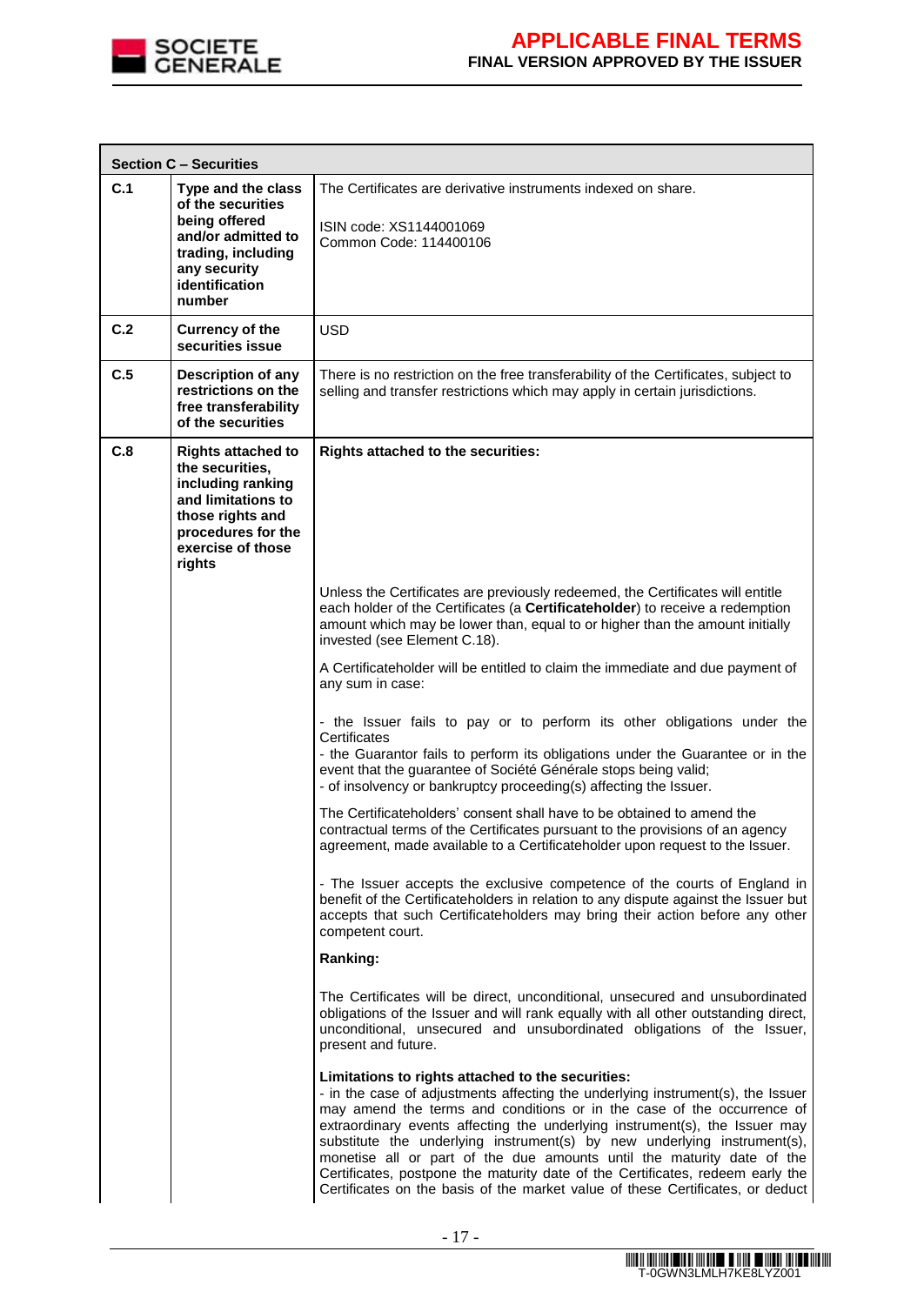

|      |                                                                                                                                                                                                                                                                                   | from any due amount the increase cost of hedging, and in each case without<br>the consent of the Certificateholders;<br>- the Issuer may redeem early the Certificates on the basis of the market value<br>of these Certificates for tax or regulatory reasons;<br>- the rights to payment of principal and interest will be prescribed within a<br>period of ten years (in the case of principal) and five years (in the case of<br>interest) from the date on which the payment of these amounts has become<br>due for the first time and has remained unpaid.<br>- In the case of a payment default by the Issuer, Certificateholders shall not be<br>entitled to take any steps or proceedings to procure the winding-up,<br>administration or liquidation (or any other analogous proceeding) of the Issuer.<br>Nevertheless, Certificateholders will continue to be able to claim against the<br>Guarantor in respect of any unpaid amount                                                   |
|------|-----------------------------------------------------------------------------------------------------------------------------------------------------------------------------------------------------------------------------------------------------------------------------------|----------------------------------------------------------------------------------------------------------------------------------------------------------------------------------------------------------------------------------------------------------------------------------------------------------------------------------------------------------------------------------------------------------------------------------------------------------------------------------------------------------------------------------------------------------------------------------------------------------------------------------------------------------------------------------------------------------------------------------------------------------------------------------------------------------------------------------------------------------------------------------------------------------------------------------------------------------------------------------------------------|
|      |                                                                                                                                                                                                                                                                                   | <b>Taxation</b>                                                                                                                                                                                                                                                                                                                                                                                                                                                                                                                                                                                                                                                                                                                                                                                                                                                                                                                                                                                    |
|      |                                                                                                                                                                                                                                                                                   | All payments in respect of Certificates, Receipts and Coupons or under the<br>Guarantee shall be made free and clear of, and without withholding or<br>deduction for or on account of, any present or future taxes, duties,<br>assessments or governmental charges of whatever nature imposed, levied,<br>collected, withheld or assessed by or on behalf of any Tax Jurisdiction unless<br>such withholding or deduction is required by law.<br>In the event that any amounts are required to be deducted or withheld for, or<br>on behalf of, any Tax Jurisdiction, the relevant Issuer or, as the case may be,<br>the Guarantor shall (except in certain circumstances), to the fullest extent<br>permitted by law, pay such additional amount as may be necessary, in order<br>that each Certificateholder, Receiptholder or Couponholder, after deduction or<br>withholding of such taxes, duties, assessments or governmental charges, will<br>receive the full amount then due and payable. |
|      |                                                                                                                                                                                                                                                                                   | <b>Governing law</b>                                                                                                                                                                                                                                                                                                                                                                                                                                                                                                                                                                                                                                                                                                                                                                                                                                                                                                                                                                               |
|      |                                                                                                                                                                                                                                                                                   | The Certificates and any non-contractual obligations arising out of or in<br>connection with the Certificates will be governed by, and shall be construed in<br>accordance with English law.                                                                                                                                                                                                                                                                                                                                                                                                                                                                                                                                                                                                                                                                                                                                                                                                       |
| C.11 | <b>Whether the</b><br>securities offered<br>are or will be the<br>object of an<br>application for<br>admission to<br>trading, with a view<br>to their distribution<br>in a regulated<br>market or other<br>equivalent markets<br>with indication of<br>the markets in<br>question | Application will be made for the Certificates to be admitted to trading on<br>EuroTLX, a Multilateral Trading Facility organized and managed by EuroTLX<br>Sim S.p.A                                                                                                                                                                                                                                                                                                                                                                                                                                                                                                                                                                                                                                                                                                                                                                                                                               |
| C.15 | How the value of<br>the investment is<br>affected by the<br>value of the<br>underlying<br>instrument(s)                                                                                                                                                                           | The value of the Certificates, the payment of an automatic early redemption<br>amount on a relevant automatic early redemption date and the payment of a<br>redemption amount to a Certificateholder on the maturity date will depend on<br>the performance of the underlying asset(s), on the relevant valuation date(s).<br>The value of the Certificates is linked to the positive or negative performance<br>of the underlying instrument. The amount(s) to be paid is/are determined on<br>the basis of the condition which is satisfied (or not) if the performance of the<br>underlying instrument is higher than or equal to a predefined barrier<br>performance.                                                                                                                                                                                                                                                                                                                          |
| C.16 | The maturity date<br>and the final<br>reference date                                                                                                                                                                                                                              | The maturity date of the Certificates will be 17/03/2020, and the final reference<br>date will be the last valuation date.<br>The maturity date may be modified pursuant to the provisions of Element C.8                                                                                                                                                                                                                                                                                                                                                                                                                                                                                                                                                                                                                                                                                                                                                                                          |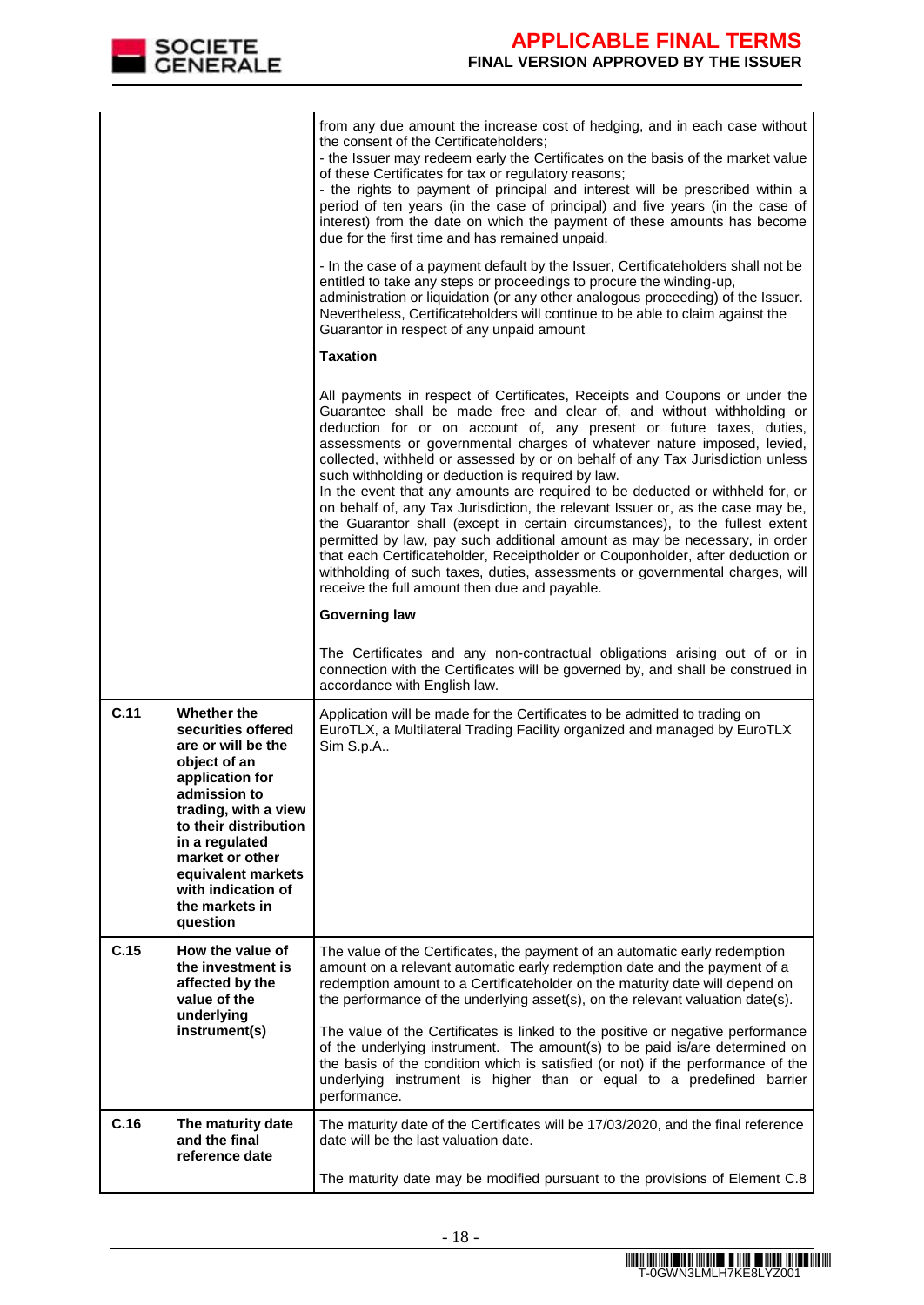

|      |                                                                   | above and Element C.18 below.                                                                                                         |                                                                                                                                                                                                                                                                                             |  |
|------|-------------------------------------------------------------------|---------------------------------------------------------------------------------------------------------------------------------------|---------------------------------------------------------------------------------------------------------------------------------------------------------------------------------------------------------------------------------------------------------------------------------------------|--|
| C.17 | <b>Settlement</b><br>procedure of the<br>derivative<br>securities | Cash delivery                                                                                                                         |                                                                                                                                                                                                                                                                                             |  |
| C.18 | How the return on<br>derivative<br>securities takes<br>place      | Unless previously redeemed, the return on the derivative securities will take<br>place as follows:<br>Specified Denomination: USD 100 |                                                                                                                                                                                                                                                                                             |  |
|      |                                                                   | <b>Automatic Early Redemption</b><br>Amount(s):                                                                                       | Unless previously redeemed, if an<br>Automatic Early Redemption Event<br>has occurred, then the Issuer shall<br>redeem early the Certificates on<br>Automatic Early Redemption Date(i) (i<br>from 1 to 4) in accordance with the<br>following provisions in respect of each<br>Certificate: |  |
|      |                                                                   |                                                                                                                                       | <b>Automatic Early Redemption</b><br>Amount(i) = Specified Denomination $x$<br>$(100\% + (10\% \times i))$                                                                                                                                                                                  |  |
|      |                                                                   | <b>Automatic Early Redemption</b><br>Date(s):<br>(DD/MM/YYYY)                                                                         | Automatic Early Redemption Date(i) (i<br>from 1 to 4): 5 Business Days after<br>Valuation Date(i)                                                                                                                                                                                           |  |
|      |                                                                   | <b>Final Exercise Amount:</b>                                                                                                         | Unless previously redeemed,<br>the<br>Issuer shall redeem the Certificates<br>on the Final Exercise<br>Date, in<br>accordance<br>with<br>the<br>following<br>provisions<br>in<br>respect<br>of<br>each<br>Certificate:                                                                      |  |
|      |                                                                   |                                                                                                                                       | Scenario 1:<br>If on Valuation Date(5),<br>Performance(5) is higher than or<br>equal to 0%, then:<br>Final Exercise Amount = Specified<br>Denomination x 150%                                                                                                                               |  |
|      |                                                                   |                                                                                                                                       | Scenario 2:<br>If on Valuation Date(5),<br>Performance(5) is lower than 0% and<br>Performance(5) is higher than or<br>equal to -30%, then:<br>Final Exercise Amount = Specified<br>Denomination x 100%                                                                                      |  |
|      |                                                                   |                                                                                                                                       | Scenario 3:<br>If on Valuation Date(5),<br>Performance(5) is lower than -30%,<br>then:<br>Final Exercise Amount = Specified<br>Denomination<br>[100%<br>x<br>+<br>Performance(5) ]                                                                                                          |  |
|      |                                                                   | Definitions relating to date(s):                                                                                                      |                                                                                                                                                                                                                                                                                             |  |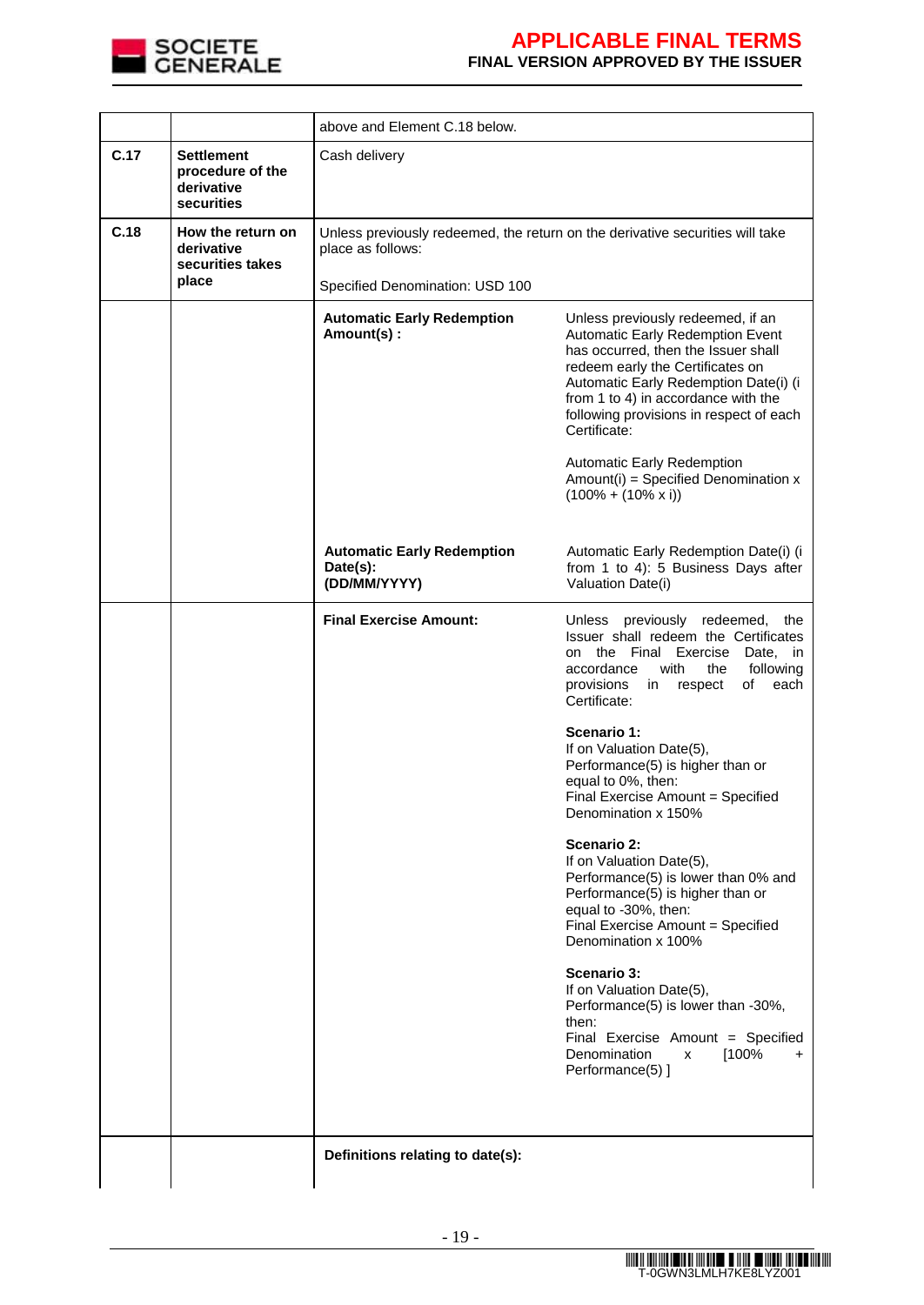

# **APPLICABLE FINAL TERMS**

### **FINAL VERSION APPROVED BY THE ISSUER**

|      |                                                               | <b>Valuation Date(0):</b><br>(DD/MM/YYYY)                                                                                         |                                      | 12/03/2015                                       |                                                                                                                                                                                                                                                 |
|------|---------------------------------------------------------------|-----------------------------------------------------------------------------------------------------------------------------------|--------------------------------------|--------------------------------------------------|-------------------------------------------------------------------------------------------------------------------------------------------------------------------------------------------------------------------------------------------------|
|      |                                                               | <b>Valuation Date(i);</b><br>(i from 1 to 5)<br>(DD/MM/YYYY)                                                                      |                                      | 11/03/2019; 10/03/2020                           | 10/03/2016; 10/03/2017; 12/03/2018;                                                                                                                                                                                                             |
|      |                                                               |                                                                                                                                   | Definitions relating to the Product: |                                                  | Applicable, subject to the provisions<br>of the Additional Terms and<br>Conditions relating to Formulae                                                                                                                                         |
|      |                                                               | Performance(i)<br>(i from 1 to 5)                                                                                                 |                                      | Formulae.                                        | means $(S(i) / S(0))$ - 100%, as defined<br>in Condition 4.1 of the Additional<br>Terms and Conditions relating to                                                                                                                              |
|      |                                                               | S(i)<br>(i from 0 to 5)                                                                                                           |                                      |                                                  | means in respect of any Valuation<br>Date(i) the Closing Price of the<br>Underlying, as defined in Condition<br>4.0 of the Additional Terms and<br>Conditions relating to Formulae                                                              |
|      |                                                               |                                                                                                                                   |                                      | to $0\%$                                         | Automatic Early Redemption Event is deemed to have occurred, as<br>determined by the Calculation Agent,<br>if on a Valuation Date(i) (i from 1 to 4),<br>Performance(i) is higher than or equal                                                 |
| C.19 | The final reference<br>price of the                           | See Element C.18 above.                                                                                                           |                                      |                                                  |                                                                                                                                                                                                                                                 |
|      | underlying                                                    |                                                                                                                                   |                                      |                                                  | Final reference price: the value of the underlying instrument(s) on the relevant<br>valuation date(s) for the redemption, subject to the occurrence of certain<br>extraordinary events and adjustments affecting such underlying instrument(s). |
| C.20 | Type of the<br>underlying and                                 | The type of underlying is: share.                                                                                                 |                                      |                                                  |                                                                                                                                                                                                                                                 |
|      | where the<br>information on the<br>underlying can be<br>found | Information about the underlying is available on the following website(s), if any,<br>or upon simple request to Société Générale. |                                      |                                                  |                                                                                                                                                                                                                                                 |
|      |                                                               | Company                                                                                                                           | Bloomberg<br><b>Ticker</b>           | Exchange                                         | Website                                                                                                                                                                                                                                         |
|      |                                                               | Amazon.com<br>Inc                                                                                                                 | <b>AMZN UW</b>                       | <b>NASDAQ</b><br><b>STOCK</b><br><b>EXCHANGE</b> | www.amazon.com/                                                                                                                                                                                                                                 |

|     | Section D - Risks                                                                 |                                                                                                                                                                                                                              |  |  |  |
|-----|-----------------------------------------------------------------------------------|------------------------------------------------------------------------------------------------------------------------------------------------------------------------------------------------------------------------------|--|--|--|
| D.2 | Key information on<br>the key risks that<br>are specific to the<br>issuer and the | The Group is exposed to the risks inherent in its core businesses.<br>The Group's risk management focuses on the following main categories of<br>risks, any of which could materially adversely affect the Group's business, |  |  |  |
|     | quarantor                                                                         | results of operations and financial condition:<br><b>Credit and counterparty risk (including country risk):</b> risk of losses arising                                                                                       |  |  |  |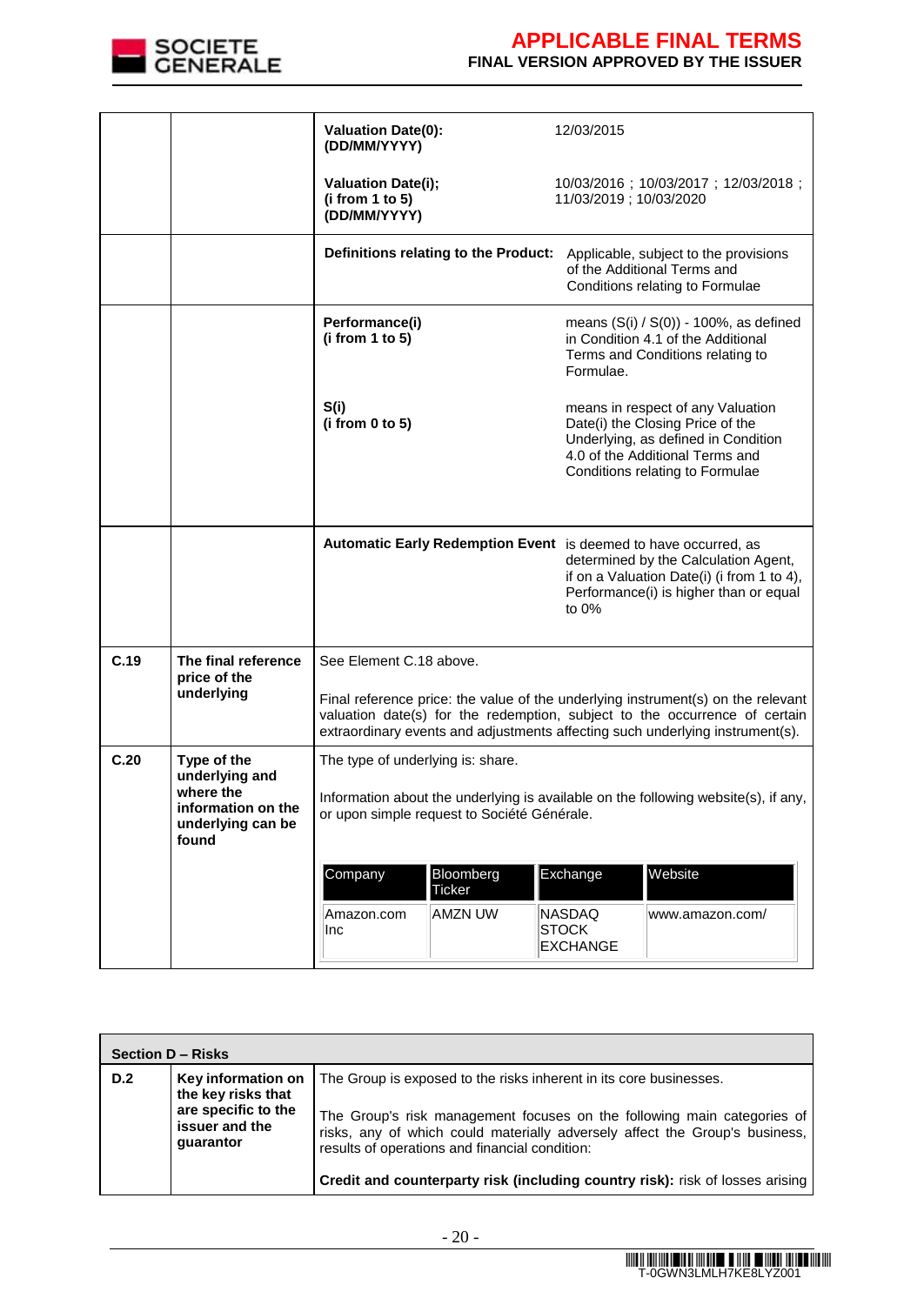

| from the inability of the Group's customers, issuers or other counterparties to<br>meet their financial commitments. Credit risk includes counterparty risk linked<br>to market transactions (replacement risk) and as well as securitisation<br>activities.                                                                                                                                                                                                                                                                                                                      |
|-----------------------------------------------------------------------------------------------------------------------------------------------------------------------------------------------------------------------------------------------------------------------------------------------------------------------------------------------------------------------------------------------------------------------------------------------------------------------------------------------------------------------------------------------------------------------------------|
| Market risk: risk of a loss of value on financial instruments arising from<br>changes in market parameters, volatility of these parameters and correlations<br>between them.                                                                                                                                                                                                                                                                                                                                                                                                      |
| Operational risks: risk of losses or sanctions due to inadequacies or failures<br>in internal procedures or systems, human error or external events;                                                                                                                                                                                                                                                                                                                                                                                                                              |
| Structural interest and exchange rate risk: risk of loss or of write-downs in<br>the Group's assets arising from variations in interest or exchange rates.                                                                                                                                                                                                                                                                                                                                                                                                                        |
| Liquidity risk: risk of the Group not being able to meet its cash or collateral<br>requirements as they arise and at a reasonable cost.                                                                                                                                                                                                                                                                                                                                                                                                                                           |
| The Guarantee constitutes a general and unsecured contractual obligation of<br>the Guarantor and no other person, any payments on the Certificates are also<br>dependent on the creditworthiness of the Guarantor.                                                                                                                                                                                                                                                                                                                                                                |
| Prospective investors in Certificates benefiting from the Guarantee should note<br>that in case of payment default of an Issuer the entitlement of the<br>Certificateholder will be limited to the sums obtained by making a claim under<br>the Guarantee, and the relevant provisions of the Guarantee and they shall<br>have no right to institute any proceeding, judicial or otherwise, or otherwise<br>assert a claim against the Issuer and, in relation to Secured Certificates only,<br>from the sums obtained following enforcement of the relevant Pledge<br>Agreement. |
| The Guarantee is a payment guarantee only and not a guarantee of the<br>performance by the relevant Issuer or any of its other obligations under the<br>Certificates benefiting from the Guarantee.                                                                                                                                                                                                                                                                                                                                                                               |
| The Guarantee may cover only part of the relevant Issuer's payment<br>obligations under the relevant Series of Certificates. In such a case,<br>Certificateholders may retain the risk that payments under the Guarantee are<br>less than the amounts due by the Issuer under the Certificates.                                                                                                                                                                                                                                                                                   |
| Société Générale will act as issuer under the Programme, as the Guarantor of<br>the Certificates issued by the Issuer and also as provider of hedging<br>instruments to the Issuer. As a result, investors will be exposed not only to the<br>credit risk of the Guarantor but also operational risks arising from the lack of<br>independence of the Guarantor, in assuming its duties and obligations as the<br>Guarantor and provider of the hedging instruments.                                                                                                              |
| The potential conflicts of interests and operational risks arising from such lack<br>of independence are in part intended to be mitigated by the fact that different<br>divisions within the Guarantor will be responsible for implementing the<br>Guarantee and providing the hedging instruments and that each division is run<br>as a separate operational unit, segregated by Chinese walls (information<br>barriers) and run by different management teams.                                                                                                                  |
| The Issuer and the Guarantor and any of their subsidiaries and/or their<br>affiliates, in connection with their other business activities, may possess or<br>acquire material information about the underlying assets. Such activities and<br>information may cause consequences adverse to Certificateholders.                                                                                                                                                                                                                                                                   |
| The Issuer and the Guarantor and any of their subsidiaries and/or their<br>affiliates may act in other capacities with regard to the Certificates, such as<br>market maker, calculation agent or agent. Therefore, a potential conflict of<br>interests may arise.                                                                                                                                                                                                                                                                                                                |
| In connection with the offering of the Certificates, the Issuer and the Guarantor<br>and/or their affiliates may enter into one or more hedging transaction(s) with<br>respect to a reference asset(s) or related derivatives, which may affect the                                                                                                                                                                                                                                                                                                                               |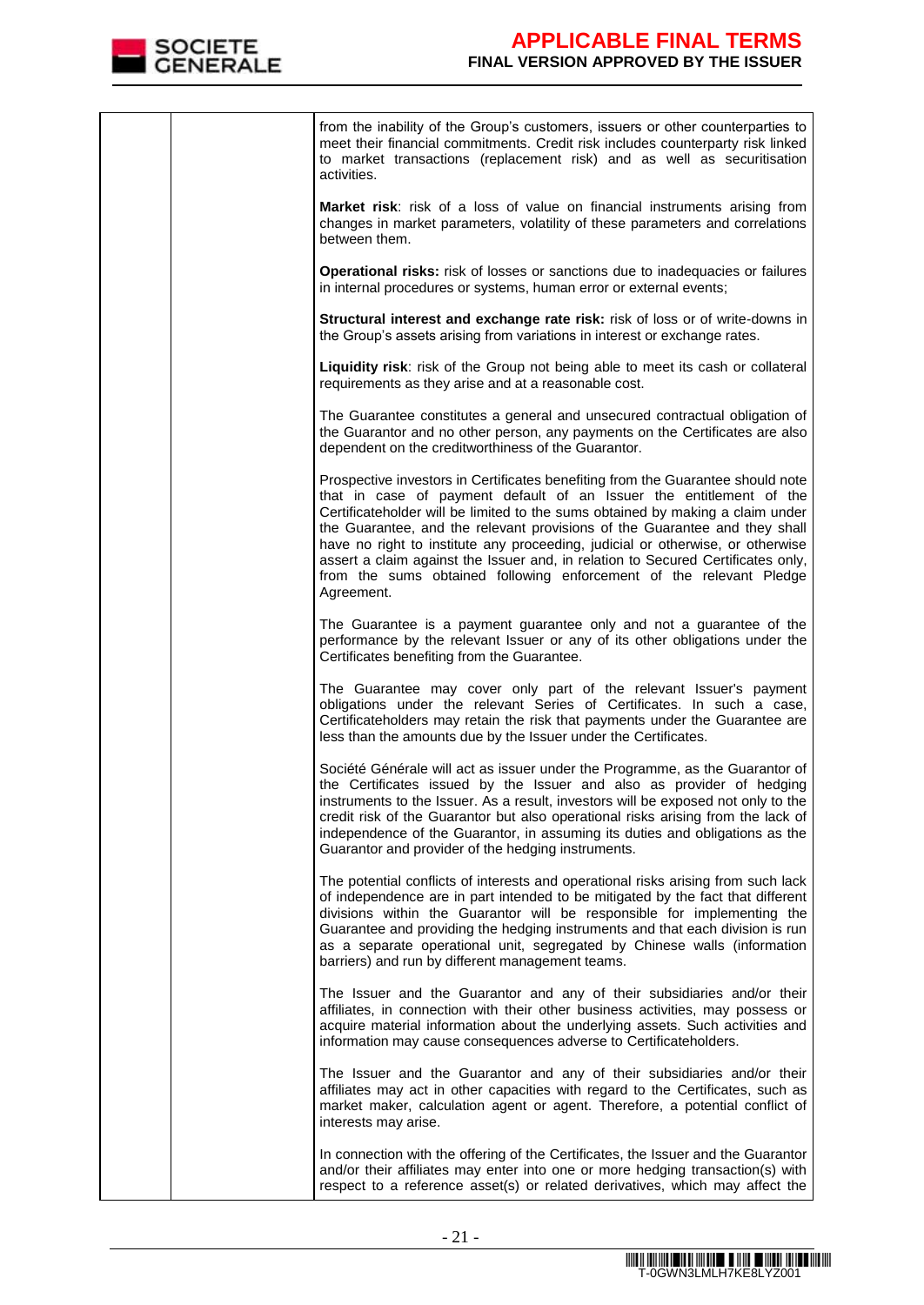

|     |                                                                                                                                                                                                           | market price, liquidity or value of the Certificates.                                                                                                                                                                                                                                                                                                                                                                                                                                                                                                                                                                                                                                                                                                                                                                                                                                                             |
|-----|-----------------------------------------------------------------------------------------------------------------------------------------------------------------------------------------------------------|-------------------------------------------------------------------------------------------------------------------------------------------------------------------------------------------------------------------------------------------------------------------------------------------------------------------------------------------------------------------------------------------------------------------------------------------------------------------------------------------------------------------------------------------------------------------------------------------------------------------------------------------------------------------------------------------------------------------------------------------------------------------------------------------------------------------------------------------------------------------------------------------------------------------|
| D.6 | Key information on<br>the key risks that<br>are specific to the<br>securities and risk<br>warning to the<br>effect that<br>investors may lose<br>the value of their<br>entire investment<br>or part of it |                                                                                                                                                                                                                                                                                                                                                                                                                                                                                                                                                                                                                                                                                                                                                                                                                                                                                                                   |
|     |                                                                                                                                                                                                           | The Certificates may provide for an automatic early redemption linked to a<br>specific event. Therefore, this may prevent the Certificateholders from<br>benefitting from the performance of the underlying instrument(s) over the<br>whole period initially envisaged.                                                                                                                                                                                                                                                                                                                                                                                                                                                                                                                                                                                                                                           |
|     |                                                                                                                                                                                                           | The terms and conditions of the Certificates may include provisions under<br>which upon the occurrence of certain market disruptions delays in the<br>settlement of the Certificates may be incurred or certain modifications be<br>made. Moreover, in case of occurrence of events affecting the underlying<br>instrument(s), the terms and conditions of the Certificates allow the Issuer to<br>substitute the underlying instrument(s) by new underlying instrument(s), cease<br>the exposure to the underlying asset(s) and apply a reference rate to the<br>proceeds so obtained until the maturity date of the Certificates, postpone the<br>maturity date of the Certificates, early redeem the Certificates on the basis of<br>the market value of these Certificates, or deduct from any due amount the<br>increase cost of hedging, and in each case without the consent of the<br>Certificateholders. |
|     |                                                                                                                                                                                                           | Payments (whether in respect of principal and/or interest and whether at<br>maturity or otherwise) on the Certificates are calculated by reference to certain<br>underlying(s), the return of the Certificates is based on changes in the value of<br>the underlying(s), which may fluctuate. Potential investors should be aware<br>that these Certificates may be volatile and that they may receive no interest<br>and may lose all or a substantial portion of their principal.                                                                                                                                                                                                                                                                                                                                                                                                                               |
|     |                                                                                                                                                                                                           | During the lifetime of the Certificates, the market value of these Certificates<br>may be lower than the invested capital. Furthermore, an insolvency of the<br>Issuer and/or the Guarantor may cause a total loss of the invested capital.                                                                                                                                                                                                                                                                                                                                                                                                                                                                                                                                                                                                                                                                       |
|     |                                                                                                                                                                                                           | The attention of the investors is drawn to the fact that they could sustain<br>an entire or a partial loss of their investment.                                                                                                                                                                                                                                                                                                                                                                                                                                                                                                                                                                                                                                                                                                                                                                                   |

|       | <b>Section E - Offer</b>                                      |                                                                                                                                                                                                                                                                                                                                                                                                                                                                                                                                                                      |  |  |
|-------|---------------------------------------------------------------|----------------------------------------------------------------------------------------------------------------------------------------------------------------------------------------------------------------------------------------------------------------------------------------------------------------------------------------------------------------------------------------------------------------------------------------------------------------------------------------------------------------------------------------------------------------------|--|--|
| E.2.b | Reasons for the<br>offer and use of<br>proceeds               | The net proceeds from each issue of Certificates will be applied for the general<br>financing purposes of the Société Générale Group, which include making a<br>profit.                                                                                                                                                                                                                                                                                                                                                                                              |  |  |
| E.3   | Description of the<br>terms and<br>conditions of the<br>offer | <b>Public Offer Jurisdiction(s): Italy</b><br><b>Offer Period:</b> From 09/02/2015 to 10/03/2015, save in case of early<br>termination.<br>The Offer Period for the Certificates placed in Italy through "door-to-door<br>selling" (pursuant to Article 30 of the Legislative Decree n. 58 dated<br>24.02.1998, as amended, the "Italian Financial Service Act") shall be from and<br>including 09/02/2015 to and including 03/03/2015, save in case of early<br>termination.<br>Pursuant to Article 30, paragraph 6, of the Italian Financial Act, the validity and |  |  |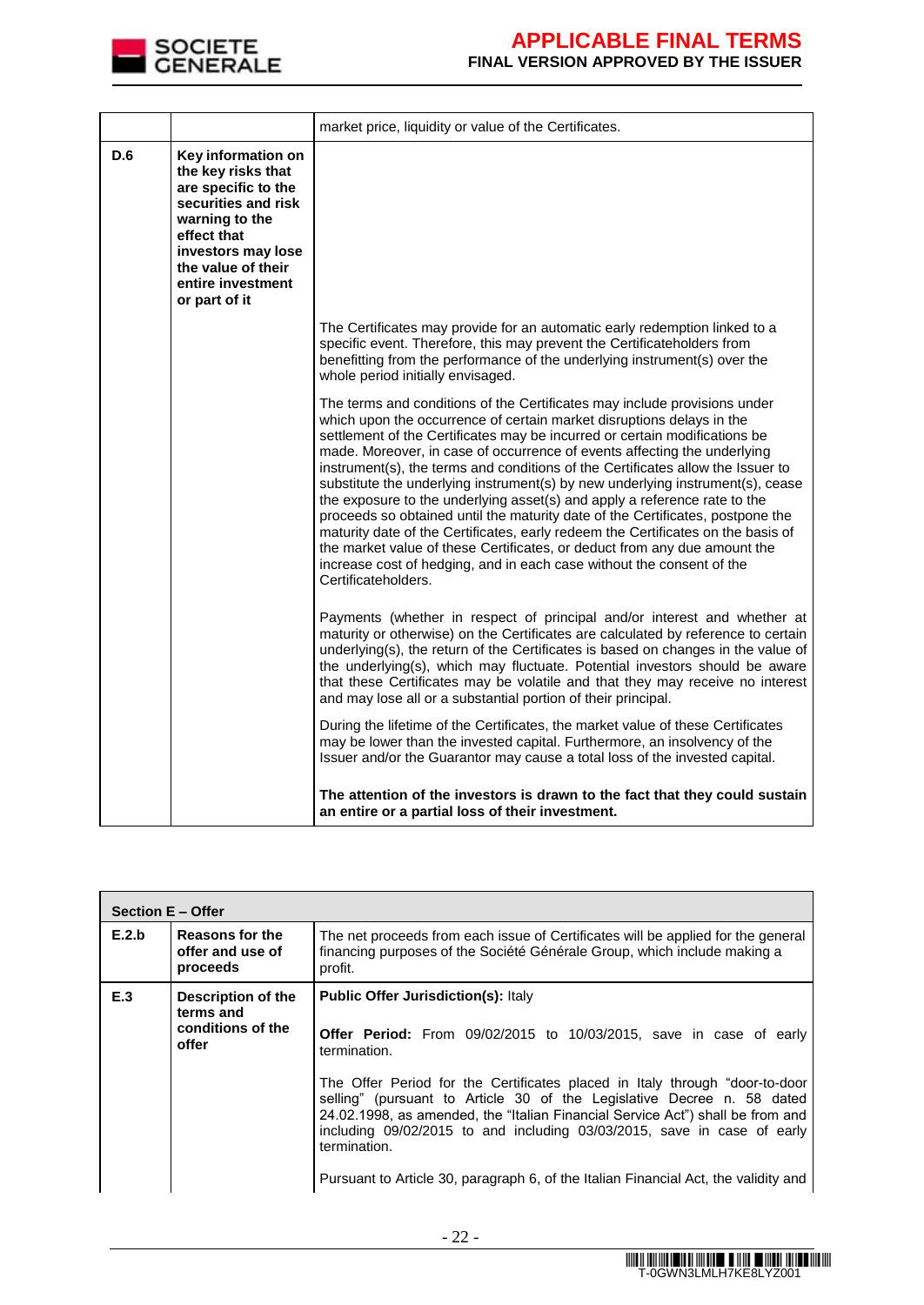

|     |                                                                                                                                 | enforceability of the subscriptions through "door-to-door selling" are suspended<br>for a period of seven days from the date of the subscription. During such<br>period, investors have the right to withdraw from the subscription without any<br>charge or commissions, by means of communication to the distributor.                                                                     |
|-----|---------------------------------------------------------------------------------------------------------------------------------|---------------------------------------------------------------------------------------------------------------------------------------------------------------------------------------------------------------------------------------------------------------------------------------------------------------------------------------------------------------------------------------------|
|     |                                                                                                                                 | Offer Price: The Certificates will be offered at the Issue Price of which up to a<br>maximum of 4.00% is represented by distribution fee payable upfront by the<br>Issuer to the Distributor. The Issue Price is also increased by fees, if any, as<br>mentioned below.                                                                                                                     |
|     |                                                                                                                                 | Conditions to which the offer is subject: Offers of the Certificates are<br>conditional on their issue and, on any additional conditions set out in the<br>standard terms of business of the financial intermediaries, notified to investors<br>by such relevant financial intermediaries.                                                                                                  |
|     |                                                                                                                                 | The Issuer reserves the right to close the Offer Period prior to its stated expiry<br>for any reason.                                                                                                                                                                                                                                                                                       |
|     |                                                                                                                                 | The Issuer reserves the right to withdraw the offer and cancel the issuance of<br>the Certificates for any reason at any time on or prior to the Issue Date. For the<br>avoidance of doubt, if any application has been made by a potential investor<br>and the Issuer exercises such right, no potential investor shall be entitled to<br>subscribe or otherwise acquire the Certificates. |
|     |                                                                                                                                 | In each case, a notice to the investors on the early termination or the<br>withdrawal, as applicable, will be published on the website of the Issuer<br>(http://prospectus.socgen.com)                                                                                                                                                                                                      |
| E.4 | <b>Description of any</b><br>interest that is<br>material to the<br>issue/offer<br>including<br>conflicting<br><b>interests</b> | Save for any fees payable to the dealer, so far as the Issuer is aware, no<br>person involved in the issue of the Certificates has an interest material to the<br>offer.                                                                                                                                                                                                                    |
| E.7 | <b>Estimated</b><br>expenses charged<br>to the investor by<br>the Issuer or the<br>offeror                                      | Not Applicable. No expenses are charged to the investor by the Issuer or the<br>offeror.                                                                                                                                                                                                                                                                                                    |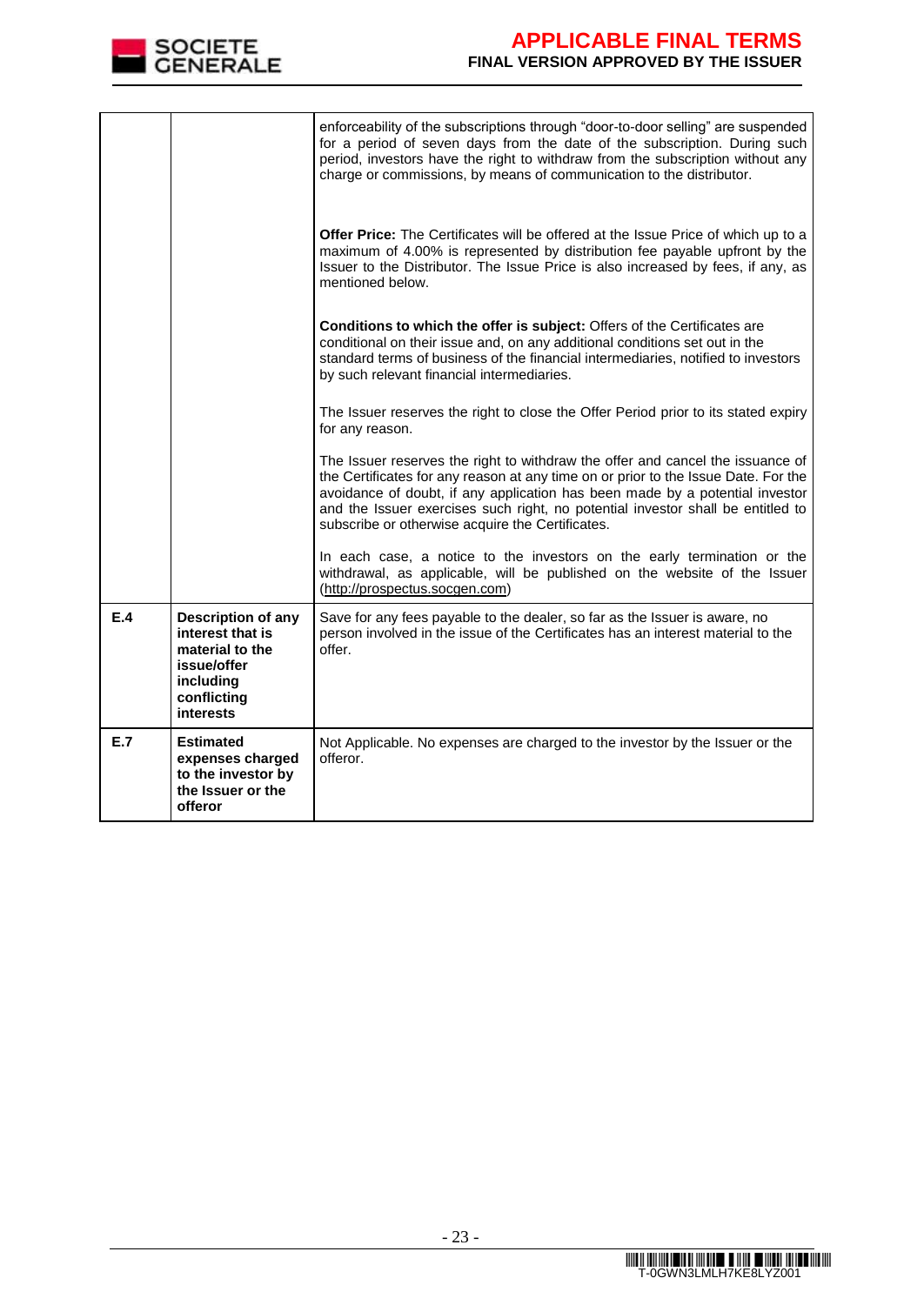

# **ANNEX**

**ISSUE SPECIFIC SUMMARY** *(Italian version)*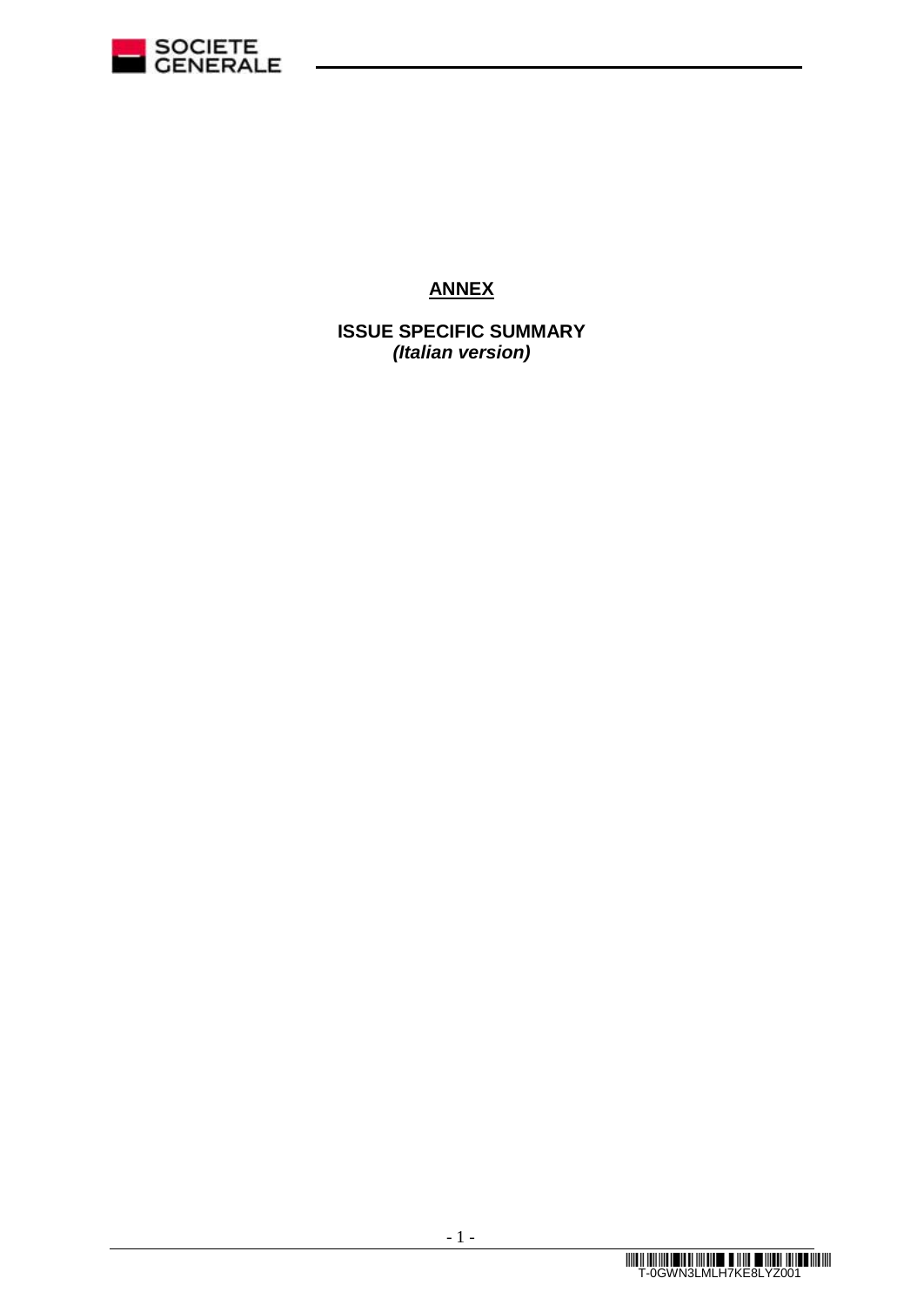

 $\overline{\phantom{a}}$ 

### **NOTA DI SINTESI SPECIFICA DELL'EMISSIONE**

|     | Sezione A - Introduzione e avvertenze                    |                                                                                                                                                                                                                                                                                                                                                                                                                                                                                                                                                                                                                                                                                                                           |
|-----|----------------------------------------------------------|---------------------------------------------------------------------------------------------------------------------------------------------------------------------------------------------------------------------------------------------------------------------------------------------------------------------------------------------------------------------------------------------------------------------------------------------------------------------------------------------------------------------------------------------------------------------------------------------------------------------------------------------------------------------------------------------------------------------------|
| A.1 | Avvertenza                                               | La presente nota di sintesi deve essere letta come introduzione al<br>Prospetto di Base.                                                                                                                                                                                                                                                                                                                                                                                                                                                                                                                                                                                                                                  |
|     |                                                          | Qualsivoglia decisione da parte dell'investitore in merito all'investimento<br>nei Certificati deve basarsi su una valutazione complessiva del Prospetto<br>di Base.                                                                                                                                                                                                                                                                                                                                                                                                                                                                                                                                                      |
|     |                                                          | Qualora sia proposto un ricorso dinanzi all'autorità giudiziaria in merito alle<br>informazioni contenute nel Prospetto di Base, il ricorrente potrebbe essere<br>tenuto a sostenere i costi della traduzione del Prospetto di Base prima<br>dell'inizio del procedimento, ai sensi della legislazione nazionale degli Stati<br>Membri.                                                                                                                                                                                                                                                                                                                                                                                   |
|     |                                                          | Nessun soggetto che ha provveduto alla predisposizione della presente<br>nota di sintesi, compresa l'eventuale traduzione, potrà essere ritenuto<br>responsabile civilmente, salvo che questa risulti fuorviante, imprecisa o<br>incoerente se letta congiuntamente alle altre parti del Prospetto di Base, o<br>non offra, se letta congiuntamente alle altre parti del presente Prospetto di<br>informazioni essenziali volte ad agevolare<br>la<br>decisione<br>Base.<br>dell'investitore di investire nei Certificati.                                                                                                                                                                                                |
| A.2 | all'utilizzo<br><b>Consenso</b><br>del Prospetto di Base | L'Emittente acconsente all'utilizzo del presente Prospetto di Base in<br>relazione alla rivendita o al collocamento dei Certificati nel caso in cui sia<br>richiesta la pubblicazione di un prospetto ai sensi delle Direttiva Prospetti<br>(una Offerta Non Esente) subordinatamente alle seguenti condizioni:                                                                                                                                                                                                                                                                                                                                                                                                           |
|     |                                                          | - il consenso è valido solamente durante il periodo di offerta dal<br>09/02/2015 al 10/03/2015 e, con riferimento ai Certificati distribuiti in Italia<br>mediante "offerta fuori sede", dal 09/02/2015 al 03/03/2015 (il Periodo di<br>Offerta);                                                                                                                                                                                                                                                                                                                                                                                                                                                                         |
|     |                                                          | - il consenso fornito dall'Emittente per l'utilizzo del Prospetto di Base ai fini<br>dell'Offerta Non Esente è un consenso individuale (un Consenso<br>Individuale) in relazione a Deutsche Bank S.p.A, Piazza del Calendario, 3<br>20126 Milano e Finanza & Futuro Banca S.p.A., Piazza del Calendario, 1<br>20126 Milano (ognuno l'Offerente Autorizzato Iniziale) e, qualora<br>nomini<br>intermediari<br>finanziari<br>l'Emittente<br>eventuali<br>aggiuntivi<br>successivamente al 05/02/2015 e pubblichi i relativi dettagli sul proprio sito<br>web http://.prospectus.socgen.com, ciascun intermediario finanziario i cui<br>dettagli vengono così pubblicati (ciascuno, un Offerente Autorizzato<br>Aggiuntivo); |
|     |                                                          | - il consenso si applica esclusivamente all'utilizzo del presente Prospetto<br>di Base ai fini delle Offerte Non Esenti di Certificati in Italia.                                                                                                                                                                                                                                                                                                                                                                                                                                                                                                                                                                         |
|     |                                                          | Le informazioni relative alle condizioni dell'Offerta Non Esente<br>saranno fornite agli investitori da qualunque Offerente Autorizzato<br>Iniziale nella giurisdizione in cui sarà effettuata l'offerta.                                                                                                                                                                                                                                                                                                                                                                                                                                                                                                                 |

| Sezione B - Emittente e Garante |           |                                    |  |  |  |
|---------------------------------|-----------|------------------------------------|--|--|--|
| <b>B.1</b>                      | Ragione   | SG Issuer (o l' <b>Emittente</b> ) |  |  |  |
|                                 | sociale e |                                    |  |  |  |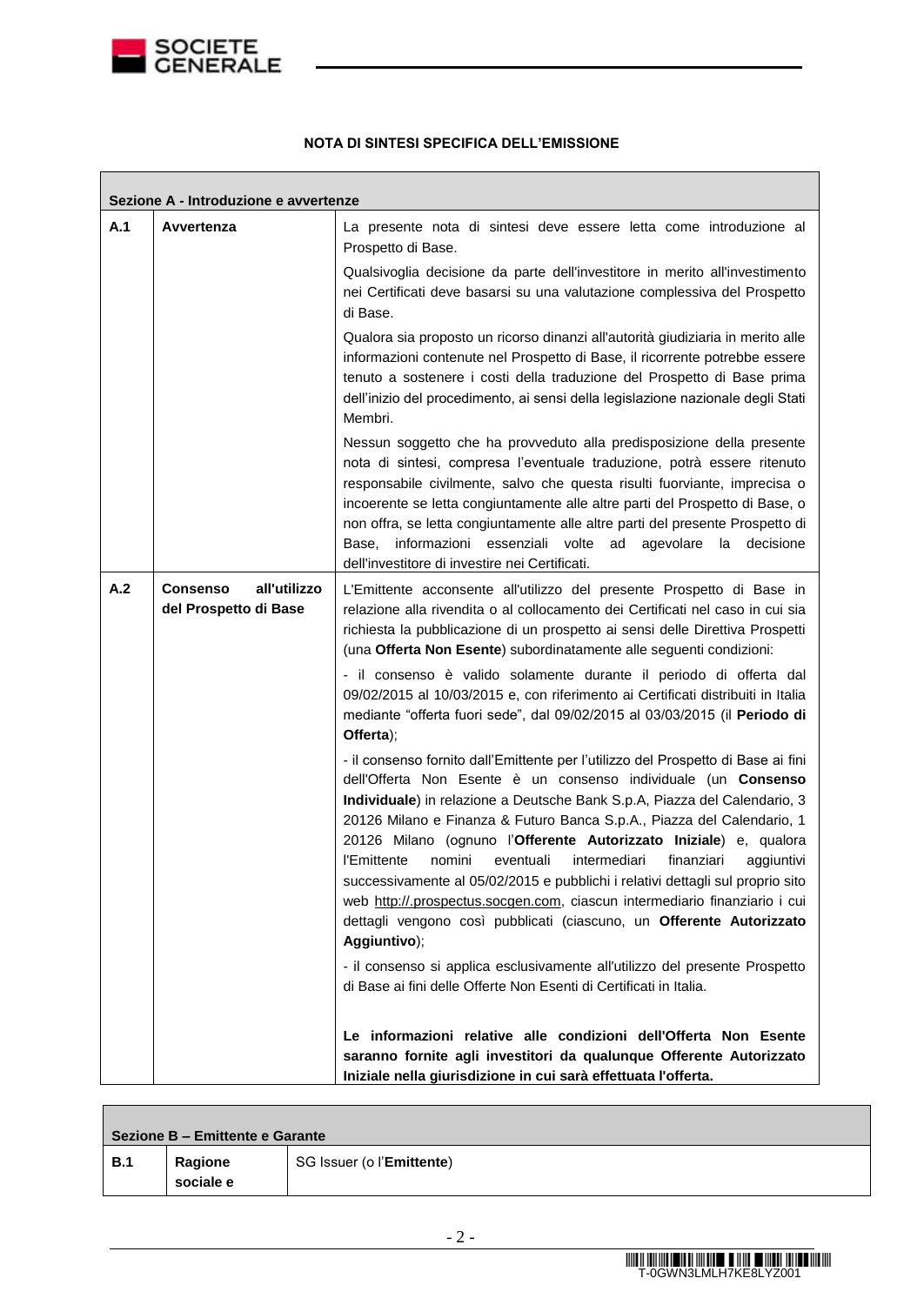

|             | denominazion<br>e commerciale<br>dell'emittente                                                                                                                  |                                                                                                                                                                                                                                                                                                                                                                                                                                                                                                                                                 |                                                                                                                         |                   |                     |                     |  |  |  |
|-------------|------------------------------------------------------------------------------------------------------------------------------------------------------------------|-------------------------------------------------------------------------------------------------------------------------------------------------------------------------------------------------------------------------------------------------------------------------------------------------------------------------------------------------------------------------------------------------------------------------------------------------------------------------------------------------------------------------------------------------|-------------------------------------------------------------------------------------------------------------------------|-------------------|---------------------|---------------------|--|--|--|
| B.2         | Sede legale,<br>forma<br>giuridica,<br>legislazione e<br>paese di<br>costituzione                                                                                | Sede legale: 33, boulevard Prince Henri, L-1724 Lussemburgo, Lussemburgo.<br>Forma giuridica: Società per azioni a responsabilità limitata (société anonyme).<br>Legislazione di riferimento dell'Emittente: diritto lussemburghese.<br>Paese di costituzione: Lussemburgo.                                                                                                                                                                                                                                                                     |                                                                                                                         |                   |                     |                     |  |  |  |
| <b>B.4b</b> | <b>Tendenze note</b><br>suscettibili di<br>influire<br>sull'emittente<br>e sui settori in<br>cui opera                                                           |                                                                                                                                                                                                                                                                                                                                                                                                                                                                                                                                                 | Nel corso del 2015, l'Emittente prevede di proseguire la propria attività in conformità al<br>relativo oggetto sociale. |                   |                     |                     |  |  |  |
| B.5         | <b>Descrizione</b><br>del gruppo e<br>della<br>posizione<br>dell'emittente<br>all'interno del<br>gruppo                                                          | Il Gruppo offre una vasta gamma di servizi di consulenza e soluzioni finanziarie su misura<br>destinate a clienti privati, grandi aziende e investitori istituzionali. Il Gruppo si basa su tre<br>attività core complementari:<br>attività di Retail Banking in Francia;<br>International Retail Banking, Financial Services and Insurance; e<br>Corporate and Investment Banking, Private Banking, Asset and Wealth Management<br>e Securities Services.<br>L'Emittente è una controllata del Gruppo Société Générale e non ha alcuna società |                                                                                                                         |                   |                     |                     |  |  |  |
| <b>B.9</b>  | Previsioni o<br>stime relative<br>agli utili<br>dell'emittente                                                                                                   | Non Applicabile. L'Emittente non effettua alcuna previsione o stima in relazione agli utili.                                                                                                                                                                                                                                                                                                                                                                                                                                                    |                                                                                                                         |                   |                     |                     |  |  |  |
| <b>B.10</b> | di<br><b>Natura</b><br>eventuali<br>riserve<br>espresse nella<br>relazione della<br>di<br>società<br>revisione<br>in<br>merito ai dati<br>storico-<br>finanziari | Non Applicabile. La relazione della società di revisione non contiene alcuna riserva.                                                                                                                                                                                                                                                                                                                                                                                                                                                           |                                                                                                                         |                   |                     |                     |  |  |  |
| <b>B.12</b> | Principali dati<br>storico-<br>finanziari<br>selezionati<br>relativi<br>all'emittente                                                                            | (in migliaia di<br>EUR)                                                                                                                                                                                                                                                                                                                                                                                                                                                                                                                         | 30 giugno<br>2014                                                                                                       | 30 giugno<br>2013 | 31 dicembre<br>2013 | 31 dicembre<br>2012 |  |  |  |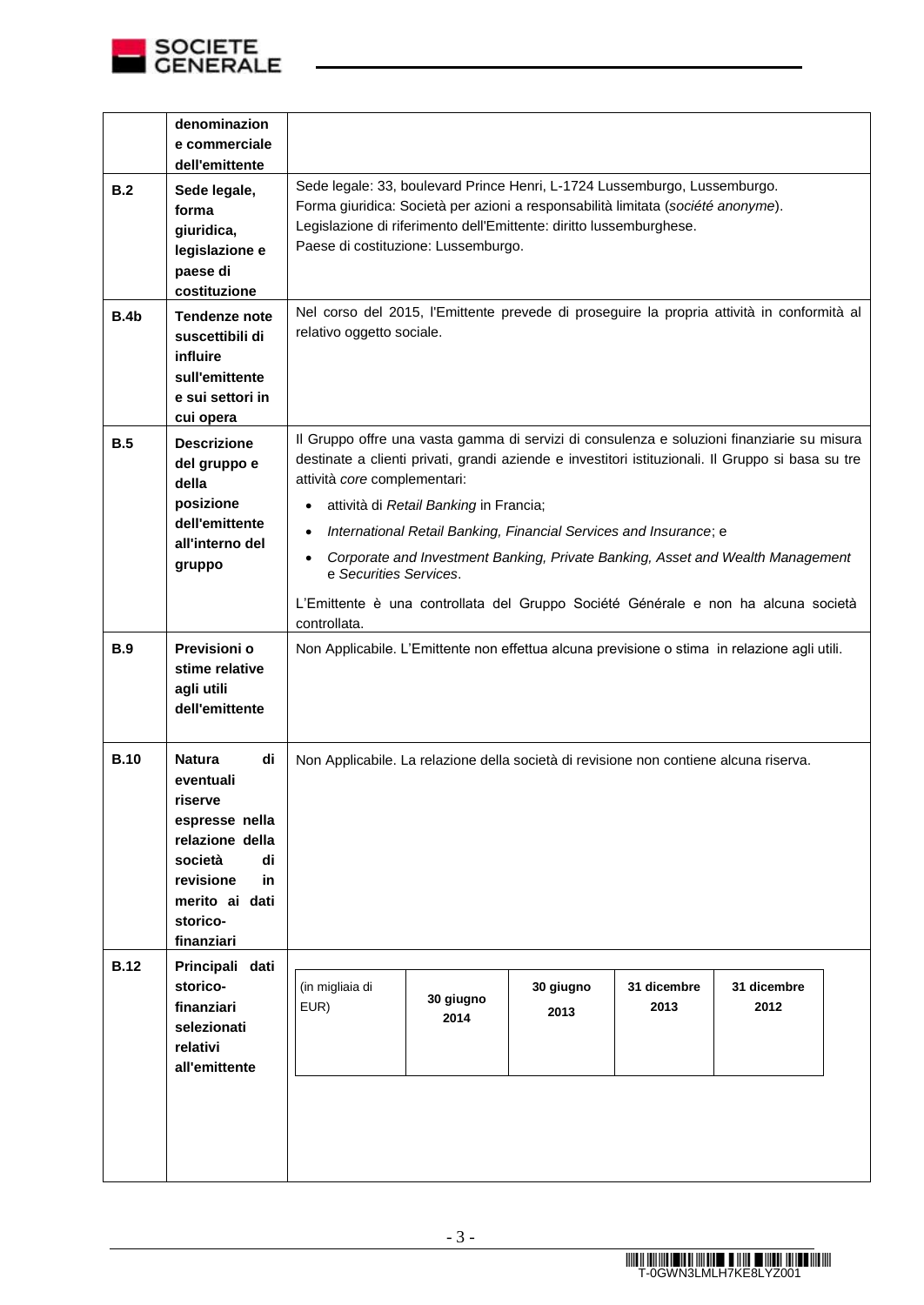

|             |                                                                                                                                                                                                         | Ricavi di<br>esercizio                                                                                                                                                            | 60.795     | 31.483     | 109.588    | 6.805   |  |
|-------------|---------------------------------------------------------------------------------------------------------------------------------------------------------------------------------------------------------|-----------------------------------------------------------------------------------------------------------------------------------------------------------------------------------|------------|------------|------------|---------|--|
|             |                                                                                                                                                                                                         | Utile di gestione                                                                                                                                                                 | 193        | 212        | 482        | 5.233   |  |
|             |                                                                                                                                                                                                         | Utile da<br>operatività<br>corrente                                                                                                                                               | 193        | 212        | 482        | 5.233   |  |
|             |                                                                                                                                                                                                         | <b>Totale attivo</b>                                                                                                                                                              | 33.747.468 | 10.048.495 | 21.349.619 | 447.087 |  |
|             |                                                                                                                                                                                                         |                                                                                                                                                                                   |            |            |            |         |  |
|             | Cambiamenti<br>sostanzialmen<br>te<br>pregiudizievoli<br>delle<br>prospettive<br>dell'emittente<br>dalla data di<br>pubblicazione<br>dell'ultimo<br>bilancio<br>certificato                             | Non si è verificato alcun cambiamento sostanzialmente pregiudizievole in relazione alle<br>prospettive dell'Emittente dal 31 dicembre 2013.                                       |            |            |            |         |  |
|             | <b>Cambiamenti</b><br>significativi<br>relativi alla<br>situazione<br>finanziaria o<br>commerciale<br>dell'emittente<br>successivi al<br>periodo cui si<br>riferiscono i<br>dati storico-<br>finanziari | Non Applicabile. Non si è verificato alcun cambiamento rilevante in relazione alla<br>situazione finanziaria o commerciale dell'Emittente dal 30 giugno 2014.                     |            |            |            |         |  |
| <b>B.13</b> | Eventi recenti<br>relativi<br>all'emittente<br>che rilevano,<br>in misura<br>sostanziale, ai<br>fini della<br>valutazione<br>della<br>solvibilità<br>dell'emittente                                     | Non Applicabile. Non si sono verificati eventi recenti relativi all'Emittente che rilevano, in<br>misura sostanziale, ai fini della valutazione della solvibilità dell'Emittente. |            |            |            |         |  |
| <b>B.14</b> | <b>Dichiarazione</b>                                                                                                                                                                                    | Per le informazioni sulla posizione dell'Emittente all'interno del Gruppo si rimanda                                                                                              |            |            |            |         |  |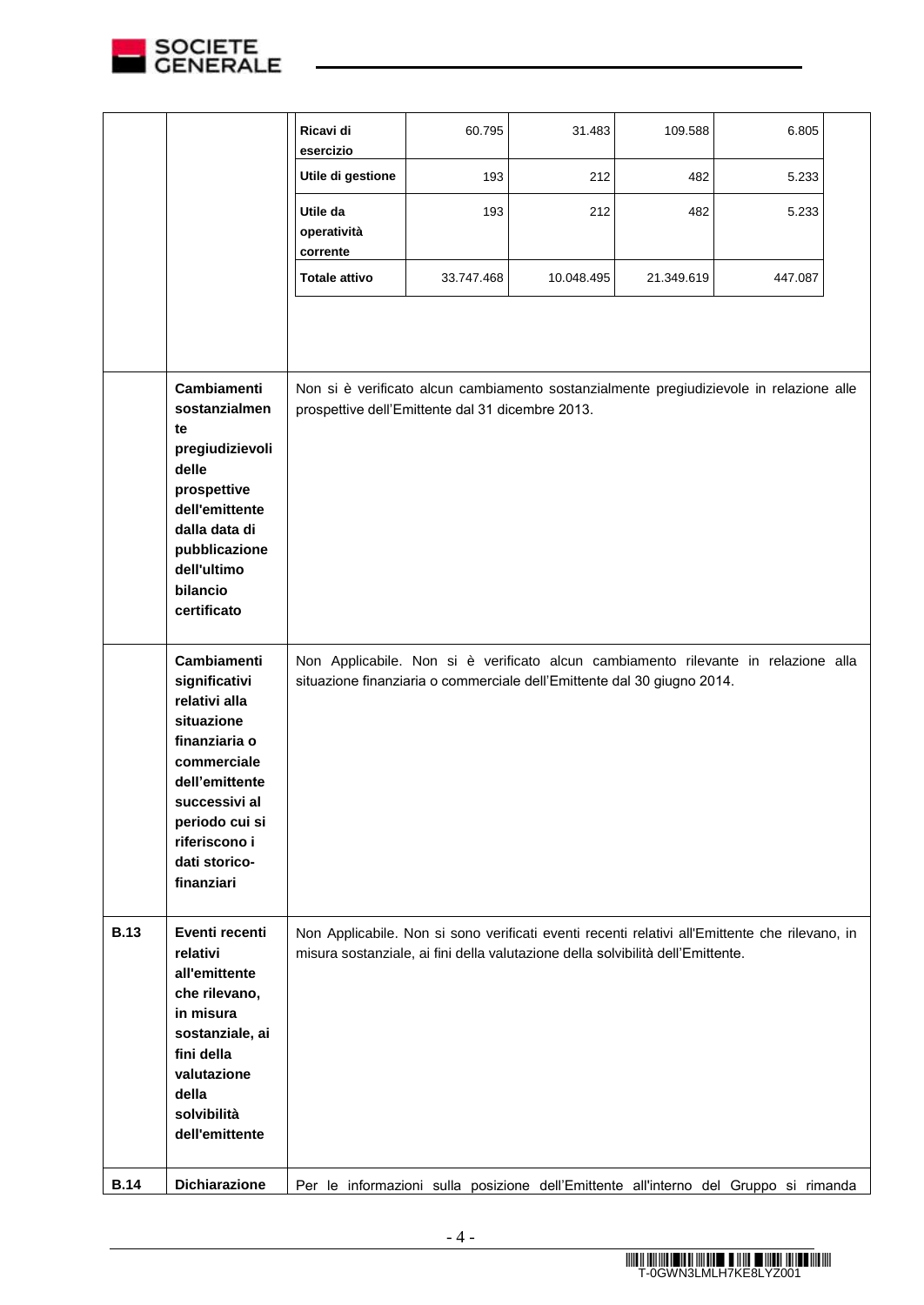

|             | in ordine alla                     | all'Elemento B.5 che precede.                                                                                                                                                |
|-------------|------------------------------------|------------------------------------------------------------------------------------------------------------------------------------------------------------------------------|
|             | dipendenza                         | All'interno del Gruppo, SG Issuer fa capo a Société Générale Bank & Trust.                                                                                                   |
|             | dell'emittente<br>da altre entità  |                                                                                                                                                                              |
|             | del gruppo                         |                                                                                                                                                                              |
| <b>B.15</b> | <b>Descrizioni</b>                 | Le attività principali di SG Issuer sono rappresentate dalla raccolta di fondi tramite                                                                                       |
|             | delle attività                     | l'emissione di titoli di debito destinati al collocamento presso clienti istituzionali o retail                                                                              |
|             | principali                         | tramite collocatori associati a Société Générale. I fondi derivanti all'emissione di tali titoli di                                                                          |
|             | dell'emittente                     | debito vengono quindi concessi in prestito a Société Générale ed altri membri del Gruppo.                                                                                    |
|             |                                    |                                                                                                                                                                              |
| <b>B.16</b> | Per quanto a                       | SG Issuer è una società controllata al 100 percento da Société Générale Bank & Trust                                                                                         |
|             | conoscenza                         | S.A., che è a sua volta un'entità interamente controllata da Société Générale e                                                                                              |
|             | dell'emittente,                    | interamente consolidata.                                                                                                                                                     |
|             | soggetto da<br>cui l'emittente     |                                                                                                                                                                              |
|             | è controllato o                    |                                                                                                                                                                              |
|             | partecipato,                       |                                                                                                                                                                              |
|             | direttamente o                     |                                                                                                                                                                              |
|             | indirettamente                     |                                                                                                                                                                              |
|             | , e descrizione<br>della natura di |                                                                                                                                                                              |
|             | tale controllo                     |                                                                                                                                                                              |
|             |                                    |                                                                                                                                                                              |
| <b>B.18</b> | Natura e                           | I Certificati sono garantiti incondizionatamente e irrevocabilmente da Société Générale (il                                                                                  |
|             | ambito della                       | Garante) ai sensi della Garanzia datata 28 ottobre 2014.                                                                                                                     |
|             | garanzia                           | La Garanzia costituisce un'obbligazione diretta, incondizionata, non garantita e generale                                                                                    |
|             |                                    | del Garante, ed è e sarà pari passu rispetto a tutte le altre obbligazioni, esistenti e future,                                                                              |
|             |                                    | dirette, incondizionate, non garantite e generali del Garante, ivi comprese quelle relative ai                                                                               |
|             |                                    | depositi.                                                                                                                                                                    |
| <b>B.19</b> | Informazioni                       | Le informazioni in merito a Société Générale come se questa fosse l'emittente del                                                                                            |
|             | relative al<br>garante come        | medesimo tipo di Certificati oggetto della Garanzia sono di seguito riportate,<br>rispettivamente, in conformità a quanto previsto rispettivamente agli Elementi B.19 / B.1, |
|             | se questi fosse                    | B.19 / B.2, B.19 / B.4b, B.19 / B.5, B.19 / B.9, B.19 / B.10, B.19 / B.12, B.19 / B.13, B.19 /                                                                               |
|             | l'emittente del                    | B.14, B.19 / B.15 e B.19 / B.16, di seguito rispettivamente:                                                                                                                 |
|             | medesimo tipo                      |                                                                                                                                                                              |
|             | di titoli oggetto                  | B.19/ B.1: Société Générale                                                                                                                                                  |
|             | della garanzia                     | B.19/ B.2: Sede legale: 29, boulevard Haussmann, 75009 Parigi, Francia.                                                                                                      |
|             |                                    | Forma giuridica: Società per azioni a responsabilità limitata (société anonyme).                                                                                             |
|             |                                    | Legislazione di riferimento dell'Emittente: diritto francese.                                                                                                                |
|             |                                    | Paese di costituzione: Francia.                                                                                                                                              |
|             |                                    | B.19/ B.4b:                                                                                                                                                                  |
|             |                                    | L'eurozona e, in particolare, la Francia stanno iniziando molto lentamente la ripresa.                                                                                       |
|             |                                    | Inoltre, il migliorato clima economico negli Stati Uniti continua ad essere condizionato dalle                                                                               |
|             |                                    | modalità con cui il Paese gestirà le proprie politiche monetarie quantitative e fiscali.                                                                                     |
|             |                                    | Nei Paesi emergenti, i mercati sono alle prese con un aumento della fuga di capitali. Gli                                                                                    |
|             |                                    | attuali sviluppi potrebbero rallentare la crescita dei Paesi emergenti, ma non fino al punto                                                                                 |
|             |                                    | da scatenare crisi finanziarie sistemiche simili a quelle degli anni '90.                                                                                                    |
|             |                                    | Europa e Stati Uniti continuano a varare svariate normative sull'operatività dei mercati.                                                                                    |
|             |                                    | Nuovi fondamentali sviluppi si prospettano inoltre nel settore del retail banking.                                                                                           |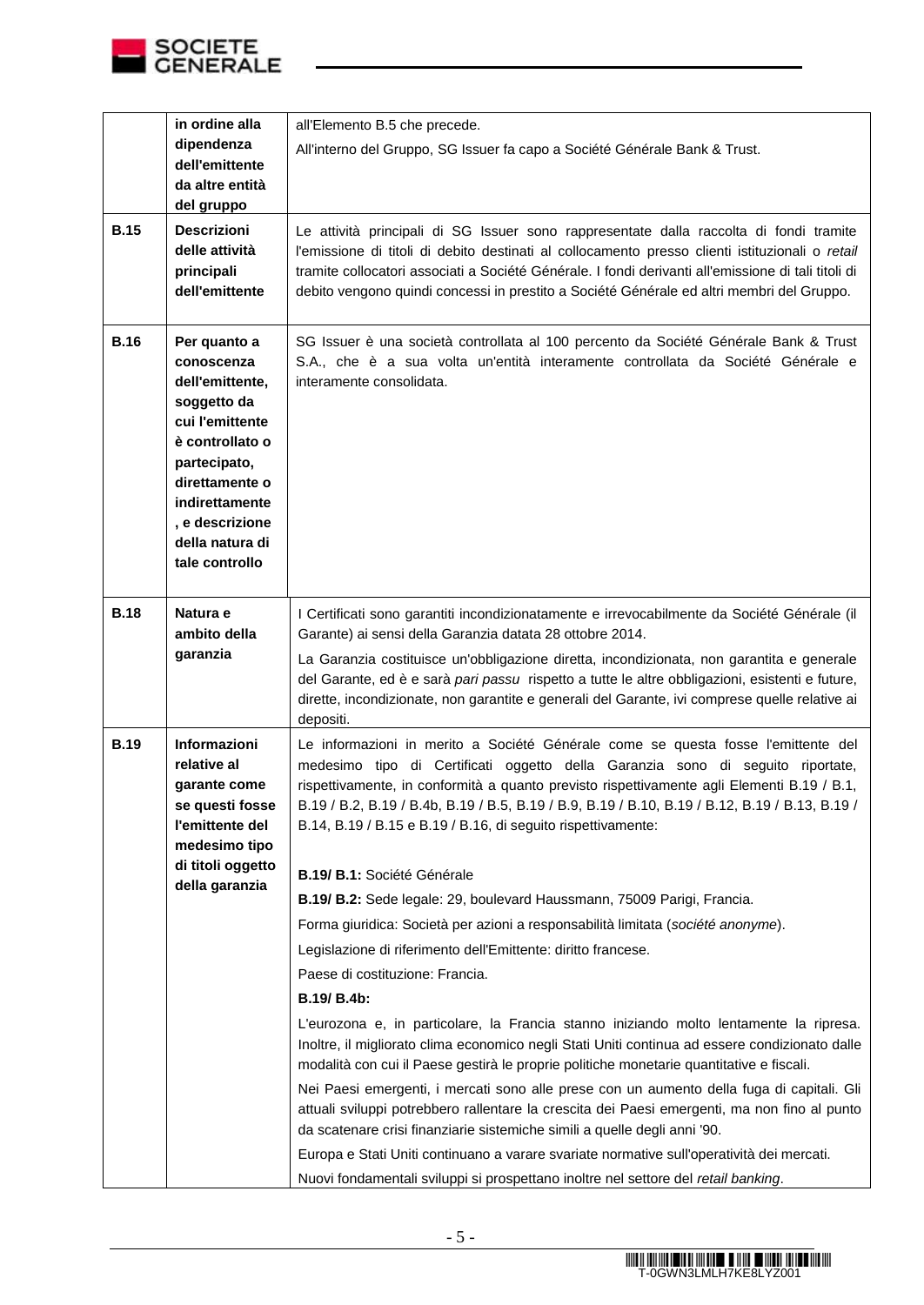

| In uno scenario macro-economico restrittivo, il principale obiettivo delle discussioni relative<br>ai mercati è quello di produrre un modello di crescita sostenibile per il settore finanziario<br>che preservi la capacità delle banche di finanziare l'economia a fronte di politiche di budget<br>più restrittive. Tuttavia, è chiaro che l'adozione di nuove restrizioni normative, aggravata<br>dalla potenziale distorsione della concorrenza tra i Paesi, influirà considerevolmente sulla<br>redditività di alcune attività. Tale fatto potrebbe quindi influire sul modello di sviluppo di<br>alcuni operatori del settore bancario. |
|------------------------------------------------------------------------------------------------------------------------------------------------------------------------------------------------------------------------------------------------------------------------------------------------------------------------------------------------------------------------------------------------------------------------------------------------------------------------------------------------------------------------------------------------------------------------------------------------------------------------------------------------|
| Il Gruppo Société Générale, proseguendo l'attività di adeguamento della struttura delle<br>proprie linee di business, ha avviato la seconda fase del piano di trasformazione volto a<br>riadattare la propria struttura in base a tre pilastri di eccellenza:                                                                                                                                                                                                                                                                                                                                                                                  |
| attività di Retail Banking in Francia;                                                                                                                                                                                                                                                                                                                                                                                                                                                                                                                                                                                                         |
| International retail Banking and Financial Services (IBFS);                                                                                                                                                                                                                                                                                                                                                                                                                                                                                                                                                                                    |
| Global Banking and Investor Solutions (GBIS).                                                                                                                                                                                                                                                                                                                                                                                                                                                                                                                                                                                                  |
| B.19/B.5                                                                                                                                                                                                                                                                                                                                                                                                                                                                                                                                                                                                                                       |
| $\mathsf I$ Cruppe offre upo vecto geomeo di convisi di conculenze e coluzioni finenziario cu micuro                                                                                                                                                                                                                                                                                                                                                                                                                                                                                                                                           |

Il Gruppo offre una vasta gamma di servizi di consulenza e soluzioni finanziarie su misura destinate a clienti privati, grandi aziende e investitori istituzionali. Il Gruppo si basa su tre attività *core* complementari:

- attività di *Retail Banking* in Francia;
- *International Retail Banking, Financial Services and Insurance*; e
- *Corporate and Investment Banking, Private Banking, Asset and Wealth Management e Securities Services.*

Société Générale è la capogruppo del Gruppo Société Générale.

**B.19/ B.9:**

Non Applicabile. L'Emittente non effettua alcuna previsione o stima in relazione agli utili. **B.19/B.10:**

Non Applicabile. La relazione della società di revisione non contiene alcuna riserva. **B.19/B.12:**

|                                                                          | 9 mesi<br>2014<br>(non<br>certifica<br>ti) | Semestral<br>e 2014<br>(non<br>certificata) | Esercizio<br>2013         | 9 mesi<br>2013 (non<br>certificati) | <b>Semestral</b><br>e 2013<br>(non<br>certificata) | Esercizio 2012 (*) |
|--------------------------------------------------------------------------|--------------------------------------------|---------------------------------------------|---------------------------|-------------------------------------|----------------------------------------------------|--------------------|
| Risultati (in<br>milioni di EUR)                                         |                                            |                                             |                           |                                     |                                                    |                    |
| Risultato netto<br>delle attività<br>bancarie                            | 17.438                                     | 11.569                                      | $22.433$ <sup>**</sup> )  | 16.737                              | $11.101$ <sup>**</sup> )                           | 23.110             |
| Reddito<br>Operativo                                                     | 3.624                                      | 2.378                                       | $2.336$ <sup>(**)</sup> ) | 1.778                               | $1.405$ <sup>**</sup> )                            | 2.757              |
| Risultato netto                                                          | 2.408                                      | 1.504                                       | $2.394$ <sup>(**)</sup> ) | 2.162                               | $1.532$ <sup>**</sup> )                            | 1.224              |
| Risultato netto<br>del Gruppo                                            | 2.181                                      | 1.345                                       | $2.044$ <sup>(**)</sup> ) | 1.853                               | $1.319$ <sup>**</sup> )                            | 790                |
| Retail Banking<br>in Francia                                             | 6.158                                      | 659                                         | $1.196$ <sup>**</sup> )   | 6.276                               | $597$ <sup>(**)</sup>                              | 1.291              |
| <i><b>International</b></i><br>Retail Banking<br>& Financial<br>Services | 5.607                                      | 34                                          | $983$ <sup>**</sup> )     | 5.772                               | $498$ <sup>(**)</sup> )                            | 617                |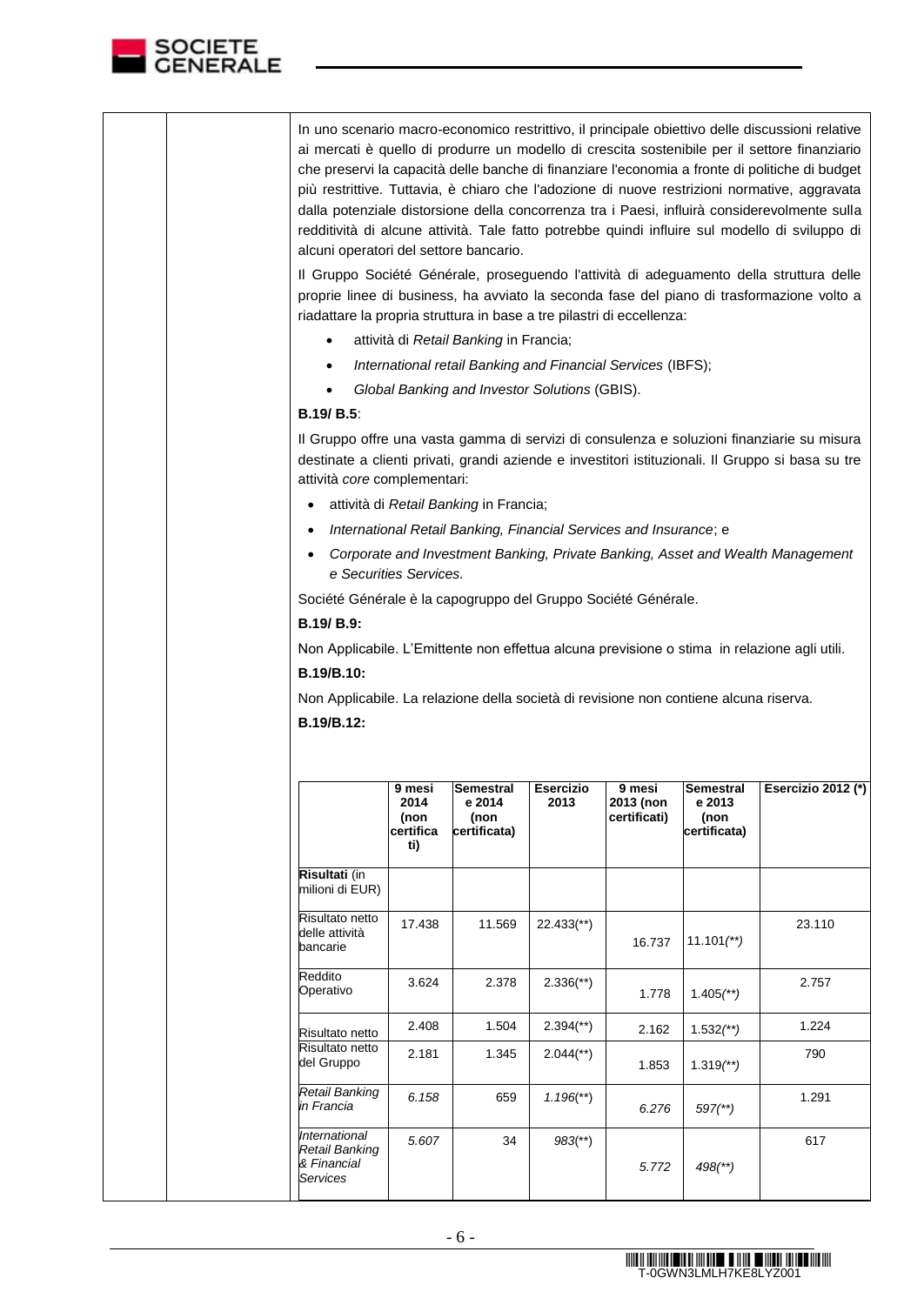

| Global Banking<br>and Investor<br><b>Solutions</b>                                                                                                                                                                                       | 6.537     | 1.066     | $1.206$ <sup>**</sup> ) | 6.435     | $1.024$ <sup>**</sup> ) | 761                                                                                                                                                                                                                                                                                                                                                                                                                                                                                                                                                                                                                                                                                                      |  |
|------------------------------------------------------------------------------------------------------------------------------------------------------------------------------------------------------------------------------------------|-----------|-----------|-------------------------|-----------|-------------------------|----------------------------------------------------------------------------------------------------------------------------------------------------------------------------------------------------------------------------------------------------------------------------------------------------------------------------------------------------------------------------------------------------------------------------------------------------------------------------------------------------------------------------------------------------------------------------------------------------------------------------------------------------------------------------------------------------------|--|
| Corporate<br>Centre                                                                                                                                                                                                                      | (864)     | (414)     | $(1.341)$ (**)          | (1.745)   | $(800)'^{*})$           | (1.879)                                                                                                                                                                                                                                                                                                                                                                                                                                                                                                                                                                                                                                                                                                  |  |
| Attivo (in<br>miliardi di EUR)                                                                                                                                                                                                           |           |           |                         |           |                         |                                                                                                                                                                                                                                                                                                                                                                                                                                                                                                                                                                                                                                                                                                          |  |
| Totale attivo e<br>passivo                                                                                                                                                                                                               | 1.291,7   | 1.322,6   | $1.214,2$ (**)          | 1.254,4   | 1.254,1                 | 1.250,9                                                                                                                                                                                                                                                                                                                                                                                                                                                                                                                                                                                                                                                                                                  |  |
| Finanziamenti a<br>clienti                                                                                                                                                                                                               | 348       | 336,2     | 332,7 $(**)$            | 337,8     | 341,2                   | 350,2                                                                                                                                                                                                                                                                                                                                                                                                                                                                                                                                                                                                                                                                                                    |  |
| Depositi clienti                                                                                                                                                                                                                         | 340       | 341,8     | $334,2$ <sup>**</sup> ) | 350,4     | 350,0                   | 337,2                                                                                                                                                                                                                                                                                                                                                                                                                                                                                                                                                                                                                                                                                                    |  |
| Patrimonio<br>Netto (in<br>miliardi di EUR)                                                                                                                                                                                              |           |           |                         |           |                         |                                                                                                                                                                                                                                                                                                                                                                                                                                                                                                                                                                                                                                                                                                          |  |
| Patrimonio<br>netto del<br>Gruppo                                                                                                                                                                                                        | 55        | 53,3      | $50,9$ <sup>**</sup> )  | 50,9      | 49,4                    | 49,3                                                                                                                                                                                                                                                                                                                                                                                                                                                                                                                                                                                                                                                                                                     |  |
| Totale<br>patrimonio netto<br>consolidato                                                                                                                                                                                                | 57,7      | 56,0      | $54,0$ <sup>**</sup> )  | 54,9      | 53,3                    | 53,6                                                                                                                                                                                                                                                                                                                                                                                                                                                                                                                                                                                                                                                                                                     |  |
| Rendiconto<br>finanziario (in<br>miliardi di EUR)                                                                                                                                                                                        |           |           |                         |           |                         |                                                                                                                                                                                                                                                                                                                                                                                                                                                                                                                                                                                                                                                                                                          |  |
| Flusso netto<br>(deflusso) in<br>contanti e<br>equivalenti a<br>contanti                                                                                                                                                                 | <b>NC</b> | <b>NC</b> | $1,0$ <sup>**</sup> )   | <b>NC</b> | <b>NC</b>               | 23,7                                                                                                                                                                                                                                                                                                                                                                                                                                                                                                                                                                                                                                                                                                     |  |
| dati relativi al precedente esercizio.<br>gennaio 2014.<br>pregiudizievole in relazione alle prospettive dell'Emittente.<br>B.19/B.13:<br>misura sostanziale, ai fini della valutazione della solvibilità dell'Emittente.<br>B.19/ B.14: |           |           |                         |           |                         | (*) Le voci relative ai risultati del 2012 sono state riformulate in seguito all'implementazione degli IAS<br>(International Accounting Standard), 19; la variazione del metodo contabile comporta la rettifica dei<br>(**) Dati del 2013 rettificati a seguito dell'implementazione ex post degli IFRS 10 e 11 in data 1°<br>Dalla data del 31 dicembre 2013 non si è verificato alcun cambiamento sostanzialmente<br>Non Applicabile. Successivamente al 30 settembre 2014 non si è verificato alcun<br>cambiamento rilevante in relazione alla situazione finanziaria o commerciale dell'Emittente.<br>Non Applicabile. Non si sono verificati eventi recenti relativi all'Emittente che rilevano, in |  |
| all'Elemento B.5 che precede.<br>controllate.                                                                                                                                                                                            |           |           |                         |           |                         | Per le informazioni sulla posizione dell'Emittente all'interno del Gruppo si rimanda<br>Société Générale è la holding finale del Gruppo. Tuttavia, Société Générale gestisce anche<br>una propria attività e non opera semplicemente in qualità di holding rispetto alle proprie                                                                                                                                                                                                                                                                                                                                                                                                                         |  |
| B.19/ B.15:<br>Si rimanda all'Elemento B.19/B.5 che precede.                                                                                                                                                                             |           |           |                         |           |                         |                                                                                                                                                                                                                                                                                                                                                                                                                                                                                                                                                                                                                                                                                                          |  |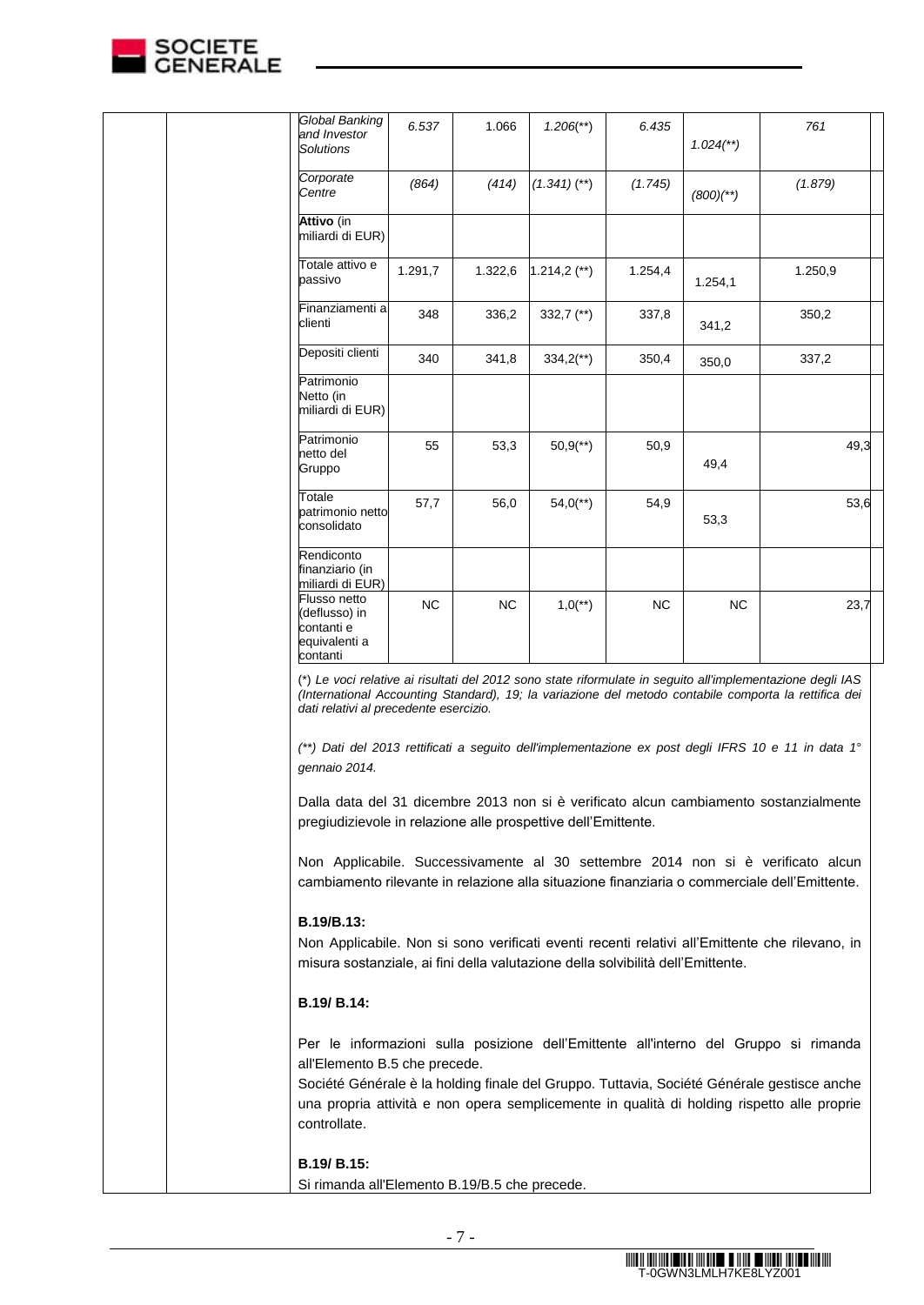

|     | Sezione C - Strumenti finanziari  |                                                                                                                                                                                                                                                                                                                 |  |  |  |  |  |
|-----|-----------------------------------|-----------------------------------------------------------------------------------------------------------------------------------------------------------------------------------------------------------------------------------------------------------------------------------------------------------------|--|--|--|--|--|
| C.1 | Tipologia e                       | I Certificati sono strumenti derivati indicizzati ad azioni.                                                                                                                                                                                                                                                    |  |  |  |  |  |
|     | classe dei                        |                                                                                                                                                                                                                                                                                                                 |  |  |  |  |  |
|     | titoli oggetto                    | Codice ISIN: XS1144001069                                                                                                                                                                                                                                                                                       |  |  |  |  |  |
|     | dell'offerta e/o                  |                                                                                                                                                                                                                                                                                                                 |  |  |  |  |  |
|     | ammessi alle                      | Codice Common: 114400106                                                                                                                                                                                                                                                                                        |  |  |  |  |  |
|     | contrattazioni,<br>ivi compresi i |                                                                                                                                                                                                                                                                                                                 |  |  |  |  |  |
|     | rispettivi                        |                                                                                                                                                                                                                                                                                                                 |  |  |  |  |  |
|     | codici                            |                                                                                                                                                                                                                                                                                                                 |  |  |  |  |  |
|     | identificativi                    |                                                                                                                                                                                                                                                                                                                 |  |  |  |  |  |
| C.2 | Valuta dei titoli                 | <b>USD</b>                                                                                                                                                                                                                                                                                                      |  |  |  |  |  |
|     | oggetto di                        |                                                                                                                                                                                                                                                                                                                 |  |  |  |  |  |
|     | emissione                         |                                                                                                                                                                                                                                                                                                                 |  |  |  |  |  |
| C.5 | Descrizione di                    | Non sussiste alcuna limitazione alla libera trasferibilità dei Certificati, ferme restando le                                                                                                                                                                                                                   |  |  |  |  |  |
|     | eventuali                         | restrizioni di vendita e trasferimento eventualmente in vigore in talune giurisdizioni.                                                                                                                                                                                                                         |  |  |  |  |  |
|     | limitazioni alla                  |                                                                                                                                                                                                                                                                                                                 |  |  |  |  |  |
|     | libera                            |                                                                                                                                                                                                                                                                                                                 |  |  |  |  |  |
|     | trasferibilità<br>dei titoli      |                                                                                                                                                                                                                                                                                                                 |  |  |  |  |  |
| C.8 | <b>Diritti</b>                    | Diritti connessi ai titoli:                                                                                                                                                                                                                                                                                     |  |  |  |  |  |
|     | connessi ai                       |                                                                                                                                                                                                                                                                                                                 |  |  |  |  |  |
|     | titoli, tra cui i                 | I Certificati, salvo ove rimborsati in anticipo, daranno diritto a ciascun titolare dei<br>Certificati (un Titolare dei Certificati) a ricevere un rendimento potenziale sui Certificati                                                                                                                        |  |  |  |  |  |
|     | relativi limiti e                 | stessi un ammontare di rimborso che potrebbe risultare inferiore, uguale o maggiore                                                                                                                                                                                                                             |  |  |  |  |  |
|     | priorità, e le                    | rispetto all'importo inizialmente investito (si rimanda all'Elemento C.18).                                                                                                                                                                                                                                     |  |  |  |  |  |
|     | procedure per<br>il relativo      | Il Titolare dei Certificati avrà diritto a pretendere l'immediato pagamento di qualunque                                                                                                                                                                                                                        |  |  |  |  |  |
|     | esercizio                         | importo nel caso in cui:                                                                                                                                                                                                                                                                                        |  |  |  |  |  |
|     |                                   | - l'Emittente non paghi o non rispetti gli altri obblighi ai sensi dei Certificati                                                                                                                                                                                                                              |  |  |  |  |  |
|     |                                   | - il Garante non adempia ai propri obblighi ai sensi della Garanzia o la garanzia di<br>Société Générale non sia più valida;                                                                                                                                                                                    |  |  |  |  |  |
|     |                                   | - risultino pendenti procedimenti di insolvenza o fallimento nei confronti dell'Emittente.                                                                                                                                                                                                                      |  |  |  |  |  |
|     |                                   | La modifica dei termini contrattuali dei Certificati richiede necessariamente il consenso<br>dei Titolari dei Certificati ai sensi delle disposizioni di un accordo di agenzia, reso<br>disponibile ai Titolari dei Certificati su richiesta dell'Emittente.                                                    |  |  |  |  |  |
|     |                                   | - L'Emittente accetta la competenza esclusiva dei tribunali inglesi in favore dei Titolari<br>dei Certificati in relazione a qualunque controversia nei confronti dell'Emittente, e che<br>tali Titolari dei Certificati possano promuovere un'azione legale innanzi a qualunque<br>altro tribunale competente. |  |  |  |  |  |
|     |                                   | Priorità                                                                                                                                                                                                                                                                                                        |  |  |  |  |  |
|     |                                   |                                                                                                                                                                                                                                                                                                                 |  |  |  |  |  |
|     |                                   | I Certificati sono obbligazioni dirette, incondizionate, non garantite e non subordinate<br>dell'Emittente e saranno pari passu rispetto a tutte le altre obbligazioni dirette,                                                                                                                                 |  |  |  |  |  |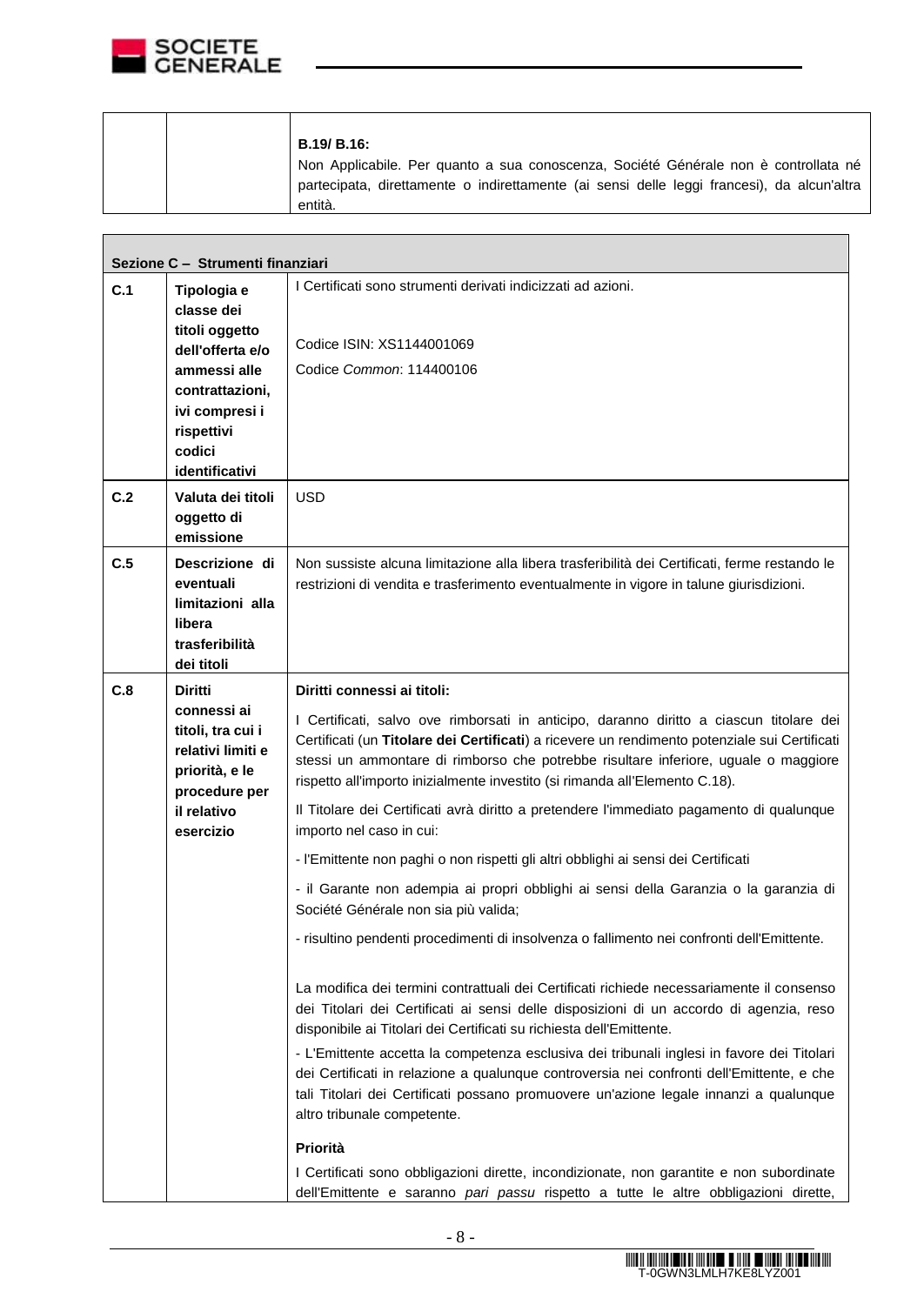

|      |                                                                                                                                                            | incondizionate, non garantite e non subordinate dell'Emittente, presenti e future, in<br>circolazione.                                                                                                                                                                                                                                                                                                                                                                                                                                                                                                                                                                                                                                    |
|------|------------------------------------------------------------------------------------------------------------------------------------------------------------|-------------------------------------------------------------------------------------------------------------------------------------------------------------------------------------------------------------------------------------------------------------------------------------------------------------------------------------------------------------------------------------------------------------------------------------------------------------------------------------------------------------------------------------------------------------------------------------------------------------------------------------------------------------------------------------------------------------------------------------------|
|      |                                                                                                                                                            | Limiti ai diritti connessi ai titoli:                                                                                                                                                                                                                                                                                                                                                                                                                                                                                                                                                                                                                                                                                                     |
|      |                                                                                                                                                            | - in caso di rettifiche che interessino le attività sottostanti, l'Emittente potrà modificare i<br>termini e le condizioni o, nel caso in cui si verifichino eventi di natura straordinaria che<br>interessino gli strumenti sottostanti, l'Emittente potrà sostituire gli strumenti sottostanti<br>con nuovi strumenti sottostanti, monetizzare tutti o parte degli importi dovuti sino alla<br>data di esercizio finale dei Certificati, posticipare la data di esercizio finale dei<br>Certificati, rimborsare anticipatamente i Certificati sulla base del loro valore di mercato,<br>o detrarre da qualunque importo dovuto il maggiore costo per la copertura, e in ciascun<br>caso senza in consenso dei Titolari dei Certificati; |
|      |                                                                                                                                                            | - l'Emittente potrà rimborsare anticipatamente i Certificati sulla base del loro valore di<br>mercato per motivi di natura fiscale o normativa;                                                                                                                                                                                                                                                                                                                                                                                                                                                                                                                                                                                           |
|      |                                                                                                                                                            | - i diritti al pagamento di capitale e interessi si prescriveranno entro un periodo di dieci<br>anni (per quanto riguarda il capitale) e cinque anni (per quanto riguarda gli interessi) a<br>decorrere dalla data in cui il pagamento di detti importi è divenuto per la prima volta<br>esigibile e non sia stato onorato.                                                                                                                                                                                                                                                                                                                                                                                                               |
|      |                                                                                                                                                            | - in caso di mancato pagamento da parte dell'Emittente, i Titolari dei Certificati non<br>avranno il diritto di intraprendere alcuna iniziativa né alcun procedimento volti ad<br>ottenere lo scioglimento, l'amministrazione o la liquidazione (o analogo procedimento)<br>dell'Emittente. Ciononostante, i Titolari dei Certificati continueranno ad avere il diritto di<br>pretendere dal Garante il pagamento di qualunque importo non ancora pagato.                                                                                                                                                                                                                                                                                 |
|      |                                                                                                                                                            | <b>Tassazione</b>                                                                                                                                                                                                                                                                                                                                                                                                                                                                                                                                                                                                                                                                                                                         |
|      |                                                                                                                                                            | Tutti i pagamenti relativi ai Certificati, alle Ricevute e alle Cedole o previsti ai sensi<br>della Garanzia saranno effettuati senza ritenute o detrazioni in relazione a o in acconto<br>a fronte di alcuna tassa, imposta, accertamento od onere governativo di qualunque<br>natura imposti, esatti, riscossi, trattenuti o accertati, al presente o in futuro, da o per<br>conto di qualunque Autorità Fiscale, salvo ove tale ritenuta o detrazione sia richiesta a<br>norma di legge.                                                                                                                                                                                                                                               |
|      |                                                                                                                                                            | Nel caso in cui sia necessario detrarre o trattenere qualunque importo in relazione a o<br>per conto di qualunque Autorità Fiscale, il relativo Emittente o, a seconda dei casi, il<br>Garante provvederà (salvo che in determinate circostanze), nella misura massima<br>consentita dalla legge, a versare tale importo aggiuntivo ove necessario, in modo che<br>ciascun Titolare dei Certificati, Titolare delle Ricevute o Titolare delle Cedole<br>percepisca, dopo la detrazione o ritenuta a fronte di tali tasse, imposte, accertamenti<br>od oneri governativi, l'intero importo in quel momento dovuto ed esigibile.                                                                                                            |
|      |                                                                                                                                                            | Legge applicabile                                                                                                                                                                                                                                                                                                                                                                                                                                                                                                                                                                                                                                                                                                                         |
|      |                                                                                                                                                            | I Certificati e qualsiasi altro obbligo extracontrattuale derivante da o relativo ai<br>Certificati saranno disciplinati da e interpretati in conformità al diritto inglese.                                                                                                                                                                                                                                                                                                                                                                                                                                                                                                                                                              |
| C.11 | Se i titoli offerti<br>sono o saranno<br>oggetto di una<br>domanda di<br>ammissione<br>alla<br>negoziazione ai<br>fini di<br>ottenerne la<br>distribuzione | Sarà presentata domanda di ammissione alla negoziazione dei Certificati su EuroTLX,<br>un Sistema di Negoziazione Multilaterale organizzato e gestito da EuroTLX Sim S.p.A                                                                                                                                                                                                                                                                                                                                                                                                                                                                                                                                                                |
|      | su un mercato                                                                                                                                              |                                                                                                                                                                                                                                                                                                                                                                                                                                                                                                                                                                                                                                                                                                                                           |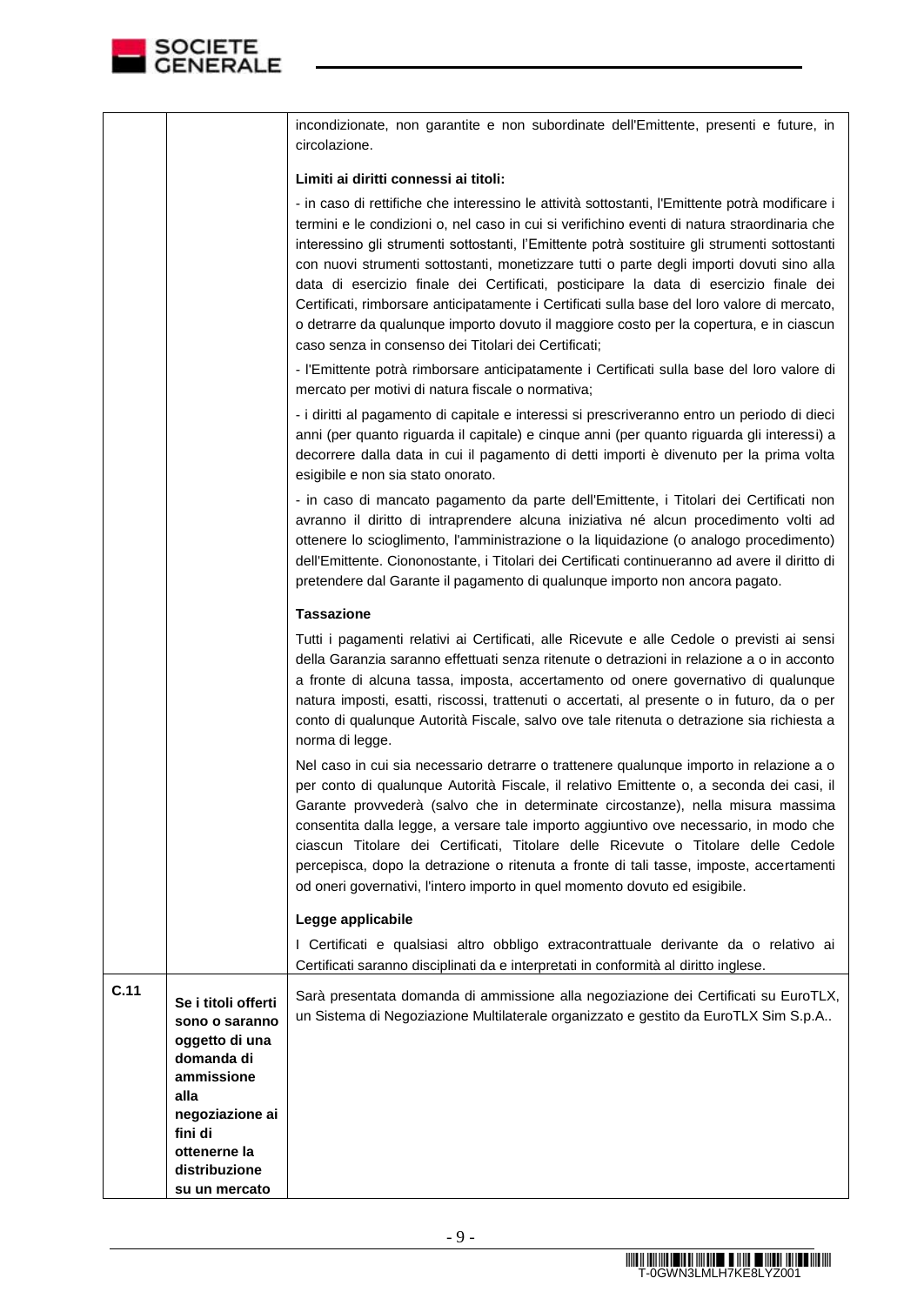

|      | regolamentato<br>o in altri<br>mercati<br>equivalenti,<br>con<br>indicazione dei<br>mercati in<br>questione                  |                                                                                                                                                                                                                                                                                                                                                                                                                                                                                                                                                                                                                                                                                                                                   |                                                                                                                                                                                                                                                                                                                                                                                                                                                |  |
|------|------------------------------------------------------------------------------------------------------------------------------|-----------------------------------------------------------------------------------------------------------------------------------------------------------------------------------------------------------------------------------------------------------------------------------------------------------------------------------------------------------------------------------------------------------------------------------------------------------------------------------------------------------------------------------------------------------------------------------------------------------------------------------------------------------------------------------------------------------------------------------|------------------------------------------------------------------------------------------------------------------------------------------------------------------------------------------------------------------------------------------------------------------------------------------------------------------------------------------------------------------------------------------------------------------------------------------------|--|
| C.15 | Modo in cui il<br>valore dello<br>strumento(i)<br>sottostante(i)<br>incide sul<br>valore<br>dell'investiment<br>$\mathbf{o}$ | Il valore dei Certificati, il pagamento di un importo a titolo di rimborso anticipato<br>automatico in una data di rimborso anticipato automatico e il pagamento di un importo<br>di rimborso ad un Titolare dei Certificati alla data di scadenza, dipenderanno dalla<br>performance dell'attività sottostante o delle attività sottostanti alla relativa/e data/e di<br>valutazione.<br>Il valore dei Certificati è correlato alla performance positiva o negativa dello strumento<br>sottostante. Gli importi da pagare sono determinati in base alla condizione che risulta<br>soddisfatta (o non soddisfatta) nel caso in cui la performance dello strumento<br>sottostante sia maggiore o pari ad una barriera predefinita. |                                                                                                                                                                                                                                                                                                                                                                                                                                                |  |
| C.16 | Data di<br>scadenza e<br>data di<br>riferimento<br>finale                                                                    | La data di esercizio finale dei Certificati sarà il 17/03/2020 e la data di riferimento finale<br>sarà l'ultima data di valutazione.<br>La data di scadenza può essere modificata ai sensi di quanto disposto nel precedente<br>Elemento C.8 e del successivo Elemento C.18.                                                                                                                                                                                                                                                                                                                                                                                                                                                      |                                                                                                                                                                                                                                                                                                                                                                                                                                                |  |
| C.17 | di<br><b>Procedure</b><br>regolamento<br>dei<br>titoli<br>derivati                                                           | Consegna per contanti                                                                                                                                                                                                                                                                                                                                                                                                                                                                                                                                                                                                                                                                                                             |                                                                                                                                                                                                                                                                                                                                                                                                                                                |  |
| C.18 | Come si ottiene<br>rendimento<br>il<br>valori<br>sui<br>mobiliari<br>derivati                                                | Salvo laddove i Certificati vengano rimborsati in anticipo, il rendimento sui titoli derivati<br>avrà le seguenti caratteristiche:<br>Denominazione specifica: USD 100                                                                                                                                                                                                                                                                                                                                                                                                                                                                                                                                                            |                                                                                                                                                                                                                                                                                                                                                                                                                                                |  |
| 1    |                                                                                                                              | Importo del Rimborso Anticipato<br><b>Automatico:</b>                                                                                                                                                                                                                                                                                                                                                                                                                                                                                                                                                                                                                                                                             | Salvo ove rimborsati in anticipo, nel caso in<br>cui si sia verificato un Evento di Rimborso<br>Anticipato Automatico, allora l'Emittente<br>rimborserà in anticipo i Certificati alla Data di<br>Rimborso Anticipato Automatico(i) (i da 1 a<br>4) ai sensi delle seguenti previsioni in<br>relazione a ciascun Certificato:<br>Importo del Rimborso Anticipato<br>Automatico(i) = Denominazione Specificata x<br>$(100\% + (10\% \times i))$ |  |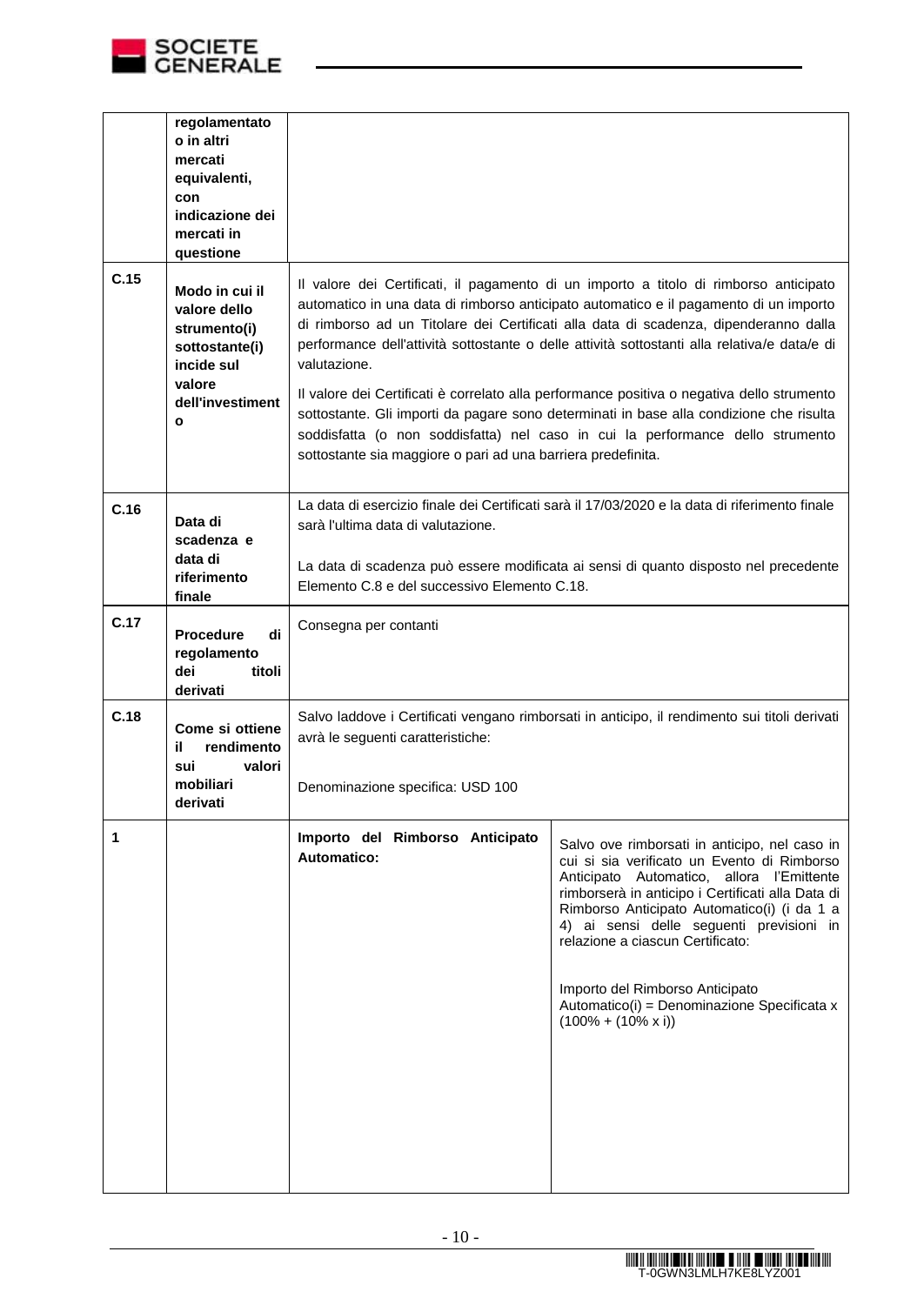

|  | <b>Rimborso</b><br>Date)<br>del<br>Data<br>(o<br><b>Anticipato Automatico:</b> | Data di Rimborso Anticipato Automatico(i) (i<br>da 1 a 4): 5 Giorni Lavorativi successivi alla<br>Data di Valutazione (i)                                                         |
|--|--------------------------------------------------------------------------------|-----------------------------------------------------------------------------------------------------------------------------------------------------------------------------------|
|  | Importo di Esercizio Finale:                                                   | Salvo ove rimborsati in anticipo, l'Emittente<br>rimborserà i Certificati alla Data di Scadenza,<br>nel rispetto delle seguenti previsioni in<br>relazione a ciascun Certificato: |
|  |                                                                                | Scenario 1:                                                                                                                                                                       |
|  |                                                                                | Se alla Data di Valutazione(5),<br>Performance(5) è maggiore o pari a 0%,<br>allora:                                                                                              |
|  |                                                                                | Importo di Esercizio Finale = Denominazione<br>Specificata x 150%                                                                                                                 |
|  |                                                                                | <b>Scenario 2:</b>                                                                                                                                                                |
|  |                                                                                | Se alla Data di Valutazione (5), Performance<br>(5) è inferiore a 0% e Performance (5) è<br>maggiore o pari a -30%, allora:                                                       |
|  |                                                                                | Importo di Esercizio Finale = Denominazione<br>Specificata X 100%                                                                                                                 |
|  |                                                                                | <b>Scenario 3:</b>                                                                                                                                                                |
|  |                                                                                | Se alla Data di Valutazione (5), Performance<br>(5) è inferiore a -30%, allora:                                                                                                   |
|  |                                                                                | Importo di Esercizio Finale = Denominazione<br>Specificata X [100% + Performance(5)]                                                                                              |
|  | Definizioni relative alla(e) data(e):                                          |                                                                                                                                                                                   |
|  | Data di Valutazione (0):                                                       |                                                                                                                                                                                   |
|  | (GG/MM/AAAA)                                                                   | 12/03/2015                                                                                                                                                                        |
|  | Data di Valutazione (i) (i da 1 a 5)<br>(GG/MM/AAAA)                           | 10/03/2016;<br>12/03/2018;<br>10/03/2017;<br>11/03/2019; 10/03/2020                                                                                                               |
|  | Definizioni relative al Prodotto:                                              | Applicabile, nel rispetto delle previsioni dei<br>Termini e Condizioni Aggiuntivi relativi alle<br>Formule.                                                                       |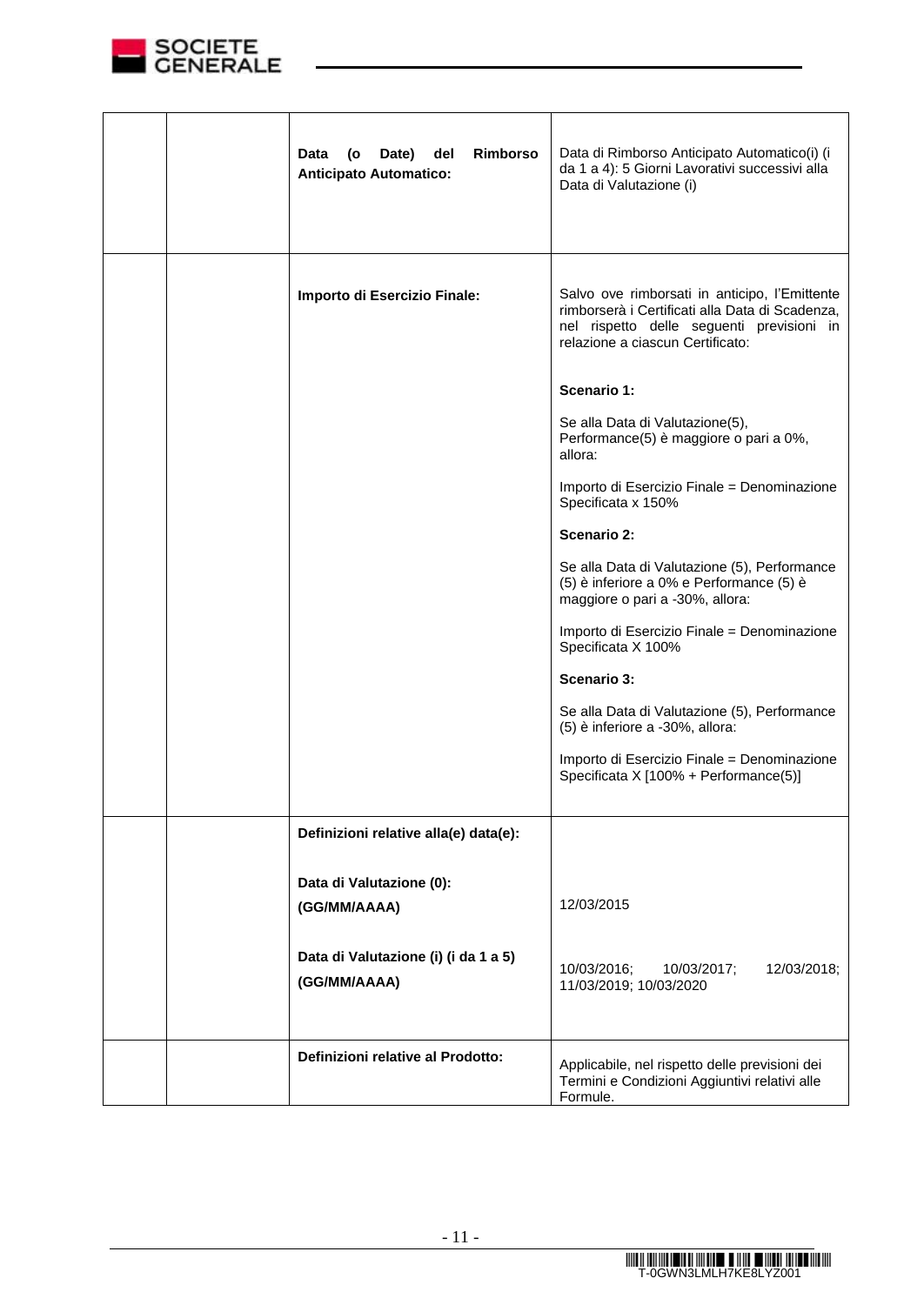

.

|      |                                                                                                                                                                                                                                                                                                                                                                                              | Performance (i)<br>(i da 1 a 5)                                                                                                                                                            |                     |                                 |  | Indica $(S(i) / S(0))$ -100%, come definito alla<br>Condizione 4.1 dei Termini e Condizioni<br>Aggiuntivi relativi alle Formule.                                                                      |  |
|------|----------------------------------------------------------------------------------------------------------------------------------------------------------------------------------------------------------------------------------------------------------------------------------------------------------------------------------------------------------------------------------------------|--------------------------------------------------------------------------------------------------------------------------------------------------------------------------------------------|---------------------|---------------------------------|--|-------------------------------------------------------------------------------------------------------------------------------------------------------------------------------------------------------|--|
|      |                                                                                                                                                                                                                                                                                                                                                                                              | S(i)<br>(i da 0 a 5)                                                                                                                                                                       |                     |                                 |  | Indica in relazione a qualsiasi Data di<br>Valutazione(i) il Prezzo di Chiusura del<br>Sottostante, come definito alla Condizione<br>4.0 dei Termini e Condizioni Aggiuntivi<br>relativi alle Formule |  |
|      |                                                                                                                                                                                                                                                                                                                                                                                              | Evento di Rimborso Anticipato<br>Automatico                                                                                                                                                |                     |                                 |  | Si intende essersi verificato, come stabilito<br>dall'Agente per il Calcolo, se in una Data di<br>Valutazione(i) (i da 1 a 4), Livello(i) è<br>maggiore o uguale al 0%.                               |  |
| C.19 | Si rimanda al precedente Elemento C.18.<br>Prezzo di<br>riferimento<br>Prezzo finale di riferimento: il valore dello(gli) strumento(i) sottostante(i) alla(e)<br>finale del<br>relativa(e) data(e) di rilevamento per il rimborso, subordinatamente al verificarsi di<br>sottostante<br>determinati eventi straordinari e rettifiche che interessino tale(i) strumento(i)<br>sottostante(i). |                                                                                                                                                                                            |                     |                                 |  |                                                                                                                                                                                                       |  |
|      |                                                                                                                                                                                                                                                                                                                                                                                              |                                                                                                                                                                                            |                     |                                 |  |                                                                                                                                                                                                       |  |
| C.20 | Tipo di                                                                                                                                                                                                                                                                                                                                                                                      | Il tipo di sottostante è: azioni.<br>Le informazioni relative alle entità di riferimento sono disponibili sui seguenti siti web,<br>se presenti, o facendone richiesta a Société Générale. |                     |                                 |  |                                                                                                                                                                                                       |  |
|      | sottostante e<br>informazioni su<br>dove reperire le<br>informazioni                                                                                                                                                                                                                                                                                                                         |                                                                                                                                                                                            |                     |                                 |  |                                                                                                                                                                                                       |  |
|      | sul sottostante                                                                                                                                                                                                                                                                                                                                                                              | Nome della<br>Società                                                                                                                                                                      | Ticker<br>Bloomberg | Mercato<br>Regolamentato        |  | Sito Internet                                                                                                                                                                                         |  |
|      |                                                                                                                                                                                                                                                                                                                                                                                              | Amazon.com<br>Inc                                                                                                                                                                          | <b>AMZN UW</b>      | NASDAQ STOCK<br><b>EXCHANGE</b> |  | www.amazon.com                                                                                                                                                                                        |  |

| Sezione D - Rischi                 |                                                                           |                                                                                                                                                                                                                                                                                                                                                                                                  |  |  |
|------------------------------------|---------------------------------------------------------------------------|--------------------------------------------------------------------------------------------------------------------------------------------------------------------------------------------------------------------------------------------------------------------------------------------------------------------------------------------------------------------------------------------------|--|--|
| D.2<br>rischi specifici<br>garante | Principali informazioni<br>relative ai principali<br>dell'emittente e del | Il Gruppo è esposto ai rischi intrinseci della propria attività principale.<br>La gestione del rischio del Gruppo è incentrata sulle seguenti categorie di<br>rischi principali, i quali potrebbero avere effetti sostanzialmente<br>pregiudizievoli sull'attività, sui risultati operativi e sulla situazione<br>finanziaria del Gruppo:                                                        |  |  |
|                                    |                                                                           | Rischio di credito e di controparte (ivi compreso il rischio paese):<br>rischio di perdite generate dall'incapacità dei clienti, emittenti o altre<br>controparti del Gruppo di adempiere ai propri impegni finanziari. Il rischio<br>di credito comprende il rischio di controparte collegato alle operazioni di<br>mercato (rischio di sostituzione) oltre alle attività di cartolarizzazione. |  |  |
|                                    |                                                                           | Rischio di mercato: rischio di perdita di valore in relazione agli strumenti<br>finanziari risultante da variazioni dei parametri di mercato, dalla volatilità<br>di detti parametri e dalle correlazioni tra tali fattori.                                                                                                                                                                      |  |  |
|                                    |                                                                           | Rischi operativi: rischio di perdite o sanzioni a seguito di inadeguatezze<br>o mancanze riscontrate nelle procedure o nei sistemi interni, errori umani<br>o eventi esterni;                                                                                                                                                                                                                    |  |  |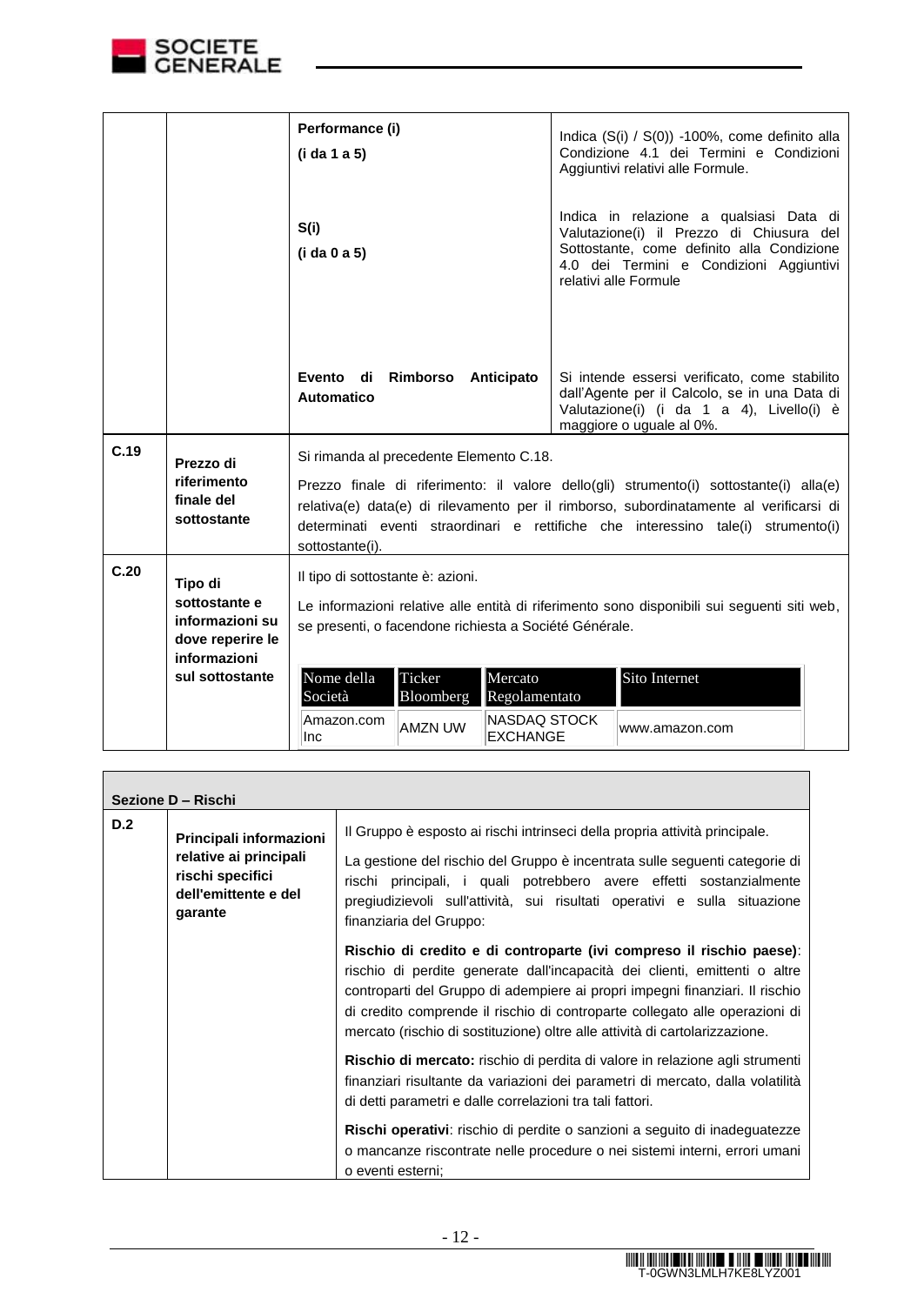

|  | Rischio strutturale di tasso di interesse e di cambio: rischio di perdite<br>o deprezzamenti dell'attivo del Gruppo a seguito di variazioni dei tassi di<br>interesse o dei cambi.                                                                                                                                                                                                                                                                                                                                                                                                                                                                                                                              |
|--|-----------------------------------------------------------------------------------------------------------------------------------------------------------------------------------------------------------------------------------------------------------------------------------------------------------------------------------------------------------------------------------------------------------------------------------------------------------------------------------------------------------------------------------------------------------------------------------------------------------------------------------------------------------------------------------------------------------------|
|  | Rischio liquidità: rischio che il Gruppo non sia in grado di soddisfare, al<br>loro manifestarsi, le proprie esigenze di liquidità o di garanzia a costi<br>ragionevoli.                                                                                                                                                                                                                                                                                                                                                                                                                                                                                                                                        |
|  | La Garanzia costituisce un obbligo contrattuale generale e non garantito<br>del Garante e di nessun altro soggetto; gli eventuali pagamenti relativi ali<br>Certificati dipende inoltre dall'affidabilità creditizia del Garante.                                                                                                                                                                                                                                                                                                                                                                                                                                                                               |
|  | Si richiama l'attenzione di coloro che desiderano investire nei Certificati<br>che beneficiano della Garanzia, sul fatto che, in caso di mancato<br>pagamento da parte di un Emittente, gli importi cui hanno diritto i Titolari<br>dei Certificati si limiteranno agli importi ottenuti tramite un'apposita azione<br>da promuoversi ai sensi della Garanzia e delle disposizioni rilevanti della<br>Garanzia, e non avranno alcun diritto di istituire alcun procedimento, di<br>natura giudiziaria o altrimenti, né di avanzare alcuna pretesa nei confronti<br>dell'Emittente e, in relazione ai soli Certificati Garantiti, agli importi<br>ottenuti a seguito dell'escussione del relativo Atto di Pegno. |
|  | La Garanzia è una mera garanzia di pagamento e non una garanzia<br>relativa alla performance dell'Emittente rilevante né ad alcuno degli altri<br>obblighi dello stesso ai sensi dei Certificati, che beneficiano della<br>Garanzia.                                                                                                                                                                                                                                                                                                                                                                                                                                                                            |
|  | La Garanzia può coprire solo parte degli obblighi di pagamento del<br>relativo Emittente ai sensi della rispettiva serie di Certificati. In tal caso, i<br>Titolari dei Certificati potrebbero essere comunque esposti al rischio che i<br>pagamenti ai sensi della Garanzia siano inferiori agli importi dovuti<br>dall'Emittente ai sensi dei Certificati.                                                                                                                                                                                                                                                                                                                                                    |
|  | Société Générale opererà in qualità di emittente ai sensi del Programma,<br>di Garante dei Certificati emesse dall'Emittente e di fornitore di strumenti<br>di copertura per l'Emittente. Di conseguenza, gli investitori saranno<br>esposti non solo al rischio di credito del Garante, ma anche ai rischi<br>operativi derivanti dalla mancanza di indipendenza del Garante con<br>riguardo all'assunzione dei propri doveri e obblighi in qualità di Garante e<br>fornitore di strumenti di copertura.                                                                                                                                                                                                       |
|  | I potenziali conflitti di interesse e i rischi operativi derivanti da tale<br>mancanza di indipendenza dovrebbero in parte essere mitigati dal fatto<br>che all'interno del Garante, l'implementazione della Garanzia e la<br>fornitura di strumenti di copertura compente a divisioni differenti, ognuna<br>gestita come unità operativa distinta, segregata da barriere informative (i<br>cosiddetti Chinese Walls) e gestita da team diversi.                                                                                                                                                                                                                                                                |
|  | L'Emittente e il Garante, e qualunque delle rispettive controllate e/o<br>affiliate, in relazione alle altre rispettive attività commerciali, potrebbero<br>essere in possesso di, o acquisire, informazioni rilevanti in merito alle<br>attività sottostanti. Tali attività e informazioni potrebbero comportare<br>conseguenze negative per i Titolari dei Certificati.                                                                                                                                                                                                                                                                                                                                       |
|  | L'Emittente e il Garante e qualunque delle rispettive controllate e/o                                                                                                                                                                                                                                                                                                                                                                                                                                                                                                                                                                                                                                           |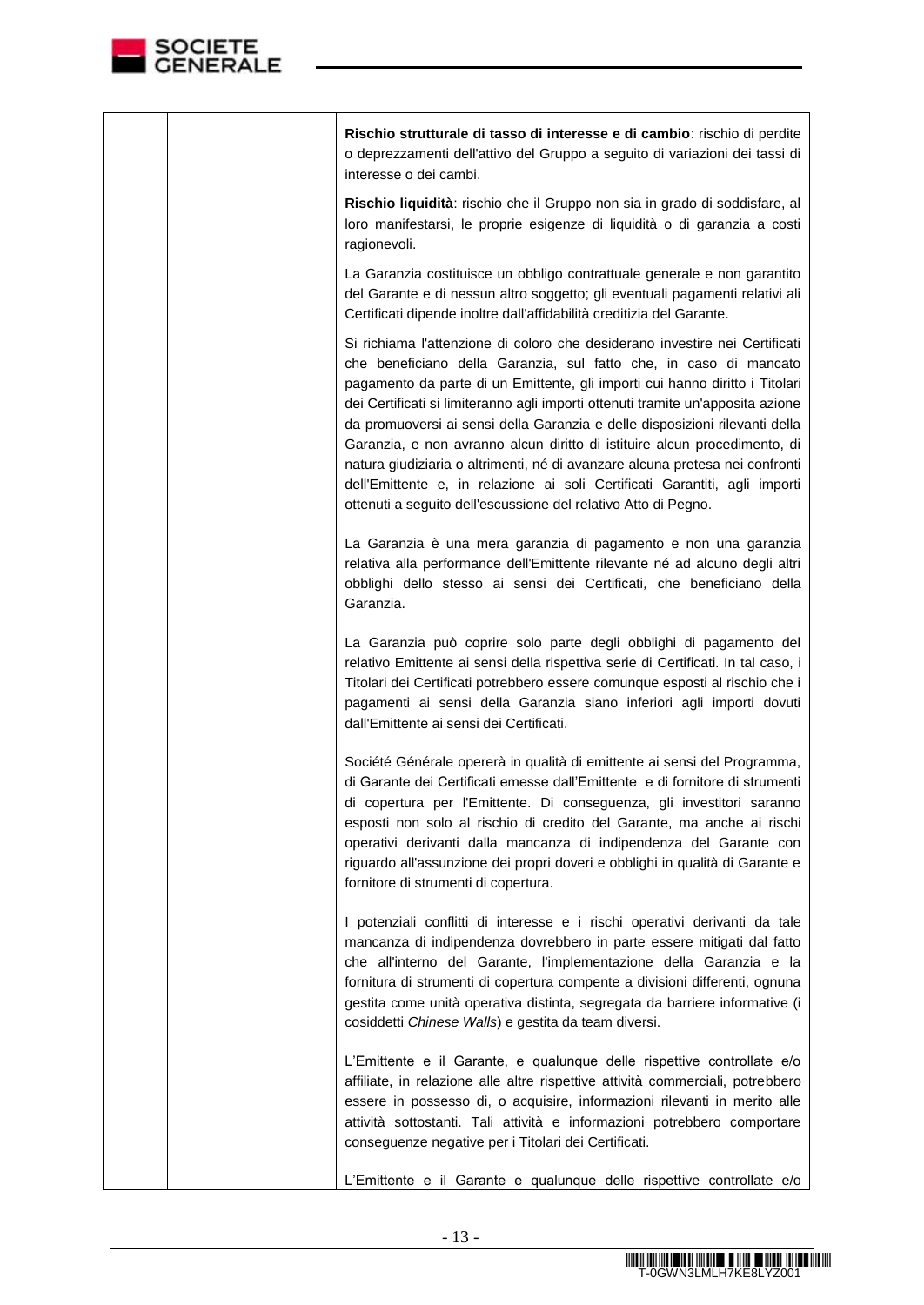

**I** 

|     |                                                                                                                                                                                                                                                                      | affiliate potrebbero operare in altre vesti in relazione ali Certificati, ad<br>esempio in qualità di market maker, agente per il calcolo o agente.<br>Pertanto, potrebbero verificarsi potenziali conflitti di interesse.<br>In relazione all'offerta dei Certificati, l'Emittente e il Garante e/o le<br>rispettive affiliate potrebbe stipulate uno o più operazioni di copertura con<br>riguardo a uno o più attività di riferimento o relativi derivati, suscettibili di<br>incidere sul prezzo di mercato, sulla liquidità o sul valore dei Certificati.                                                                                                                                                                                                                                                                                                                                                                                                                                                                                                                                                                                                                                                                                                                                                                                                                                                                                                                                                                                                                                                                                                                                                                                                                                                                                                                                                                                                                                                                                                                                                                                                                                               |
|-----|----------------------------------------------------------------------------------------------------------------------------------------------------------------------------------------------------------------------------------------------------------------------|--------------------------------------------------------------------------------------------------------------------------------------------------------------------------------------------------------------------------------------------------------------------------------------------------------------------------------------------------------------------------------------------------------------------------------------------------------------------------------------------------------------------------------------------------------------------------------------------------------------------------------------------------------------------------------------------------------------------------------------------------------------------------------------------------------------------------------------------------------------------------------------------------------------------------------------------------------------------------------------------------------------------------------------------------------------------------------------------------------------------------------------------------------------------------------------------------------------------------------------------------------------------------------------------------------------------------------------------------------------------------------------------------------------------------------------------------------------------------------------------------------------------------------------------------------------------------------------------------------------------------------------------------------------------------------------------------------------------------------------------------------------------------------------------------------------------------------------------------------------------------------------------------------------------------------------------------------------------------------------------------------------------------------------------------------------------------------------------------------------------------------------------------------------------------------------------------------------|
| D.6 | Principali informazioni<br>relative ai principali<br>rischi<br>specifici<br>dei<br>titoli e avvertenze in<br>merito ai rischi<br>di<br>perdita del valore di<br>tutto<br>parte<br>del<br>$\bullet$<br>investimento<br>proprio<br>da<br>degli<br>parte<br>investitori | I Certificati possono prevedere un rimborso anticipato automatico al<br>verificarsi di un evento specifico. Pertanto, ciò potrebbe impedire ai<br>Titolari dei Certificati di beneficiare della performance degli strumenti<br>sottostanti nell'arco dell'intero periodo inizialmente previsto.<br>I termini e le condizioni dei Certificati possono prevedere disposizioni ai<br>sensi delle quali il verificarsi di determinate turbative di mercato potrebbe<br>comportare ritardi nel regolamento dei Certificati ovvero determinate<br>modifiche. Inoltre, nel caso di eventi che interessino gli strumenti<br>sottostanti, i termini e le condizioni dei Certificati consentono all'Emittente<br>di sostituire gli strumenti sottostanti con strumenti sottostanti nuovi,<br>cessare l'esposizione agli strumenti sottostanti e applicare un tasso di<br>riferimento ai proventi così ottenuti fino alla data di scadenza dei<br>Certificati, posticipare la data di scadenza dei Certificati, rimborsare<br>anticipatamente i Certificati sulla base del relativo valore di mercato, o<br>detrarre da qualunque importo dovuto il maggiore costo di copertura, e in<br>ciascun caso senza in consenso dei Titolari dei Certificati.<br>I pagamenti (sia in relazione al capitale sia agli interessi, e sia a<br>scadenza che altrimenti) relativi ai Certificati sono calcolati con<br>riferimento a uno o più sottostanti, il rendimento dei Certificati si basa<br>sulle variazioni del sottostante, il quale può cambiare. Si richiama<br>l'attenzione dei potenziali investitori sul fatto che i Certificati potrebbero<br>essere volatili e che gli investitori potrebbero non percepire alcun<br>interesse e perdere tutto il o una parte sostanziale del capitale.<br>Nel corso della vita dei Certificati, il valore di mercato degli stessi<br>potrebbe risultare inferiore al capitale investito. Inoltre, in caso di<br>insolvenza da parte dell'Emittente e/o del Garante potrebbe verificarsi la<br>perdita totale del capitale investito.<br>Si richiama l'attenzione degli investitori sul fatto che potrebbero<br>incorrere nella perdita totale o parziale del proprio investimento. |

| Sezione E - Offerta |                                                               |                                                                                                                                                                                                                                                                                                                                                                                        |  |  |
|---------------------|---------------------------------------------------------------|----------------------------------------------------------------------------------------------------------------------------------------------------------------------------------------------------------------------------------------------------------------------------------------------------------------------------------------------------------------------------------------|--|--|
| E.2 <sub>b</sub>    | Motivi dell'offerta e<br>utilizzo dei proventi                | I proventi netti di ciascuna emissione di Certificati saranno utilizzati ai fini<br>del finanziamento generico del Gruppo Société Générale, ivi compreso ai<br>fini del perseguimento del profitto.                                                                                                                                                                                    |  |  |
| E.3                 | Descrizione dei termini<br>e delle condizioni<br>dell'offerta | Giurisdizione(i) dell'Offerta Pubblica: Italia<br>Periodo di Offerta: Dal 09/02/2015 al 10/03/2015, eccetto in caso di<br>chiusura anticipata.<br>Il Periodo di Offerta per i Certificati collocati in Italia mediante "offerta"<br>fuori sede" (ai sensi dell'Articolo 30 del Decreto Legislativo No. 58 del<br>24.02.1998, come modificato, il "Testo Unico della Finanza") sarà dal |  |  |